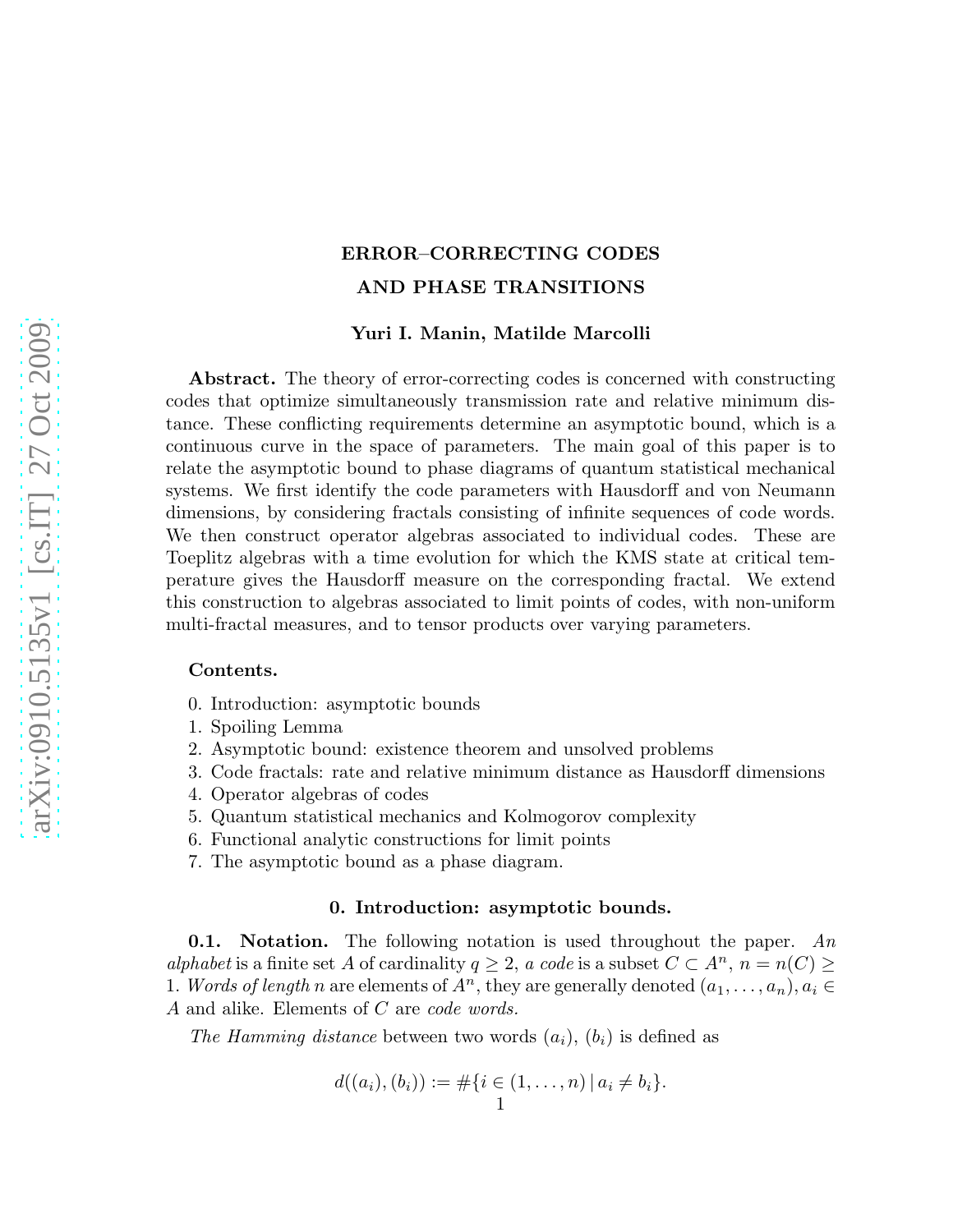2

The minimal distance  $d = d(C)$  of the code C is

$$
d(C) := \min \{ d(a, b) \mid a, b \in C, a \neq b \}.
$$

Finally, we put

 $k = k(C) := \log_a \#C$ ,  $[k] = [k(C)] :=$  integer part of  $k(C)$ ,

so that

$$
q^{[k]} \leq #C = q^k < q^{[k]+1}.\tag{0.1}
$$

The numbers  $n, k, d$  and q are called parameters of C, and a code C with such parameters is called an  $[n, k, d]_q$ –code. Notice that any bijective map between two alphabets produces a bijection between the associated sets of codes, preserving all code parameters.

Alphabet A and code C may be endowed with additional structures. The most popular case is:  $A = \mathbf{F}_q$ , the finite field with q elements, and C is a linear subspace of  $\mathbf{F}_q^n$ . Such codes are called *linear ones.* 

Codes are used to transmit signals as sequences of code words. Encoding such a signal may become computationally more feasible, if the code is a structured set, such as a linear space. During the transmission, code words may be spoiled by a random noise, which randomly changes letters constituting such a word. The noise produces some word in  $A^n$  which might not belong to C. At the receiver end, the (conjecturally) sent word must be reconstructed, for example, as closest neighbor in C (in Hamming's metric) of the received word. This decoding operation again might become more computationally feasible, if  $A$  and  $C$  are endowed with an additional structure.

If k is small with respect to n, there are relatively few code words, and decoding becomes safer, but the price consists in the respective lengthening of the encoding signal. The number  $R = R(C) := k/n$ ,  $0 < R \le 1$ , that measures the inverse of this lengthening, is called the (relative) transmission rate. If  $d$  is small, there might be too many code words close to the received word, and the decoding becomes less safe. The number  $\delta := \delta(C) = d/n$ ,  $0 < \delta \leq 1$ , is called the relative minimal distance of C.

The theory of error–correcting codes is concerned with studying and constructing codes C that satisfy three mutually conflicting requirements:

(i) Fast transmission rate  $R(C)$ .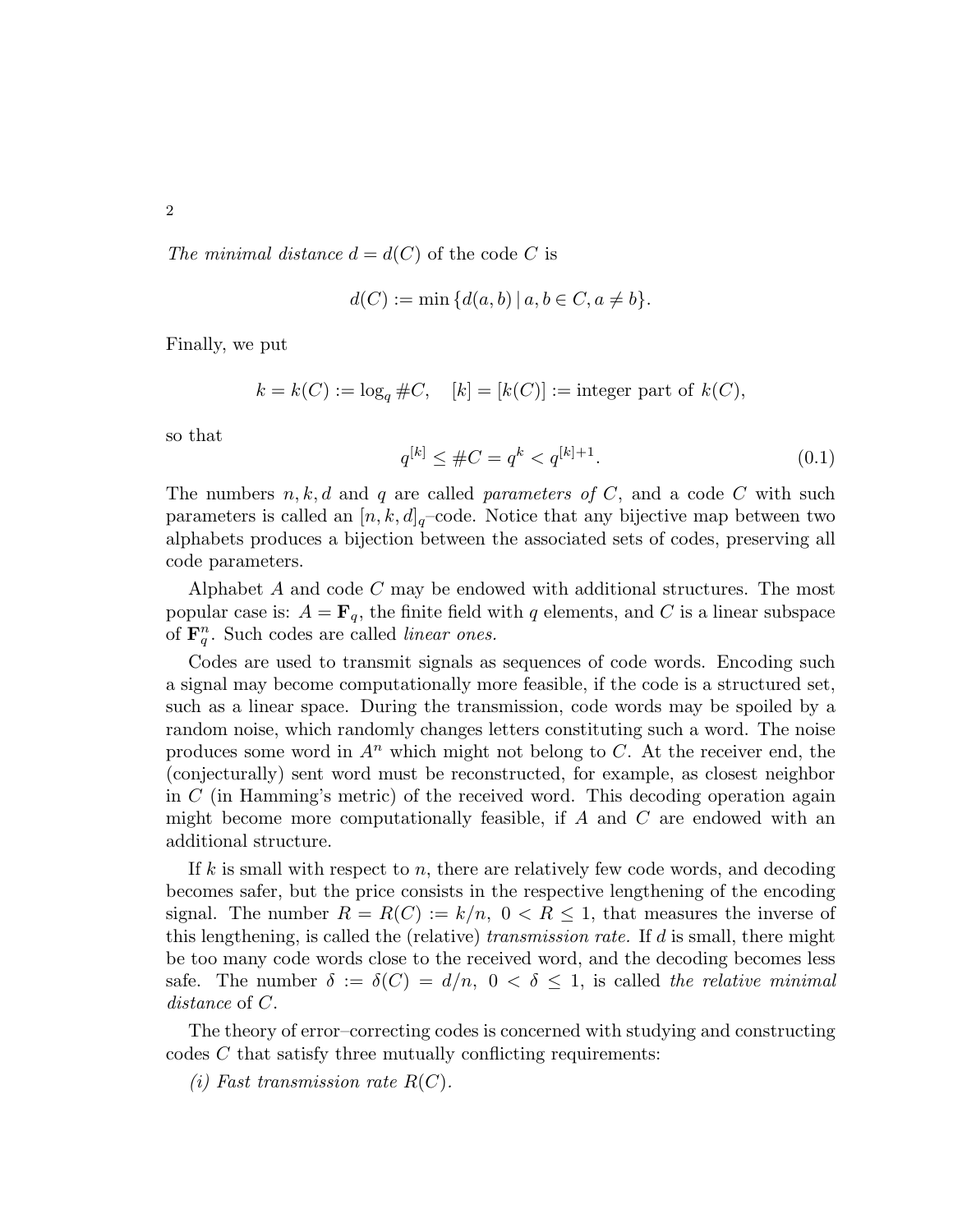(ii) Large relative minimal distance  $\delta(C)$ .

(iii) Computationally feasible algorithms of producing such codes, together with feasible algorithms of encoding and decoding.

As is usual in such cases, a sound theory must produce a picture of limitations, imposed by this conflict. The central notion here is that of the asymptotic bound, whose definition was given and existence proved in [Man]. The next subsection is devoted to this notion.

**0.2.** Code points and code domains. We first consider all  $[n, k, d]_q$ -codes C with fixed  $q > 1$  and varying n, k, d. To each such code we associate the point

$$
P_C := (R(C), \delta(C)) = (k(C)/n(C), d(C)/n(C)) \in [0, 1]^2.
$$

Notice that in the illustrative pictures below the  $R$ -axis is vertical, whereas the  $\delta$ -axis is horizontal: this is the traditional choice.

Denote by  $V_q$  the set of all points  $P_C$ , corresponding to  $[n, k, d]_q$ –codes with fixed  $q.$  Let  ${\cal U}_q$  be the set of limit points of  ${\cal V}_q.$ 

In the latter definition, there is a subtlety. Logically, it might happen that one and the same code point corresponds to an infinite family of different codes, but is not a limit point. Then we would have a choice, whether to include such points to  $U_q$  automatically or not. However, we will show below (Theorem 2.10), that in fact two possible versions of definition lead to one and the same  $U_q$ .

**0.3. Asymptotic bound.** The main result about code domain is this:  $U_q$  consists of all points in  $[0,1]^2$  lying below the graph of a certain continuous decreasing function denoted  $\alpha_q$ :

$$
U_q = \{(R, \delta) \mid R \le \alpha_q(\delta\}. \tag{0.2}
$$

This curve is called *the asymptotic bound*. Surprisingly little is known about it: only various lower bounds, obtained using statistical estimates and explicit constructions of families of codes, and upper bounds, obtained by rather simple count.

In any case, this bound is the main theoretical result describing limitations imposed by the conflict between transmission rate and relative minimal distance.

0.4. Asymptotic bounds for structured codes. If we want to take into account limitations imposed by the feasibility of construction, encoding and decoding as well, we must restrict the set of considered codes, say, to a subset consisting of linear codes, or else polynomial time constructible/decodable codes etc. Linear codes produce the set of code points denoted  $V_q^{lin}$  and the set of its limit points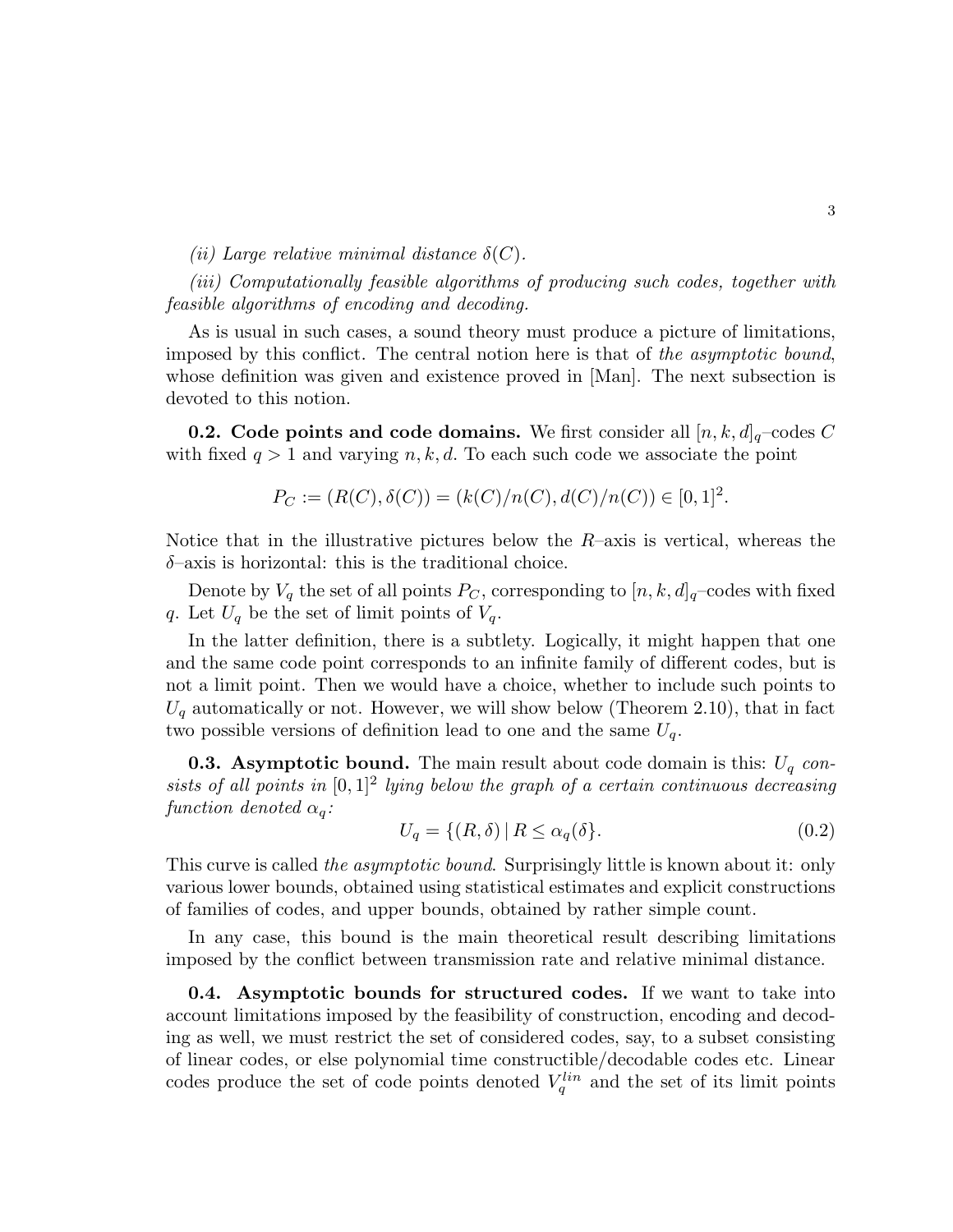4

denoted  $U_q^{lin}$ . The latter domain admits a description similar to (0.2), this time with another asymptotic bound  $\alpha_q^{lin}$ . Clearly,

$$
\alpha_q^{lin}(\delta) \le \alpha_q(\delta),
$$

but whether this inequality is strict is seemingly unknown.

Adding the restriction of polynomial computability, we get in the same way asymptotic bounds  $\alpha_q^{pol}(\delta)$  and  $\alpha_q^{lin,pol}(\delta)$ , which are continuous and decreasing and lie below the previous two bounds: see [ManVla] and [TsfaVla].

Proofs of (0.2) and its analogs are based upon a series of operations that allow one to obtain from a given code a series of codes with worse parameters: the so called *Spoiling Lemma(s)*. They form the subject of the next section.

**0.5.** Asymptotic bounds as phase transitions. In view of  $(0.2)$ , a picture of the closure of  $V_q$  would consist of the whole domain under the graph of  $\alpha_q$  plus a cloud of isolated code points above it. In a sense, the best codes are (some) isolated ones: cf. our discussion in 2.5 and 2.6 below.

This picture reminds us e. g. of phase diagrams in physics, say, on the plane (temperature, pressure), and alike. One of the goals of this paper is to elaborate on this analogy.

To this end, we give several interpretations of R and  $\delta$  as "fractional dimensions", fractal and von Neumann's ones.

### 1. Spoiling Lemma

1.1. Code parameters reconsidered. For linear codes,  $k$  is always an integer. For general codes, this fails. One can define  $U_q$  using any one of the numbers  $k/n$ ,  $[k]/n$ . As is easily seen, they provide the same asymptotic bound  $R = \alpha_q(\delta)$ :  $(k_i/n_i, d_i/n_i)$  and  $([k_i]/n_i, d_i/n_i)$  diverge or converge simultaneously and have the same limit. Working with both k and  $[k]$ , depending on the context, can be motivated as follows.

(i) k supplies the precise cardinality of  $C$ , and the precise transmission rate, but allows code points with irrational coordinates. This introduces unnecessary complications both in the study of computability properties of the code domains and in the statements of spoiling lemmas.

(ii) [k] gives only estimates for  $\#C$ , but better serves spoiling. Moreover, in the eventual studies of computability properties of the graph  $R = \alpha_q(\delta)$ , it will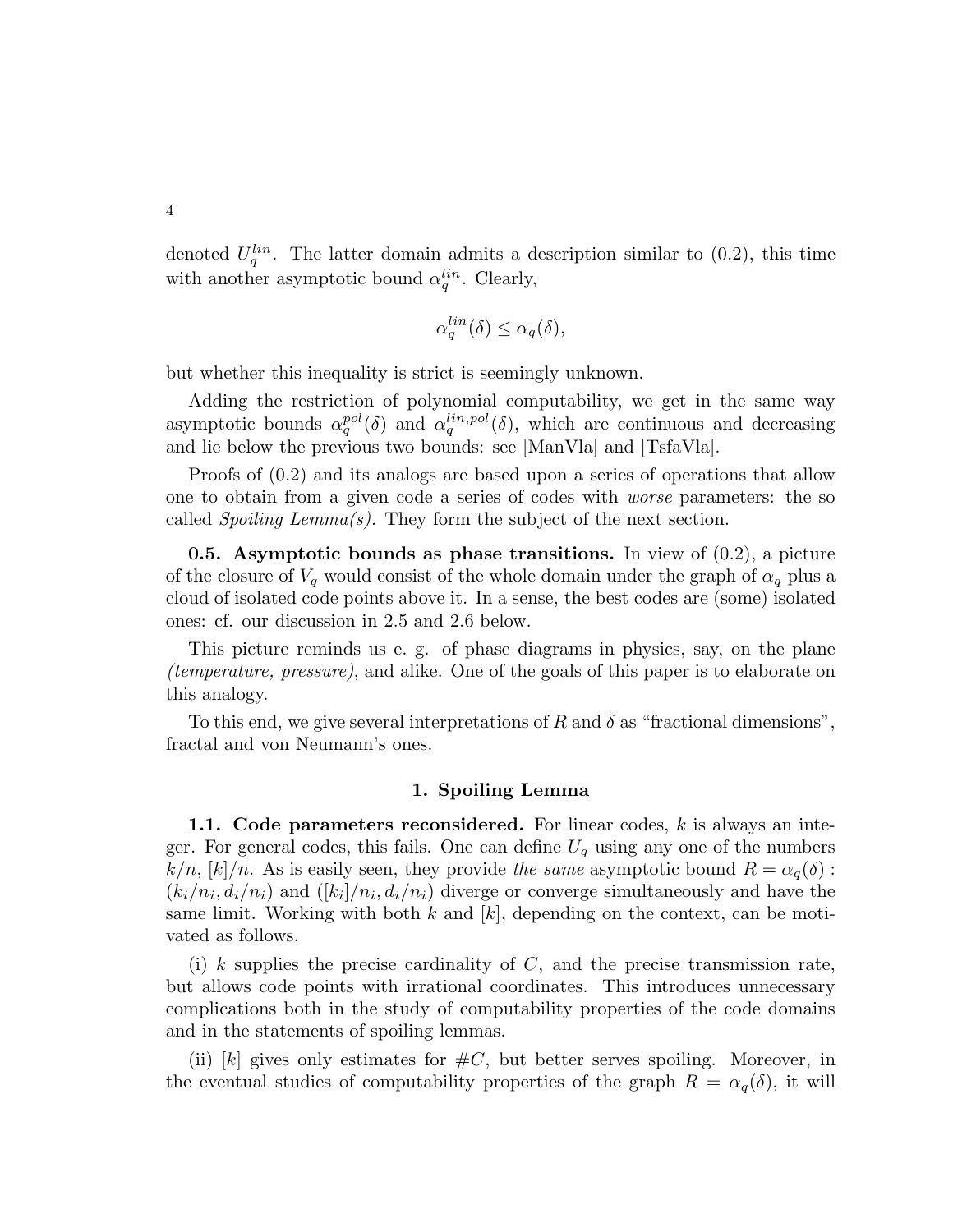be important to approximate it by points with rational coordinates, rather than logarithms.

Unless stated otherwise, we associate with an  $[n, k, d]_q$ -code C the code point  $(R(C) := k/n, \delta(C) := d/n)$ , and define the family  $V_q$  and the set  $U_q$  using these code points.

**1.1.1. Spoiling operations.** Having chosen a code  $C \subset A^n$  and a pair  $(f, i)$ ,  $f \in Map(C, A), i \in \{1, \ldots, n\},$  define three new codes:

$$
C_1 =: C *_i f \subset A^{n+1} :
$$
  
\n
$$
(a_1, ..., a_{n+1}) \in C_1 \text{ iff } (a_1, ..., a_{i-1}, a_{i+1}, ..., a_n) \in C,
$$
  
\nand  $a_i = f(a_1, ..., a_{i-1}, a_{i+1}, ..., a_n).$  (1.1)

$$
C_2 =: C*_i \subset A^{n-1}:
$$
  
(a<sub>1</sub>,...,a<sub>n-1</sub>)  $\in C_2$  iff  $\exists b \in A$ , (a<sub>1</sub>,...,a<sub>i-1</sub>,b,a<sub>i+1</sub>,...,a<sub>n</sub>)  $\in C$ . (1.2)

$$
C_3 =: C(a, i) \subset C \subset A^n : (a_1, \dots, a_n) \in C_3 \text{ iff } a_i = a. \tag{1.3}
$$

In plain words: operation  $*_if$  inserts the letter  $f(x)$  between the  $(i-1)$ –th and the *i*–th letters of each word  $x \in C$ ; operation  $*_i$  deletes the *i*–th letter of each word, i. e. projects the code to the remaining coordinates; and  $(a, i)$  collects those words of  $C$  that have  $a$  at the  $i$ -th place.

Assume now that C is linear.

Then  $C *_{i} f$  remains linear, if  $f : C \to A = \mathbf{F}_{q}$  is a linear function. Moreover,  $C^*$ <sub>i</sub> is always linear. Finally,  $C(a, i)*_i$  is also linear for any a.

These remarks will be used in order to imply that Corollary 1.2.1. below remain true if we restrict ourselves to linear codes.

**1.2. Lemma.** If C is an  $[n, k, d]_q$ -code, then the codes obtained from it by application of one of these operations have the following parameters:

(i)  $C_1 = C *_i f$ :  $[n+1, k, d]_q$ , if f is a constant function.

(i')  $C_1 = C *_{i} f$ :  $[n+1, k, d+1]_q$ , if for each pair  $x, y \in C$  with  $d(x, y) = d$ , we have  $f(x) \neq f(y)$ .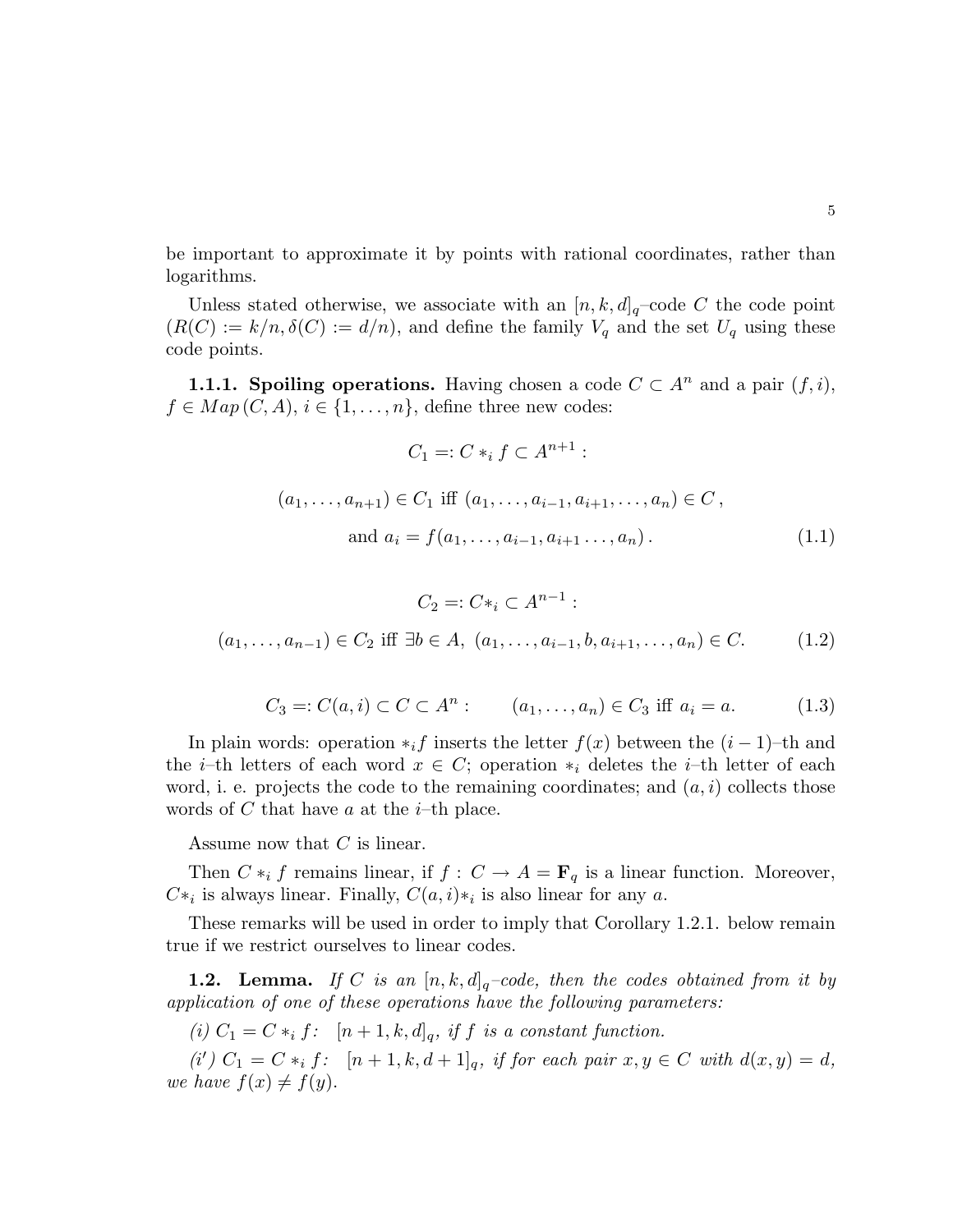(ii)  $C_2 = C*_i$ :  $[n-1, k, d]_q$ , if for each pair  $x, y \in C$  with  $d(x, y) = d$ , these points have one and the same letter at the place i.

Otherwise  $[n-1, k, d-1]_q$ .

(iii)  $C_3 := C(a, i)$ . In this case, for each i, there exists such a letter  $a_i \in A$ (perhaps, not unique) that

#C(a<sup>i</sup> , i) ≥ q k−1 . (1.4)

Therefore, the code  $C(a_i, i) *_{i}$  will have parameters in the following range:

$$
[n-1, k-1 \le k' < k, d' \ge d]_q. \tag{1.5}
$$

**Proof.** The statements  $(i)$ ,  $(i')$  and  $(ii)$  are straightforward. For  $(iii)$ , remark that for any fixed i, C is the disjoint union of  $C(a, i)$ ,  $a \in A$ . Hence

$$
\sum_{a \in A} \#C(a, i) = q^k \tag{1.6}
$$

and  $#A = q$  together imply (1.4) for at least of one of  $C(a, i)$ . Passing to  $C(a_i, i) *_{i}$ , we are deleting the  $i$ –th letter of all code words, which is common for all of them, so that the minimal distance does not change. But for subcodes of C it may be only d or larger.

**1.2.1. Corollary** (Numerical spoiling). If there exists a code C with parameters  $[n, k, d]_q$ , then there exist also a code with the following parameters:

(i)  $[n+1, k, d]_q$  (always). (ii)  $[n-1, k, d-1]_q$  (if  $n > 1, k > 0$ .) (iii)  $[n-1, k-1 \le k' < k, d]_q$  (if  $n > 1, k > 1$ ). The same remains true in the domain of linear codes.

**Proof.** Lemma 1.2 (i) provides the first statement.

In order to be able to use Lemma 1.2 (ii) for the second statement, we must find a pair of words at the distance  $d$  in  $C$ , that have different letters at some place  $i$ . This is always possible if  $\#C \geq 2$ ,  $n \geq 2$ .

The case (iii) can be treated as follows.

If C can be represented in the form  $C' *_{i} a$  where a denotes the constant function  $x \mapsto a \in C$ , then C' is an  $[n-1, k, d]_q$ -code. More generally, take the maximal projection of C (onto some coordinate quotient set  $A<sup>m</sup>$ ) that is injective on C and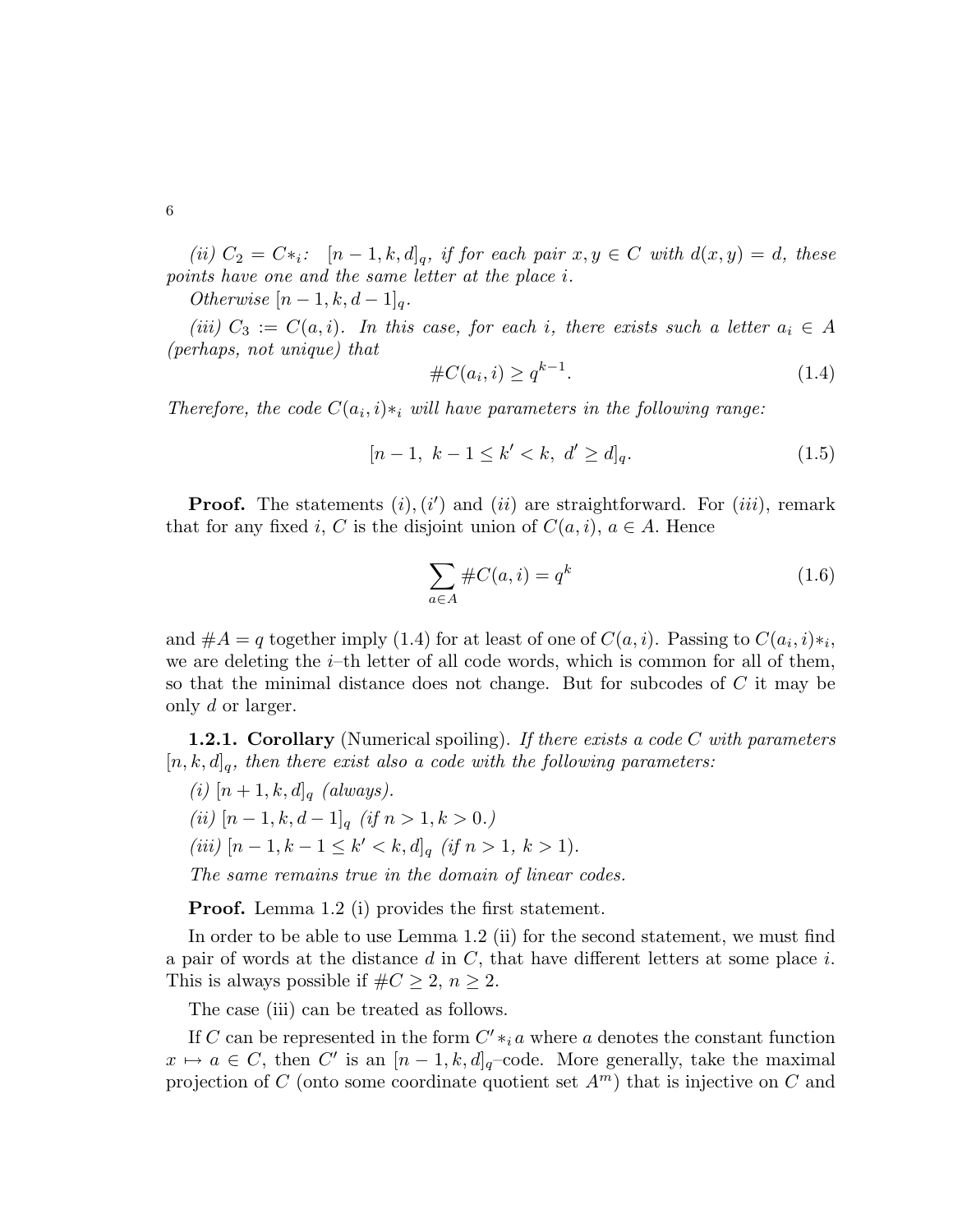therefore preserves k, d. We will get an  $[m, k, d]_q$ -code with  $n > m \geq 2$ , because for  $m = 1$  we must have  $0 < k \leq 1$ , the case that we have excluded in (iii). If we manage to worsen its parameters to  $[m, k', d]_q$ ,  $k - 1 \leq k' < k$ , then afterwards using (i) several times, we will get an  $[n-1, k', d]_q$ -code.

Therefore, it remains to treat the case when  $C$  cannot be represented in the form  $C' *_{i} a$ . In this case, in the sum  $(1.6)$  there are at least two non-vanishing summands. Hence for the respective code  $C(a, i)$  satisfying (1.4), we have also

$$
q^{k-1} \le \#C(a_i, i) < q^k. \tag{1.7}
$$

Therefore

$$
[k(C(a,i)*_i)] = [k] - 1.
$$
\n(1.8)

It might happen that  $d(C(a_i, i)) > d$ . In this case we can apply to  $C(a_i) * i$  several times (ii) and then several times (i).

1.3. Remark. In the next section, we will prove the existence of the asymptotic bound using only the numerical spoiling results of Corollary 1.2.1. Thus such a bound exists for any subclass of (structured) codes stable with respect to an appropriate family of spoiling operations, in particular, for linear codes. Computational feasibility of spoiled codes must in principle be checked separately, but it holds for usual formalizations of polynomial time computability.

### 2. Asymptotic bound: existence theorem and unsolved problems

**2.1. Controlling cones.** Let  $P = (R_P, \delta_P)$  be a point of the square  $[0, 1]^2$  with  $R_P + \delta_P < 1$ . All points of  $U_q$  belong to this domain  $\Delta$ .

For two points P, Q, denote by  $[P,Q]$  the closed segment of the line  $l(P,Q)$ connecting  $P$  and  $Q$ .

For  $P \in \Delta$ , consider two segments  $[P,(1,0)]$  and  $[P,(0,1)]$ , The part of  $\Delta$ , bounded by these two segments and the diagonal  $R_P + \delta_P = 1$ , will be called the upper (controlling) cone of P and denoted  $C(P)_{up}$ .

Extend  $[P,(1,0)]$  (resp.  $[P,(0,1)]$ ) from their common point P until their first intersection points with  $\delta$ –axis (resp. R–axis). Then  $\Delta$  will be broken into four parts: the upper cone  $C(P)_{up}$ , the *lower cone*  $C(P)_{low}$  lying below the lines  $l(P,(1,0))$ and  $l(P,(0, 1))$ , the left cone  $C(P)_l$  and the right cone  $C(P)_r$ . We agree to include into each cone two segments of its boundary issuing from P.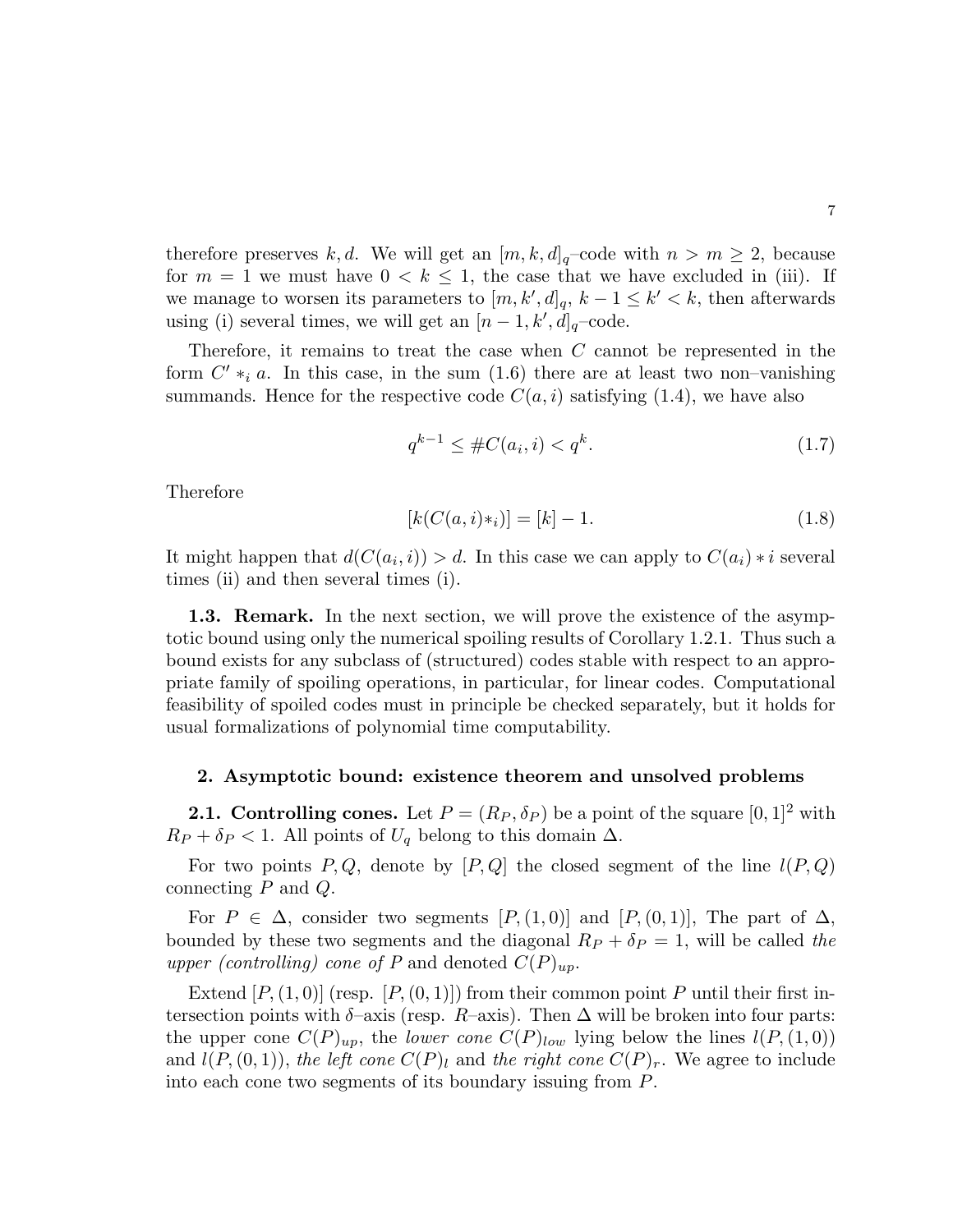

Fig. 1. Controlling cones

Let  $P, Q \in \Delta$ .

**2.1.1. Lemma.** If  $P \in U_q$ , then  $C(P)_{low} \subset U_q$ .

This follows from the Spoiling Lemma. In the proof, it is convenient to use the code points  $([k]/n, d/n)$  rather than  $(k/n, d/n)$ .

In fact, if a sequence of code points  $Q_i = ([k_i]/n_i, d_i/n_i)$  (q being fixed) tends to the limit point  $(R, \delta)$ , then the following statements are straightforward.

(a)  $n_i \rightarrow \infty$ .

(b) The boundaries of  $C(Q_i)_{low}$  converge to the boundary of  $C((R,\delta))_{low}$ . Moreover, the boundaries of  $C(Q_i)_{low}$  contain code points that become more and more dense when  $n_i \to \infty$ , namely  $([k_i] - a)/n_i$ ,  $d_i/n_i$ ) and  $([k_i] / n_i$ ,  $(d_i - b)/n_i)$ ,  $a, b =$  $1, 2, \ldots$  (Spoiling Lemma).

Thus, the whole boundary of  $C((R,\delta))_{low}$  belongs to  $U_q$ .

(c) When a point Q moves, say, along the right boundary segment of  $C((R,\delta))_{low}$ , the left boundary segment of  $C(Q)_{low}$  sweeps the whole  $C((R,\delta))_{low}$ .



Fig. 2. Code points on the lower cone boundary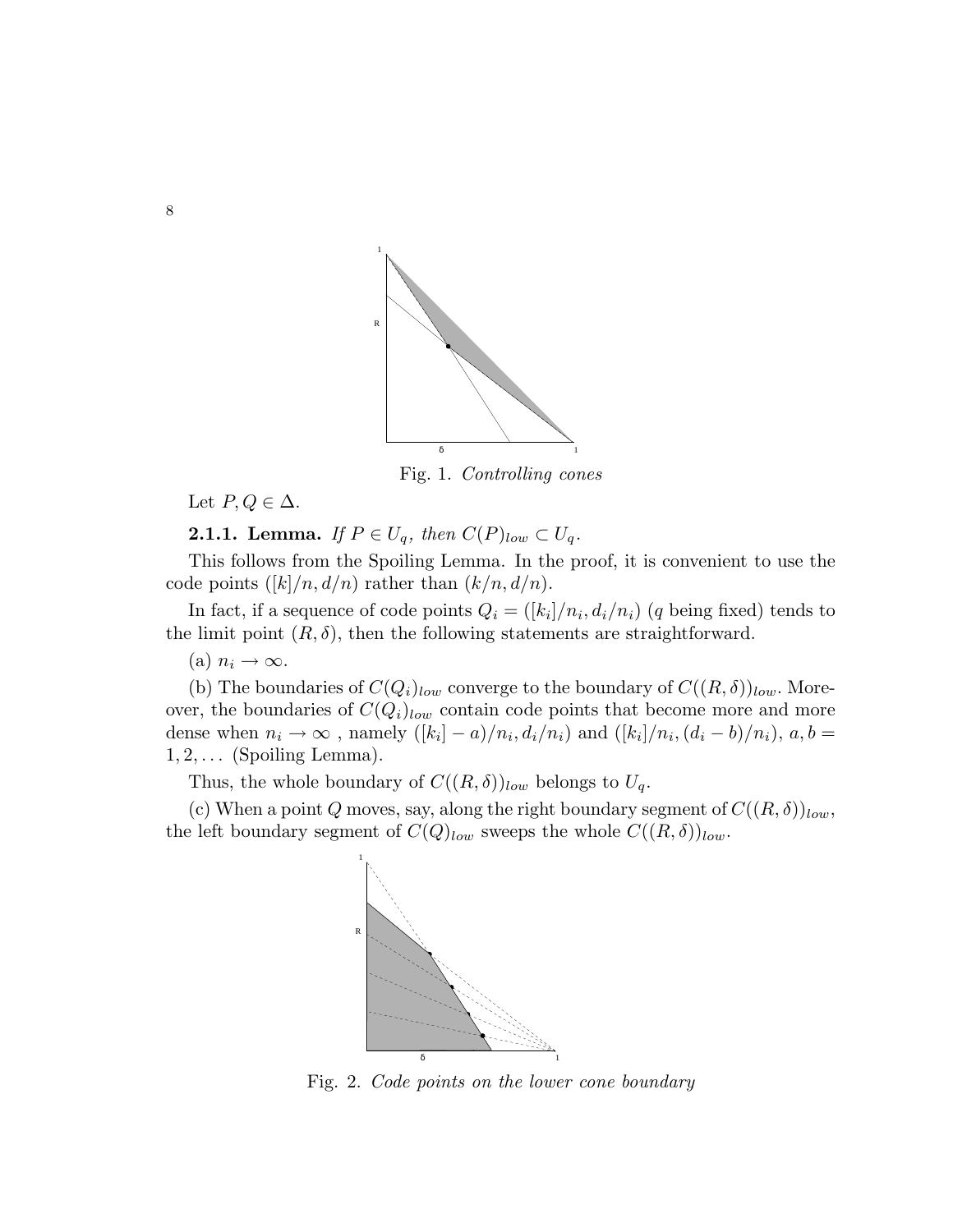This completes the proof of the Lemma.

**2.1.2. Lemma.** (i) If  $P \in C(Q)_l$ , then  $Q \in C(P)_r$ , and vice versa. (ii) If  $P \in C(Q)_{low}$ , then  $Q \in C(P)_{up}$ , and vice versa.

This is straightforward; a simple picture shows the reason.

**2.1.3. Lemma.** If  $P, Q \in \Gamma(\alpha_q)$  and  $\delta_P < \delta_Q$ , then  $P \in C(Q)_l$ , and therefore  $Q \in C(P)_r$ .

**Proof.** In fact, otherwise P must be an inner point of  $C(Q)_{low}$ , (or the same with P, Q permuted). But no boundary point of  $U_q$  can lie in the lower cone of another boundary point.

**2.1.4.** Controlling quadrangles. Let  $P, Q \in \Delta$ ,  $\delta_P < \delta_Q$ , and  $P \in C(Q)_l$ . Put

$$
C(P,Q) := C(P)_R \cap C(P)_l.
$$



Fig. 3. Controlling quadrangle

When  $P, Q \in \Gamma(\alpha_q)$  we will call  $C(P, Q)$  the *controlling quadrangle* with vertices P, Q.

**2.1.5. Lemma.** All points of  $\Gamma(\alpha_q)$  between P and Q belong to  $C(P,Q)$ .

This follows from Lemma 2.1.3.

These facts suffice to prove the following result ([Man], [ManVla]).

**2.2. Theorem.** For each  $\delta \in [0,1]$ , put

$$
\alpha_q(\delta) := \sup \{ R_P \mid P = (R_P, \delta) \in U_q \}.
$$

Then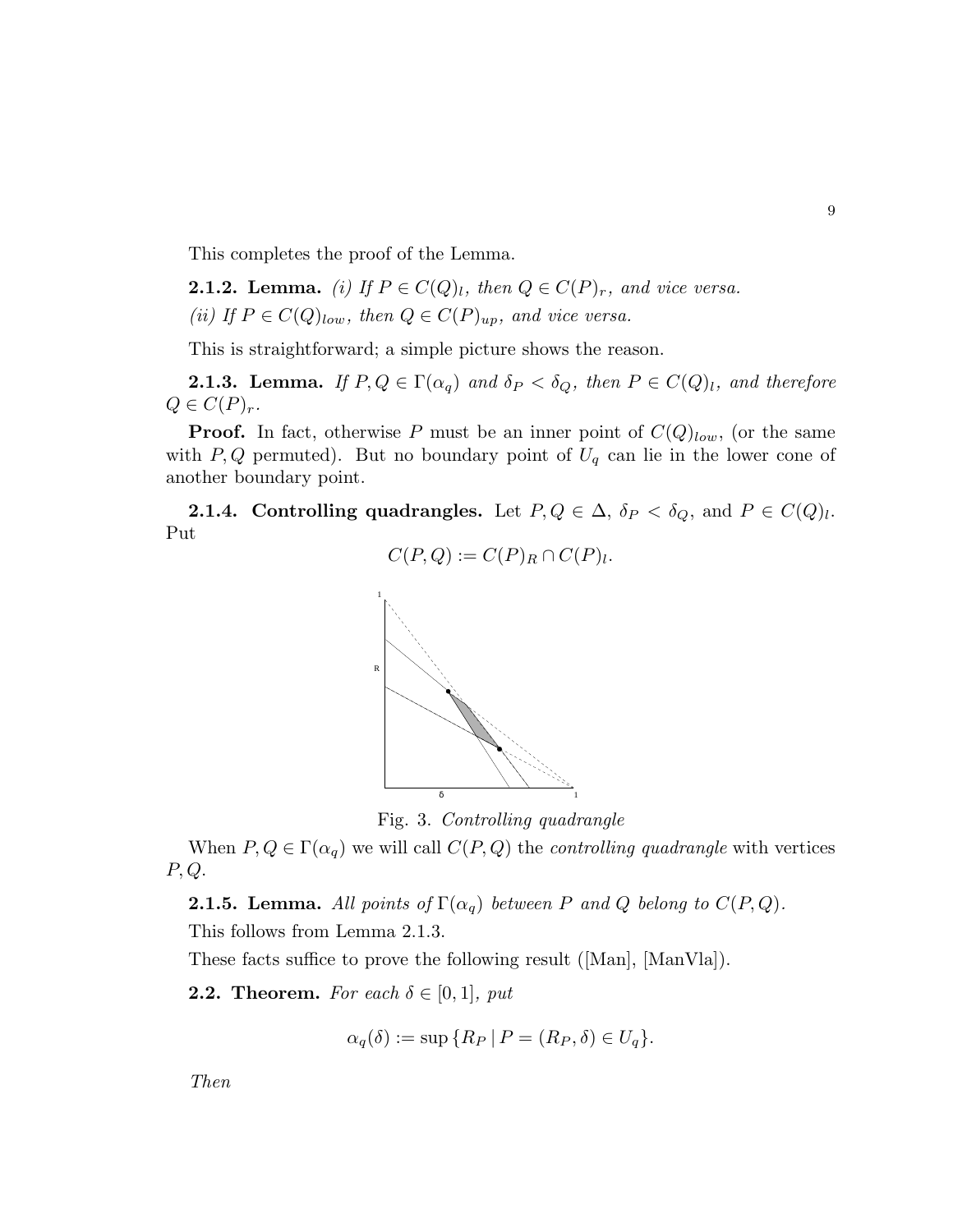(i)  $\alpha_q$  is a continuous decreasing function. Denote its graph by  $\Gamma(\alpha_q)$ . We have  $\alpha_q(0) = 1, \ \alpha_q(\delta) = 0 \ \text{for } \delta \in [(q-1)/q, 1].$ 

(ii)  $U_q$  consists of all points lying below or on  $\Gamma(\alpha_q)$ . It is the union of all lower cones of points of  $\Gamma(\alpha_q)$ .

(iii) Each horizontal line  $0 < R = const < 1$  intersects  $\Gamma(\alpha_q)$  at precisely one point, so that the  $\Gamma(\alpha_q)$  is also the graph of the inverse function.

The same statement remains true, if we restrict ourselves by a subclass of structured codes, for which Corollary 1.2.1 holds.

**2.3. Corollary.** The curve  $\Gamma(\alpha_q)$  (asymptotic bound) is almost everywhere differentiable.

This follows from the fact that it is continuous and monotone (Lebesgue's theorem).

**2.4. Problem.** (i) Is  $\Gamma(\alpha_q)$  differentiable, or at least peacewise differentiable? (ii) Is this curve concave?

2.5. Isolated codes and excellent codes. Any code whose point lies strictly above  $\Gamma(\alpha_q)$  is called *isolated* one. Consider the union  $W_q$  of lower cones of all isolated codes. This is a domain in  $\Delta$  bounded from above by a piecewise linear curve, union of fragments of bounds of these lower cones containing their vertices. A code is called excellent one, if it is isolated and is the vertex of one of such fragments.

2.6. Problem. (i) Describe (as many as possible) excellent codes.

(ii) Are Reed–Solomon codes excellent in the class of linear, or even all codes?

Reed–Solomon codes are certainly isolated, because they lie on the Singleton boundary  $R = 1 - \delta + 1/(q + 1)$  which is higher than Plotkin's asymptotic bound

$$
\alpha_q(\delta) \le 1 - \delta - \frac{1}{q-1}\delta.
$$

One easily sees that the set of isolated points is infinite, and that points  $R =$  $1, \delta = 0$  and the segment  $R = 0$ ,  $(q - 1)/q \leq \delta \leq 1$  are limit points for this set.

**2.7. Problem.** Are there points on  $\Gamma(\alpha_q)$ ,  $0 < R < 1$  that are limit points of a sequence of isolated codes?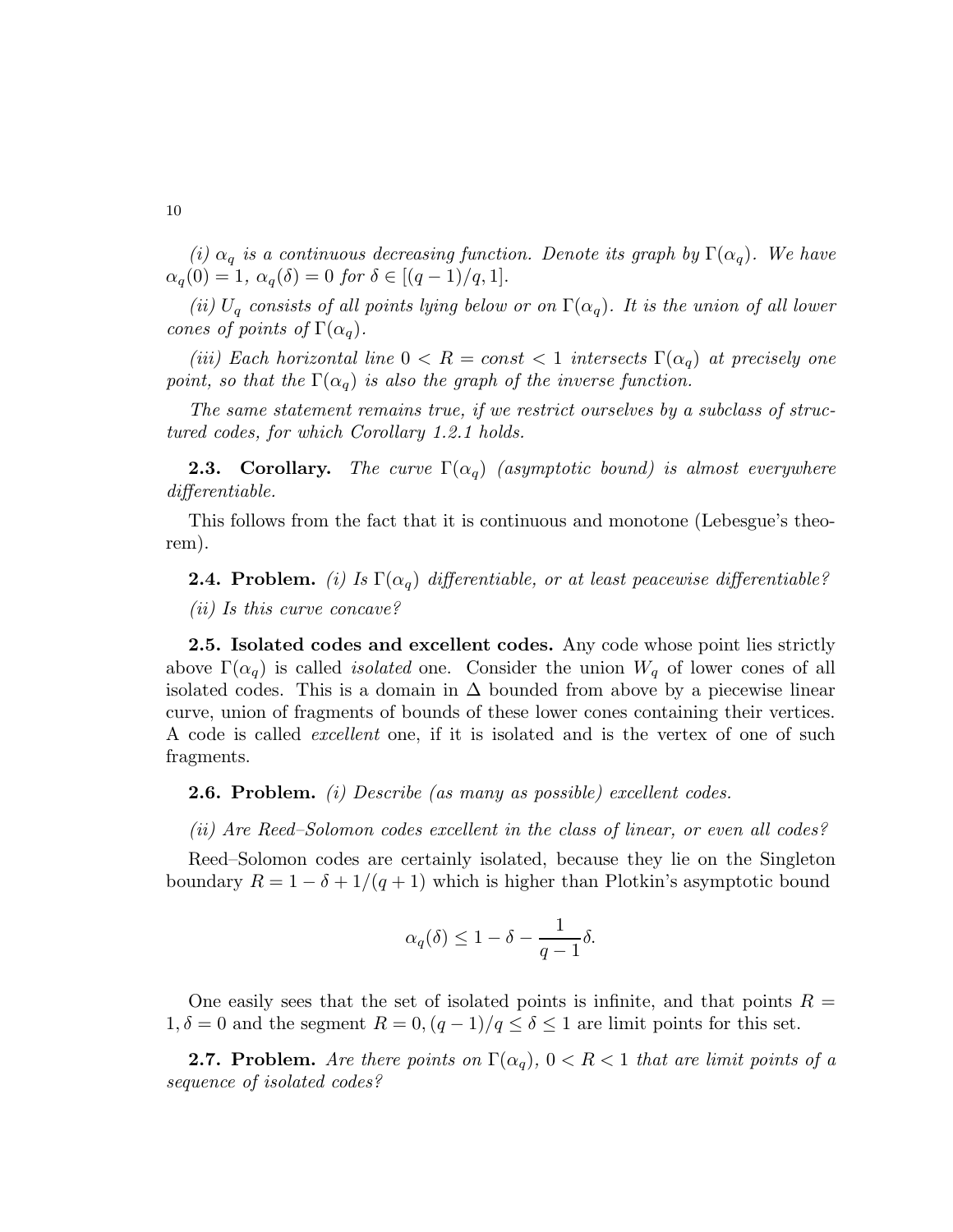**2.8. Code domain and computability.** The family  $V_q$  is a recursive subfamily of **Q**: generating all codes and their code points, we get an enumeration of  $V_q$ . Let  $W_q := \text{supp } V_q$  be the set of all code points.

**2.8.1. Question.** Is  $W_q$  a decidable set?

2.8.2. Problem. Are the following sets enumerable, or even decidable:

(i)  $\{(R(C), \delta(C)) | R(C) < \alpha_q(\delta(C))\}.$ 

(ii)  $\{(R(C), \delta(C)) | R(C) \leq \alpha_{\alpha}(\delta(C))\}.$ 

(iii)  $\{(R(C), \delta(C)) | R(C) > \alpha_a(\delta(C))\}.$ 

(iv)  $\{(R(C), \delta(C)) | R(C) > \alpha_a(\delta(C))\}.$ 

**2.9.** Codes of finite and infinite multiplicity. Let  $(R, \delta)$  be the code point of a code C. We will say that this point (and C itself) has the finite (resp. infinite) multiplicity, if the number of codes (up to isomorphism) corresponding to this point is finite (resp. infinite).

If C has parameters  $[n, k, d]_q$ , then codes with the same code point have parameters  $[a_n, ak, ad]_q$ ,  $a \in \mathbf{Q}_+^*$ . Clearly, finite (resp. infinite) multiplicity of C can be inferred by looking at whether there exist finitely or infinitely many  $a \in \mathbb{Q}_+^*$  such that an  $[a_n, ak, ad]_q$ -code exists for such a. Moreover, from the proof below one sees that one can restrict oneself by looking only at integer a.

**2.10. Theorem.** Assume that the code point of  $C$  does not lie on the asymptotic bound. Then it has finite multiplicity iff it is isolated.

**Proof.** If C is of infinite multiplicity, it cannot be isolated. In fact, spoiling all codes with parameters  $[a_n, ak, ad]_q$ , we get a dense set of points on the boundary of the lower cone of the respective point.

Conversely, let an  $[n, k, d]_q$ -code C lie below the asymptotic bound. Then there exist  $[N, K, D]_q$ -codes with arbitrarily large N, K, D satisfying the conditions

$$
\frac{K}{N} > \frac{k}{n}, \quad \frac{D}{N} > \frac{d}{n}.\tag{2.1}
$$

Slightly enlarging N by spoiling, we may achieve  $N = an$ , with  $a \in \mathbb{N}$ . Let

 $K = ak' + a_1, 0 \le a_1 \le a, k' \in \mathbb{N},$  $D = ad' + a_2, 0 \le a_2 \le a, d' \in \mathbb{N}$ ,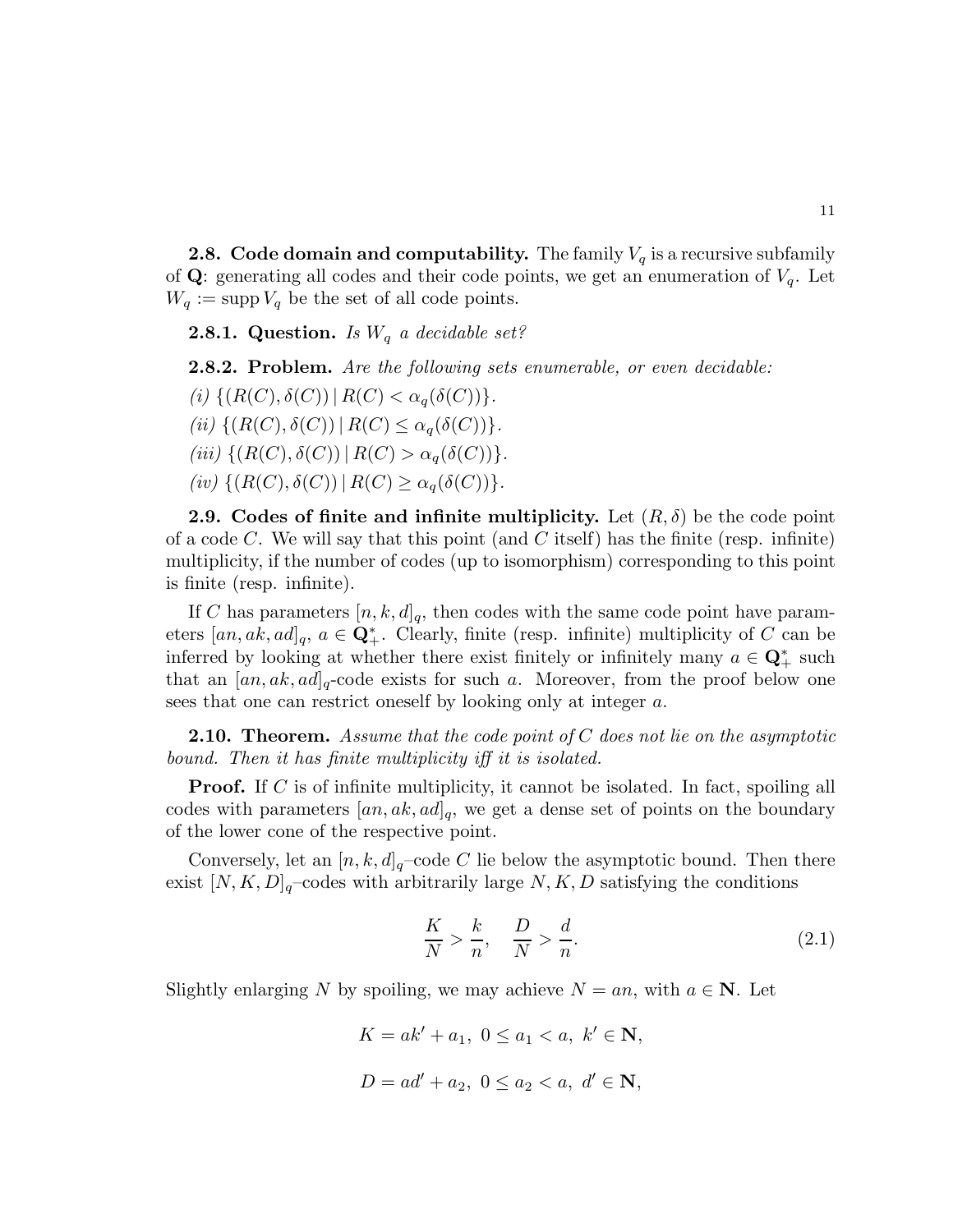In view of  $(2.1)$ , we have

$$
ak' + a_1 > ak, \quad ad' + a_2 > ad.
$$

To complete the proof, it remains to reduce the parameters  $K, D$  by spoiling, and get an  $[a_n, ak, ad]_q$ -code; a can be arbitrarily large.

**2.11. Question.** Can one find a recursive function  $b(n, k, d, q)$  such that if an  $[n, k, d]_q$ -code is isolated, and  $a > b(n, k, d, q)$ , there is no code with parameters  $[a_n, ak, ad]_q?$ 

## 3. Code fractals: rate and relative minimum distance as Hausdorff dimensions

3.1. Code rate and the Hausdorff dimension. In this subsection we will show that the rate R of a code C has a simple geometric interpretation as the Hausdorff dimension of a Sierpinski fractal naturally associated to the code.

We start with choosing a bijection of the initial alphabet A with  $q$ –ary digits  $\{0, 1, \ldots, q-1\}$ . Intermediary constructions will depend on it, but basic statements will not. For the time being, we will simply identify A with digits.

The rational numbers with denominators  $q^n$ ,  $n \geq 0$ , admit two different infinite  $q$ -ary expansions. Therefore we will exclude them, and put

$$
(0,1)q := [0,1] \setminus \{m/q^n \mid m, n \in \mathbf{Z}\}
$$
\n(3.1)

The remaining points of the cube  $x = (x_1, \ldots, x_n) \in (0, 1)_q^n$  can be identified with  $(\infty \times n)$ –matrices with entries in A: the k–th column of this matrix consists of the consecutive digits of the  $q$ –ary decomposition of  $x_k$ .

Now, for a code  $C \subset A^n$ , denote by  $S_C \subset (0,1)_q^n$  the subset consisting of those points  $x$ , for which each line of the respective matrix belongs to  $C$ . This is a Sierpinski fractal.

**3.2. Proposition.** The Hausdorff dimension  $s := \dim_H(S_C)$  equals to the rate  $R = R(C)$ .

**Proof.**  $S_C$  is covered by  $\#C = q^k$  cubes of size  $q^{-1}$ , consisting of such points in  $(0, 1)^n$  that the first line of their coordinate matrix belongs to C. Inside each such small cube lies a copy of  $S_C$  scaled by  $q^{-1}$ . This self-similarity structure shows that s is the solution to the equation  $(\#C)q^{-ns} = 1$  (see §9.2 of [Fal]). Hence

$$
\dim_H(S_C) = \frac{\log(\#C)}{n \log q} = \frac{k}{n} = R.
$$
\n(3.2)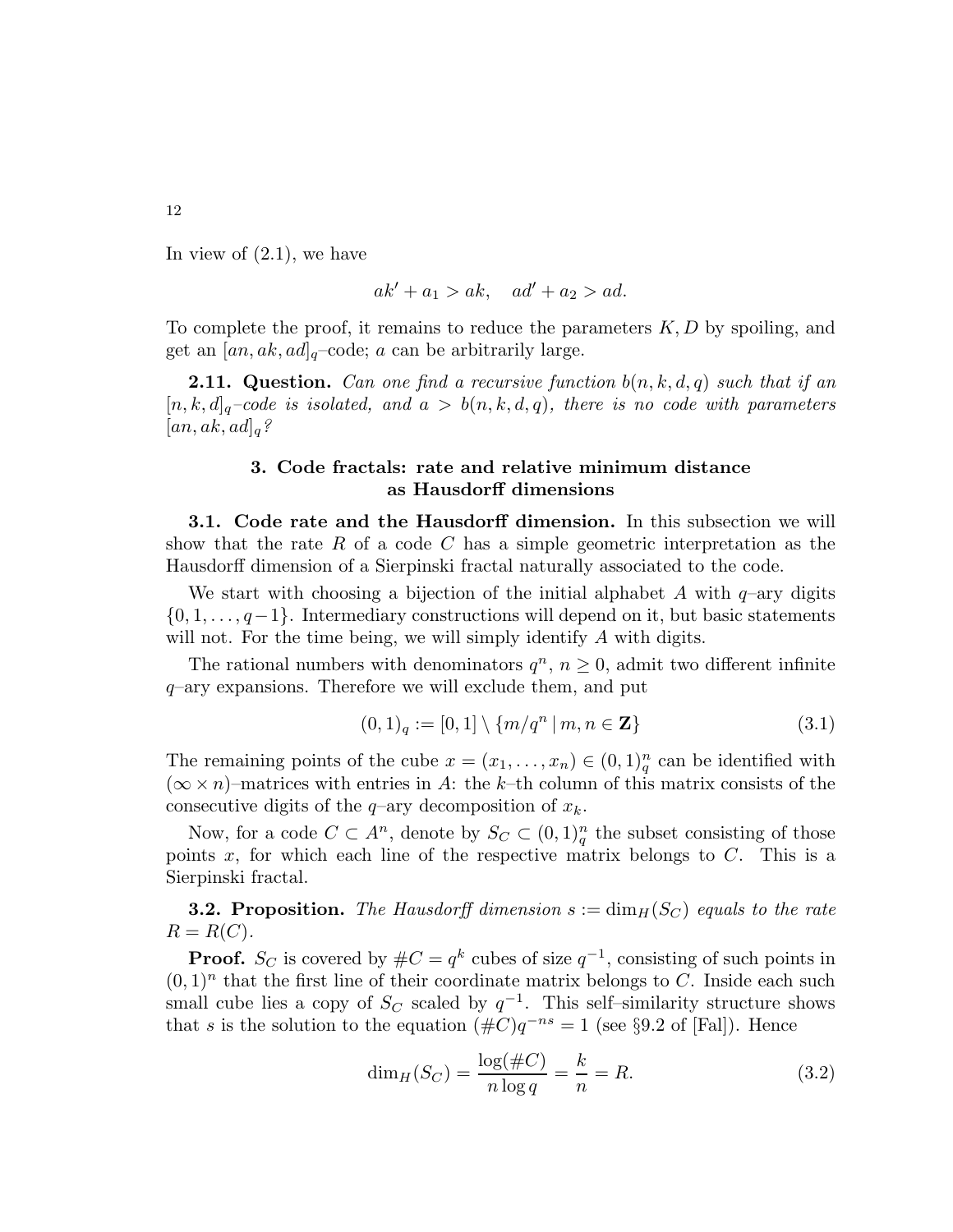Remark. Several different notions of fractal dimension (Hausdorff dimension, box counting dimension, and scaling dimension) agree for  $S_C$ , hence the Hausdorff dimension can be computed from the simple self–similarity equation.

3.3. Relative minimum distance and the Hausdorff dimension. The most straightforward way to connect the relative minimum distance of a code C with Hausdorff dimension is to consider intersections of  $S_C$  with *l*–dimensional linear subspaces  $\pi = \pi^l$  that are translates of intersections of coordinate hyperplanes in  $\mathbf{R}^n$ , that is, are given by the equations  $x_i = x_i^0$  for some  $i = i_1, \ldots, i_{n-l}$ .

**3.3.1. Proposition.** In this notation, we have:

- (i) If  $l < d$ , then  $S_C \cap \pi$  is empty.
- (ii) If  $l \geq d$ , then  $S_C \cap \pi$  has positive Hausdorff dimension:

$$
\dim_H(S_C \cap \pi) = \frac{\log \#(C \cap \pi)}{l \log q} > 0. \tag{3.3}
$$

**Proof.** We will embed  $C \subset A^n$  in  $\mathbb{R}^n$  by sending  $(x_1, \ldots, x_n)$  to  $(x_1/q, \ldots, x_n/q)$ . (Notice that all these points will lie in  $[0,1]^n$ , but outside of  $(0,1)_q^n$ .)

Then no two points of C will lie in one and the same l–dimensional  $\pi$ , if  $n-l \geq$  $n-d+1$ , because at least d of their coordinates are pairwise distinct. On the other hand, if  $n - l \leq n - d$ , then one can find  $\pi$  containing at least two points of C.

In terms of the iterative construction of the fractal  $S_C$ , this means the following. For a given  $\pi$  with  $l \leq d-1$ , if the intersection  $C \cap \pi$  is non–empty it must consist of a single point. Thus, at the first step of the construction of  $S_C \cap \pi$  we must replace the single cube  $(0,1)_q^n \cap \pi$  with a single copy of a scaled cube of volume  $q^{-l}$ , and then successively iterate the same procedure. This will produces a family of nested open cubes of volumes  $q^{-lN}$ . Their intersection is clearly empty.

When  $l \geq d$ , one can choose  $\pi = \pi^d$  for which  $C \cap \pi$  contains at least two points. Then the induced iterative construction of the set  $S_C \cap \pi$  starts by replacing the cube  $Q^d = Q^n \cap \pi$  with  $\#(C \cap \pi)$  copies of the same cube scaled down to have volume  $q^{-d}$ . The construction is then iterated inside all the resulting  $\#(C \cap \pi)$ cubes, so that one obtains a set of Hausdorff dimension  $s = \dim_H(S_C \cap \pi)$  which is a solution to the equation  $\#(C \cap \pi) \cdot q^{-ls} = 1$ . Thus

$$
\dim_H(S_C \cap \pi) = \frac{\log \#(C \cap \pi)}{l \log q} > 0.
$$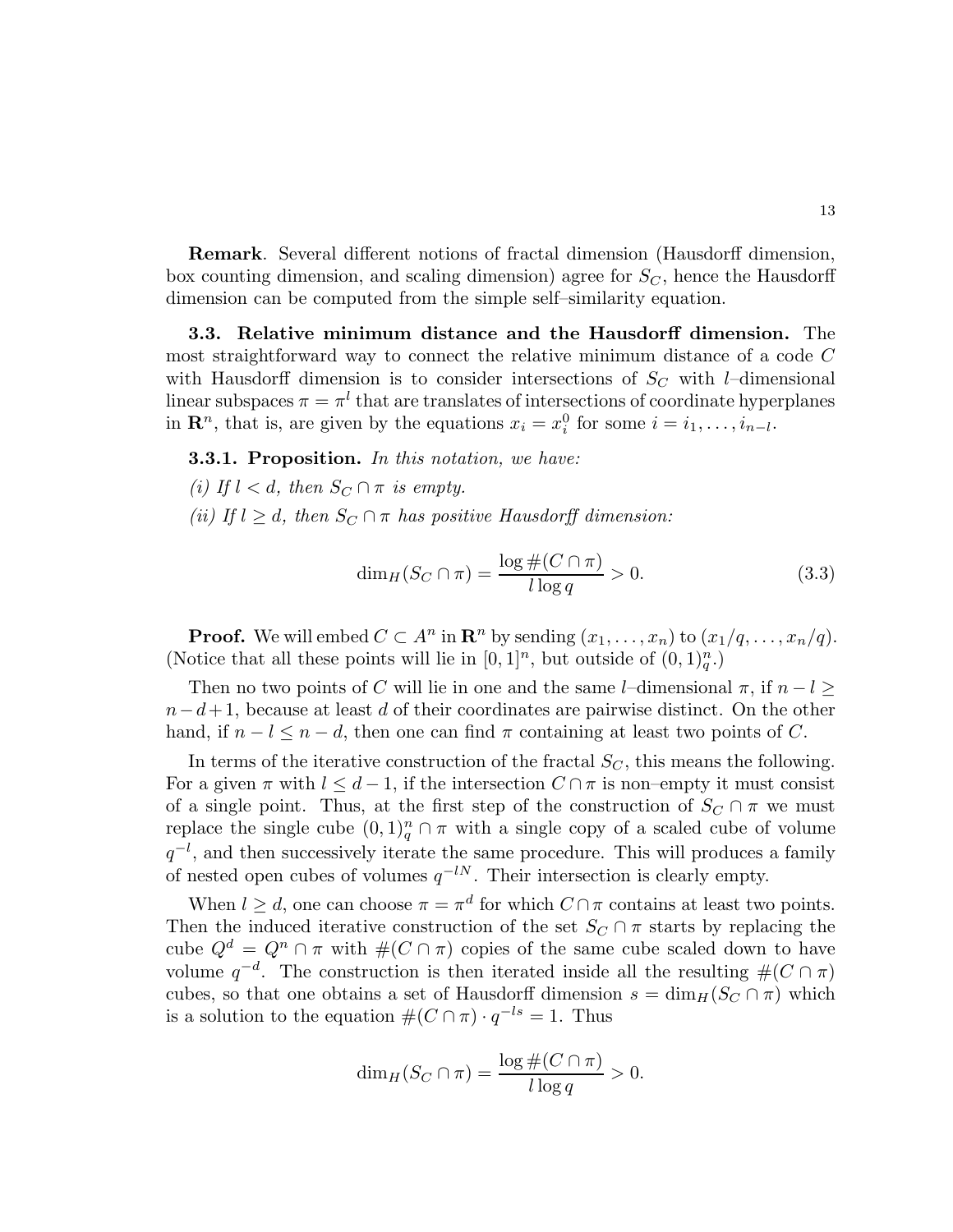This completes the proof.

One can refine this construction by associating a fractal set  $S_{\pi}$  to each subspace  $\pi$  as above. Namely, define  $S_{\pi}$  as the set of points of  $(0,1)_q^n$  whose matrices have all rows in  $\pi$ .

**3.4. Proposition.** The Hausdorff dimension of  $S_{\pi}$  is

$$
\dim_H S_\pi = \frac{l}{n}.\tag{3.4}
$$

In particular, for  $l = d$  one has  $\dim_H S_\pi = \delta$ .

Proof. The argument is similar to the one in the previous proof. We construct  $S_{\pi}$  by subdividing, at the first step, the cube  $[0,1]$ <sup>n</sup> into  $q^n$  cubes of volume  $q^{-n}$ and of these we keep only those that correspond to points whose first digit of the ncoordinates, in the q-ary expansion define a point  $(x_{11}, \ldots, x_{1n}) \in \pi \cap A^n$ . We have  $\#(\pi \cap A^n) = q^l$ , hence at the first step we replace  $Q^n$  by  $q^l$  cubes of volume  $q^{-n}$ . The procedure is then iterated on each of these. Thus, the Hausdorff dimension of  $S_{\pi}$  is the number s satisfying  $q^{l}q^{-ns} = 1$ , i. e. (3.4).

One can now use  $S_{\pi}$  in place of  $\pi$ , to make the roles of rate and minimal relative distance more symmetric in the Hausdorff context. Namely, we obtain,

3.5. Proposition. We have

$$
\dim_H(S_C \cap S_\pi) = \frac{\log \#(C \cap \pi)}{n \log q} \tag{3.5}
$$

In particular, for all  $l \leq d-1$ , the set  $S_C \cap S_{\pi}$  is empty.

For  $l \geq d$ , there exists a subspace  $\pi^l$  for which  $\dim_H(S_C \cap S_{\pi}) > 0$  so that  $S_C \cap S_{\pi}$ is a genuine fractal set.

Proof. Again, the argument is similar to the one we have already used.

The iterative construction of  $S_C \cap S_{\pi}$  replaces the initial unit cube  $[0,1]^n$  with  $#(C \cap \pi)$  cubes of volume  $q^{-n}$  given by points with first row  $(x_{11}, \ldots, x_{1n}) \in C \cap \pi$ . The same procedure is then iterated on each of these smaller cubes. Thus, the Hausdorff dimension is given by the self-similarity condition  $\#(C \cap \pi)q^{-ns} = 1$ , which shows  $(3.5)$ .

The same argument as above then shows that, for all  $l \leq d-1$  one has  $\#(C \cap \pi) =$ 1, if  $C \cap \pi$  is non-empty, while for  $l \geq d$  there exists a choice of  $\pi$  for which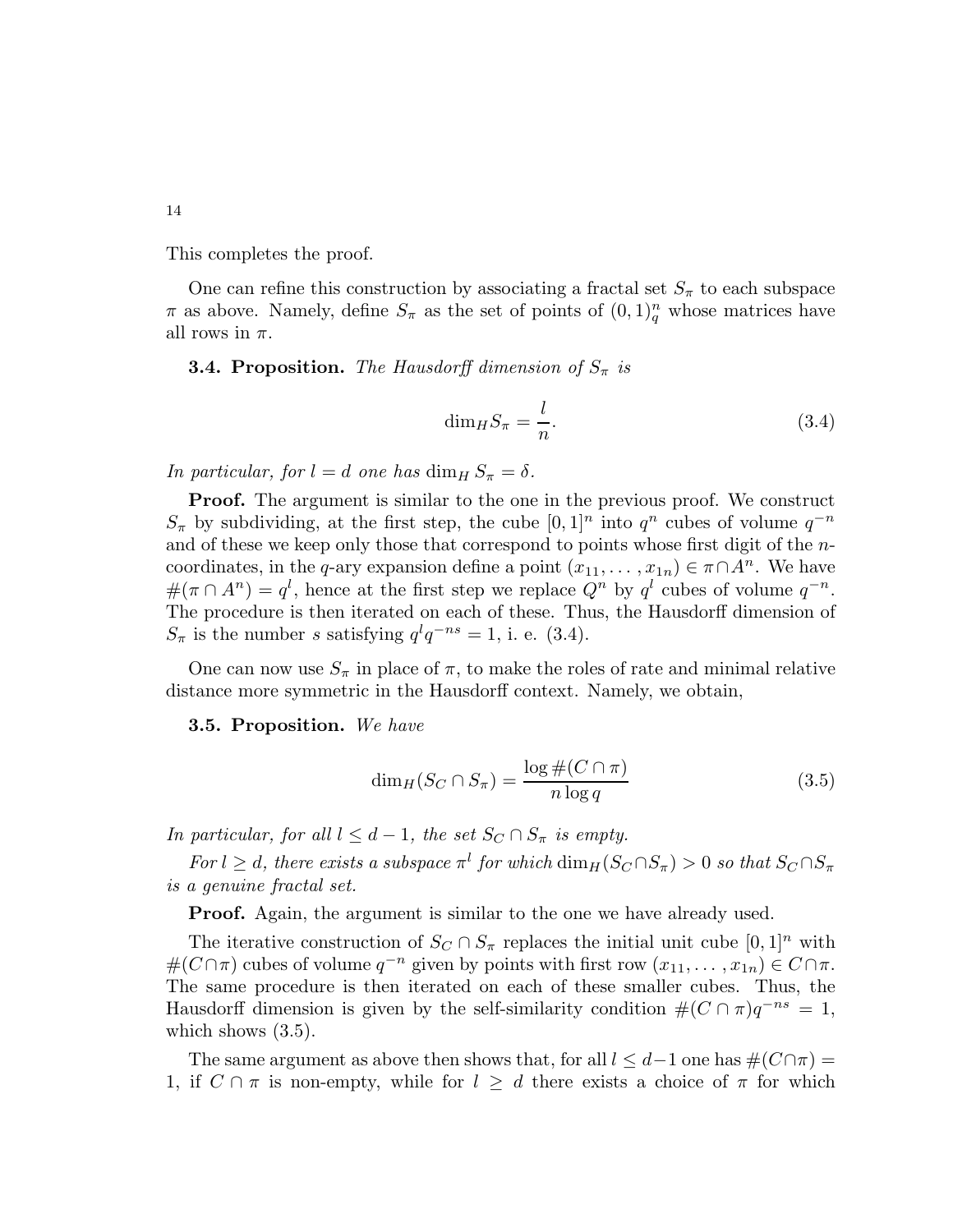15

 $\#(C \cap \pi) \geq 2$ . This shows that once again d is the threshold value for which there exists a choice of  $\pi \in \Pi_d$  for which  $\dim_H(S_C \cap S_{\pi}) > 0$ .

# 4. Operator algebras of codes.

4.1. Finitely generated Toeplitz–Cuntz algebras. We introduce a class of  $C^*$ -algebras related to codes. Starting with an arbitrary finite set  $D$ , we associate to it Toeplitz and Cuntz algebras, as in [Cu1], [Fow].

**4.1.1.** Definition (i) The Toeplitz–Cuntz algebra  $TO_D$  is the universal unital  $C^*$ -algebra generated by a distinguished family of isometries  $T_d$ ,  $d \in D$ , with mutually orthogonal ranges.

(ii) The Cuntz algebra  $O_D$  is the universal unital  $C^*$ -algebra generated by a distinguished family of isometries  $S_d$ ,  $d \in D$ , with mutually orthogonal ranges, and satisfying the condition

$$
\sum_{a \in D} S_d S_d^* = 1. \tag{4.1}
$$

Notice that  $T_d T_d^*$  form pairwise orthogonal projections, so that operator

$$
P_D := \sum_{a \in D} T_d T_d^* \in TO_D
$$

is a projector. But it is not identical.

From the definition it follows that the canonical morphism  $TO_D \rightarrow O_D$ :  $T_d \mapsto S_d$ generates the exact sequence

$$
0 \to J_D \to T O_D \to O_D \to 0,
$$

where  $J_D$  is the ideal generated by  $1 - P_D$ . The ideal  $J_D$  is isomorphic to the algebra of compact operators  $K$ .

4.1.2. Functoriality with respect to D. The Toeplitz–Cuntz algebras  $TO_D$ are functorial with respect to arbitrary *injective* maps  $f: D \to D'$ : the respective morphism maps  $T_d$  to  $T_{f(d)}$ .

The Cuntz algebras are functorial only with respect to bijections: any bijection  $f: D \to D'$  generates an isomorphism  $O_D \to O_{D'}$  so that isomorphism class of  $O_D$ depends only on  $\#D$ . The algebra  $O_{\{1,...N\}}$  is often denoted simply  $O_N$ .

Below we will consider, in particular,  $TO_C$  and  $O_C$  for codes C, including codes  $A<sup>n</sup>$ . The last remark allows us to canonically identify versions of  $O<sub>C</sub>$  that arise, for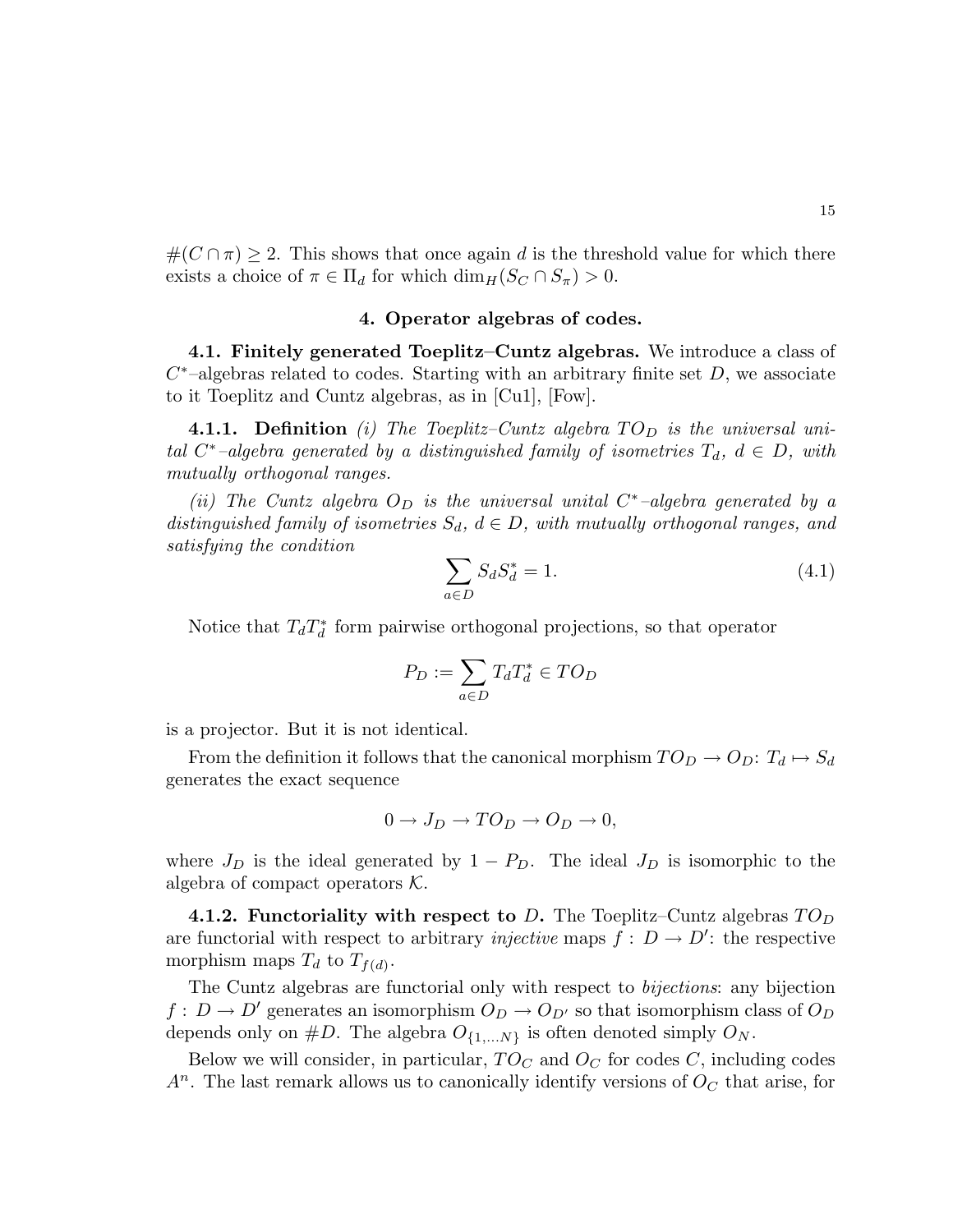example, from different bijections  $A \to \{0, \ldots, q-1\}$ , as in 3.1 where they were used for the construction of fractals  $S_C$ .

Functoriality of  $TO<sub>D</sub>$  with respect to injections allows one to define the algebra  $TO_{\infty} := TO_{\{1,2,\dots,\dots\}}$ , see e.g. [Fow], identified with the algebra  $O_{\infty}$  considered by Cuntz in [Cu1] and treated separately there.

4.1.3. Fractals and algebras. In order to connect Toeplitz–Cuntz and Cuntz algebras  $TO<sub>C</sub>$ ,  $O<sub>C</sub>$  with fractals  $S<sub>C</sub>$ , it is convenient to introduce two other topological spaces closely related to  $S_C$ .

We will denote by  $\bar{S}_C$  the closure of the set  $S_C$  inside the cube  $[0,1]^n$ , after identifying points of  $S_C$  with *n*-tuples of irrational points in [0, 1] written in their  $q$ -ary expansion. The set  $S<sub>C</sub>$  is also a fractal of the same Hausdorff dimension as  $S_C$ , which now includes also the rational points with q-ary digits in C. It is a topological (metric) space in the induced topology from  $[0, 1]^n$ .

We also consider the third space  $S_C$ . It is a compact Hausdorff space, which maps surjectively to  $\bar{S}_C$ , one-to-one on  $S_C$  and two-to-one on the points of  $\bar{S}_C \setminus S_C$ . By [Cu1] one knows that  $\hat{S}_C$  is the spectrum of the maximal abelian subalgebra of the Cuntz algebra  $O<sub>C</sub>$ .

 $S_C$  can be identified with the set of all infinite words  $x = x_1 x_2 \cdots x_m \cdots$  with letters  $x_i \in C$ . Using the matrix language of 3.1, we can say that points of C corresponds to all  $(\infty, n)$ –matrices whose line belong to C. The set  $S_C$  is dense in  $S_C$  as the subset of non-periodic sequences.

The map  $\hat{S}_C \rightarrow \bar{S}_C$  identifies coordinatewise the two q-ary expansions of rational points with q–denominators in  $\bar{S}_C$ . The sets  $\bar{S}_C$ ,  $\bar{S}_C$  and  $S_C$  only differ on sets of Hausdorff measure zero, so for the purpose of measure theoretic considerations we often do not need to distinguish between them.

One can consider the abelian  $C^*$ -algebra  $\mathcal{A}(\hat{S}_C)$  generated by the characteristic functions  $\chi_{\hat{S}_C(w)}$ , where  $w = a_1 \cdots a_m$  runs over finite words with letters  $a_i$  in C, and  $\hat{S}_C(w)$  denotes the subset of infinite words  $x \in \hat{S}_C$  that start with the finite word w. This algebra is isomorphic to the maximal abelian subalgebra of  $O<sub>C</sub>$ . In fact, these characteristic functions can be identified with the range projections  $P_w = S_w S_w^* = S_{a_1} \cdots S_{a_m} S_{a_m}^* \cdots S_{a_1}^*$  in  $O_C$ . We also denote by  $T\mathcal{A}(C)$  the abelian subalgebra of  $TO_C$  generated by the range projections  $T_wT_w^*$ , and which maps to  $\mathcal{A}(S_C)$  in the quotient algebra  $O_C$ .

Notice that, for an injective map  $f: C \to C'$ , the induced map  $T_f: TO_C \hookrightarrow$  $TO_{C'}$  induces also an embedding  $T_f : \mathcal{A}(C) \hookrightarrow \mathcal{A}(C')$  of the respective abelian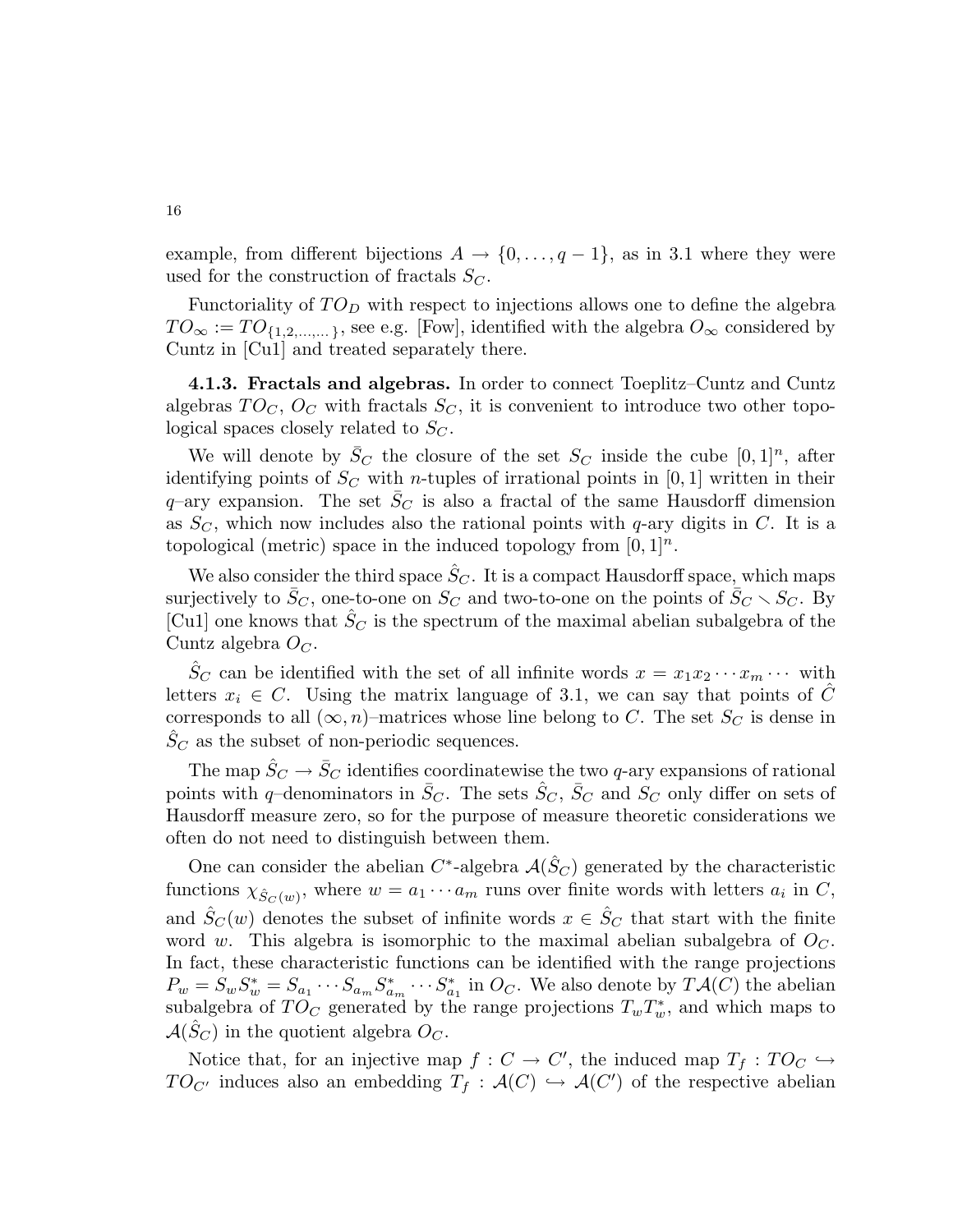subalgebras:

$$
T_w T_w^* \mapsto T_{f(w)} T_{f(w)}^* := T_{f(a_1)} \cdots T_{f(a_m)} T_{f(a_m)}^* \cdots T_{f(a_1)}^*.
$$

For the sets  $\hat{S}_C$  and the abelian algebras  $\mathcal{A}(\hat{S}_C)$ , one also has a functoriality in the opposite direction for more general maps  $f : C \to C'$  of codes that are not necessarily injective. Namely, such a map induces a map  $\hat{S}_C \rightarrow \hat{S}_{C'}$  that sends an infinite sequence  $x = a_1 a_2 \cdots a_m \cdots$  with  $a_i \in C$  to the infinite sequence  $f(a_1)f(a_2)\cdots f(a_m)\cdots$  in  $\hat{S}_{C'}$ . Since the basis for the topology on  $\hat{S}_C$  is given by the cylinder sets  $S_C(w)$ , the map constructed in this way is continuous. This gives an algebra homomorphism  $\mathcal{A}(\hat{S}_{C'}) \to \mathcal{A}(\hat{S}_C)$ .

4.2. Representations of Cuntz algebras associated to  $S_C$ . In the following let us denote by  $\sigma: S_C \to S_C$  the map that deletes the first row of the coordinate matrix, shifting to the left the remaining  $q$ -adic digits of the coordinates,

$$
\sigma(x) = (x_{12} \dots x_{1k} \dots; x_{22} \dots x_{2k} \dots; \dots; x_{n2} \dots x_{nk} \dots)
$$
\n
$$
(4.2)
$$

for  $x = (x_{11}x_{12} \cdots x_{1k} \cdots ; x_{21}x_{22} \cdots x_{2k} \cdots ; x_{n1}x_{n2} \cdots x_{nk} \cdots)$  in  $S_C$ , that is, shifting upward the remaining rows of the  $\infty \times n$ -matrix. For  $a = (a_1, \ldots, a_n) \in C \subset$  $A^n$ , let  $\sigma_a$  denote the map adding a as the first row of the coordinate matrix

$$
\sigma_a(x) = (a_1x_{11}x_{12}...x_{1k}...; a_2x_{21}x_{22}...x_{2k}...;...; a_nx_{n1}x_{n2}...x_{nk}...).
$$
 (4.3)

Since  $a \in C$ , (4.3) maps  $S_C$  to itself. These maps are partial inverses of the shift (4.2). In fact, if we denote by  $R_a \subset S_C$  the range  $R_a = \sigma_a(S_C)$ , then on  $R_a$  one has  $\sigma_a \sigma(x) = x$ , while for all  $x \in S_C$  one has  $\sigma_a(x) = x$ . We also introduce the notation

$$
\Phi_a(x) = \frac{d\mu \circ \sigma_a}{d\mu},\tag{4.4}
$$

for the Radon-Nikodym derivative of the Hausdorff measure  $\mu$  composed with the map  $\sigma_a$ .

Since the maps  $\sigma_a$  act on  $S_C$  by

$$
\sigma_a(x_1,\ldots,x_n) = \left(\frac{x_1 + a_1}{q},\ldots,\frac{x_n + a_n}{q}\right),\tag{4.5}
$$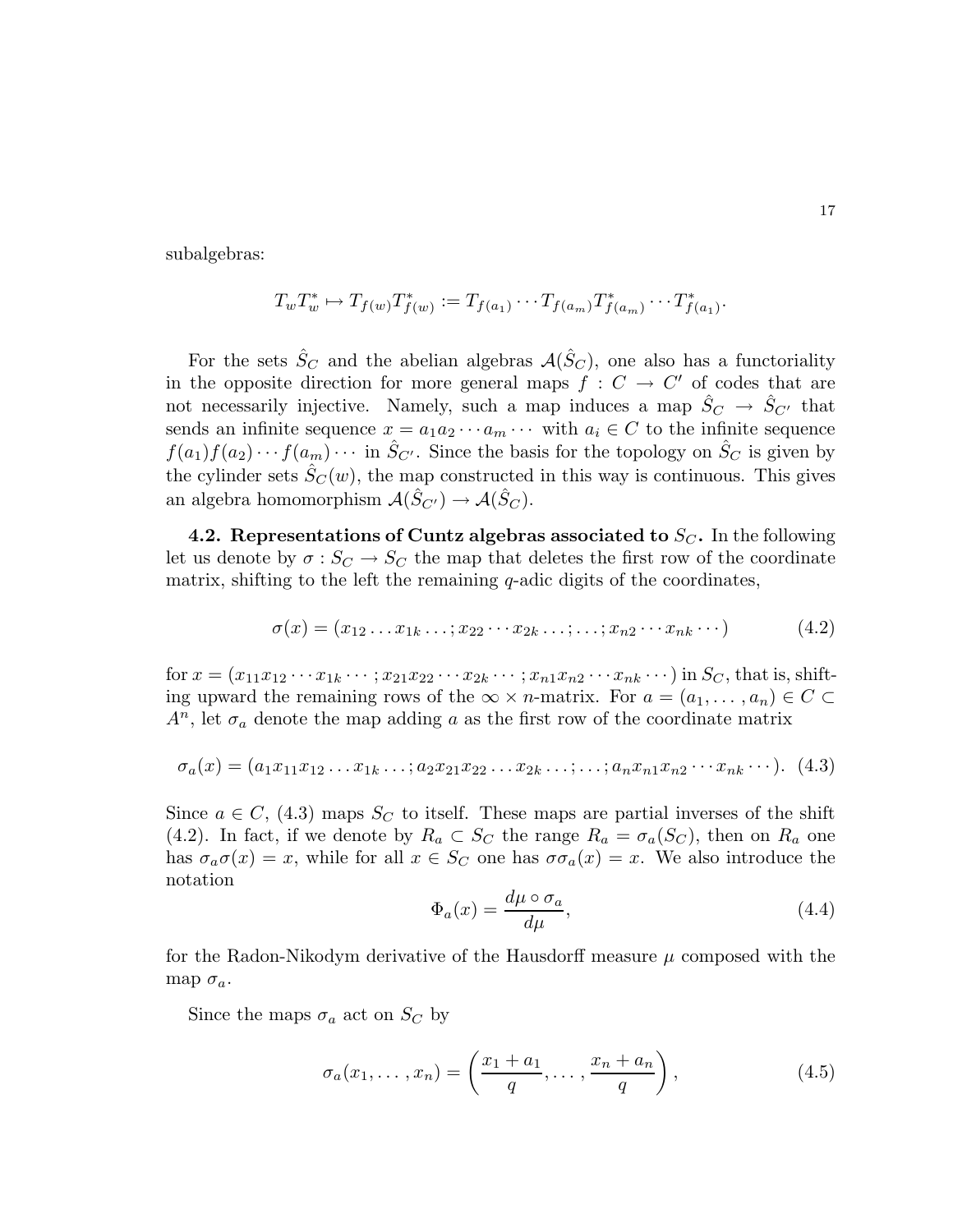the Radon-Nikodym derivative  $\Phi_a$  of (4.4), with  $\mu$  the Hausdorff measure of dimension  $s = \dim_H(S_C)$ , is constant

$$
\Phi_a(x) = \frac{d\mu \circ \sigma_a}{d\mu} = q^{-ns} = q^{-k}.\tag{4.6}
$$

4.2.1. Proposition. The operators

$$
(S_a f)(x) = \chi_{R_a}(x) \Phi_a(\sigma(x))^{-1/2} f(\sigma(x))
$$
\n(4.7)

determine a representation of the algebra  $O_C$  on the Hilbert space  $L^2(S_C, \mu)$ .

**Proof.** The adjoint of (4.7) in the  $L^2$  inner product  $\langle , \rangle$  is of the form

$$
(S_a^* f)(x) = \Phi_a(x)^{1/2} f(\sigma_a(x)), \tag{4.8}
$$

therefore  $S_a S_a^* = P_a$ , where  $P_a$  is the projection given by multiplication by the characteristic function  $\chi_{R_a}$ , so that one obtains  $\sum_a S_a S_a^* = 1$ . Moreover,  $S_a^* S_a = 1$ , so that one obtains a representation of the  $C^*$ -algebra  $O_C$ .

Changing the identification of abstract code letters with  $q$ -ary digits corresponds to an action of the symmetry group  $\Sigma_q$ . The main invariants of codes like k and d only depend on the equivalence class under this action.

**4.2.2. Proposition.** The action of the group  $\Sigma_q$  induces a unitary equivalence of the representations of the Cuntz algebras and a measure preserving homeomorphism of the limit sets.

**Proof.** Suppose given an element  $\gamma \in \Sigma_q$  and let  $C' = \gamma(C)$  be the equivalent code obtained from C by the action of  $\gamma$ . The element  $\gamma$  induces a map  $\gamma : S_C \to S_{C'}$ by

$$
x = x_1 x_2 \cdots x_k \cdots \mapsto \gamma(x) = \gamma(x_1) \gamma(x_2) \cdots \gamma(x_k) \cdots.
$$

This map is a homeomorphism. In fact, it is a bijection since  $\gamma : C \to C'$  is a bijection, and it is continuous since the preimage of a clopen set  $S_{C'}(w')$  of all words in  $S_{C'}$  starting with a given finite word w' consists of the clopen set  $S_C(w)$ with  $w = \gamma^{-1}(w')$ . Since both  $S_C$  and  $S_{C'}$  are compact and Hausdorff, the map is a homeomorphism. It is measure preserving since the measure of the sets  $S_C(w)$  is uniform in the words  $w$  of fixed length,

$$
\mu(S_C(w)) = q^{-kr}
$$
, for all  $w = w_1, ..., w_r, w_i \in C$ ,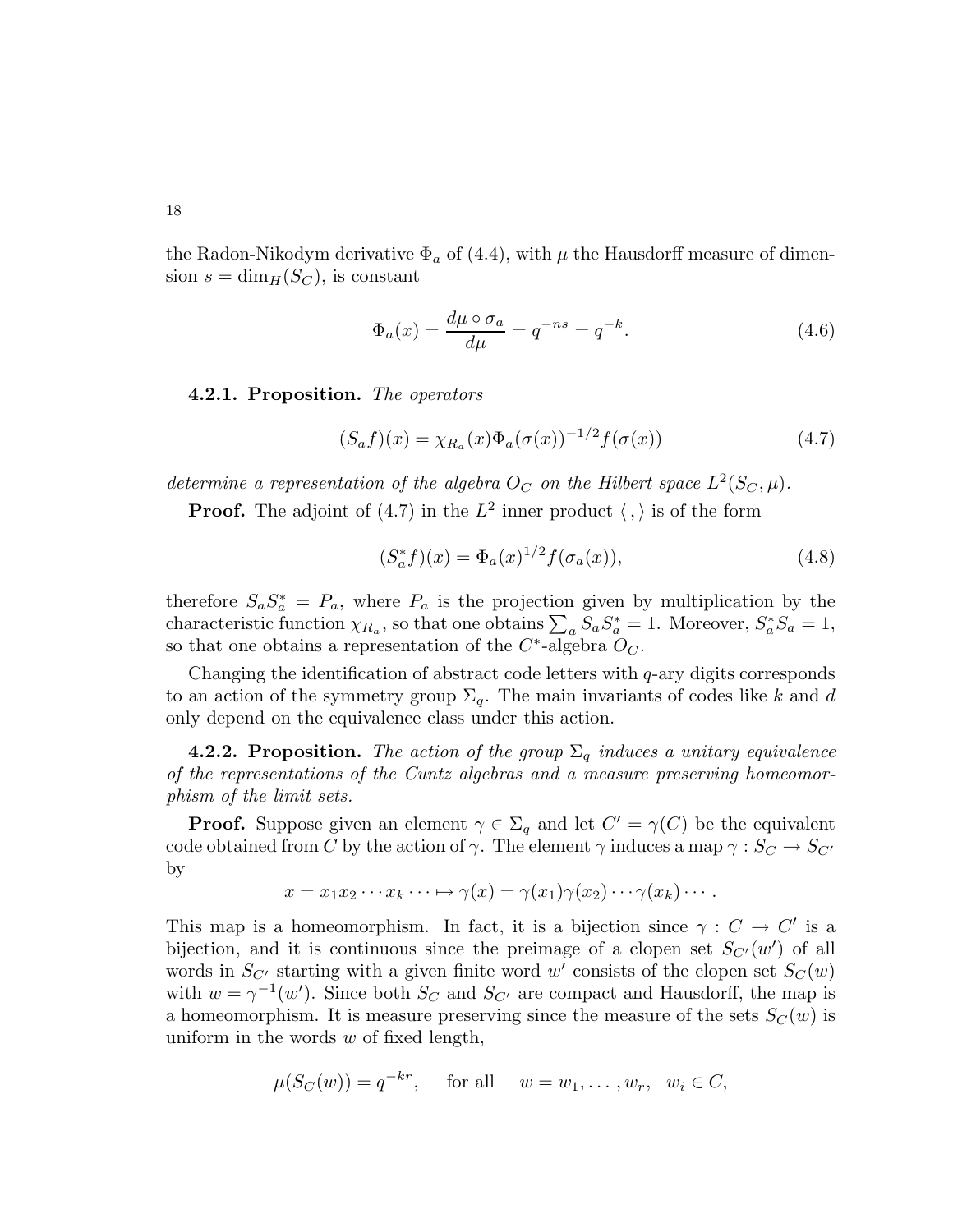so the measure is preserved in permutations of coordinates.

Thus, the action of  $\gamma : S_C \to S_{C'}$  determines a unitary equivalence  $U_{\gamma}$ :  $L^2(S_{C'}, \mu) \to L^2(S_C, \mu)$ , and a representation of the algebra  $O_C$  on  $L^2(S_{C'}, \mu)$ generated by the operators  $S'_a = U^*_{\gamma} S_a U_{\gamma}$ . This completes the proof.

We have seen that, more abstractly, we can identify  $\hat{S}_C$  with the spectrum of the maximal abelian subalgebra of the algebra  $O<sub>C</sub>$  generated by the range projections  $S_w S_w^*$ , for words w of finite length. One can see in this way directly that the action of  $\Sigma_q$  induces homeomorphisms of these sets. The uniform distribution of the measure implies that these are measure preserving.

4.3. Perron–Frobenius and Ruelle operators. Consider again the shift map  $\sigma : S_C \to S_C$  defined in (4.2). The Perron–Frobenius operator  $\mathcal{P}_{\sigma}$  is the adjoint of composition by  $\sigma$ , namely

$$
\langle h \circ \sigma, f \rangle = \langle h, \mathcal{P}_{\sigma} f \rangle. \tag{4.9}
$$

**4.3.1. Lemma.** The Perron–Frobenius operator  $P_{\sigma}$  is of the form

$$
\mathcal{P}_{\sigma} = q^{-k/2} \sum_{a \in C} S_a^*.
$$
\n(4.10)

Proof. We have

$$
\int_{S_C} \overline{h \circ \sigma} \cdot f \, d\mu = \sum_a \int_{R_a} \overline{h \circ \sigma} \cdot f \, d\mu = \sum_a \int_{S_C} \overline{h} \cdot f \circ \sigma_a \cdot \Phi_a \, d\mu,
$$

with  $R_a = \sigma_a(S_C)$ , so that we have

$$
\mathcal{P}_{\sigma}f = \sum_{a} \Phi_{a}f \circ \sigma_{a} = \sum_{a} \Phi_{a}^{1/2} S_{a}^{*}f = q^{-k/2} \sum_{a} S_{a}^{*}f.
$$

This gives (4.10) and completes the proof.

Remark. A modified version of the Perron–Frobenius operator which is also useful to consider is the Ruelle transfer operator for the shift map  $\sigma : S_C \to S_C$ with a potential function  $W : S_C \to \mathbb{C}$ . One usually assumes that the potential takes non-negative real values. The Ruelle transfer operator  $\mathcal{R}_{\sigma,W}$  is then defined as

$$
\mathcal{R}_{\sigma,W}f(x) = \sum_{y:\sigma(y)=x} W(y) f(y).
$$
\n(4.11)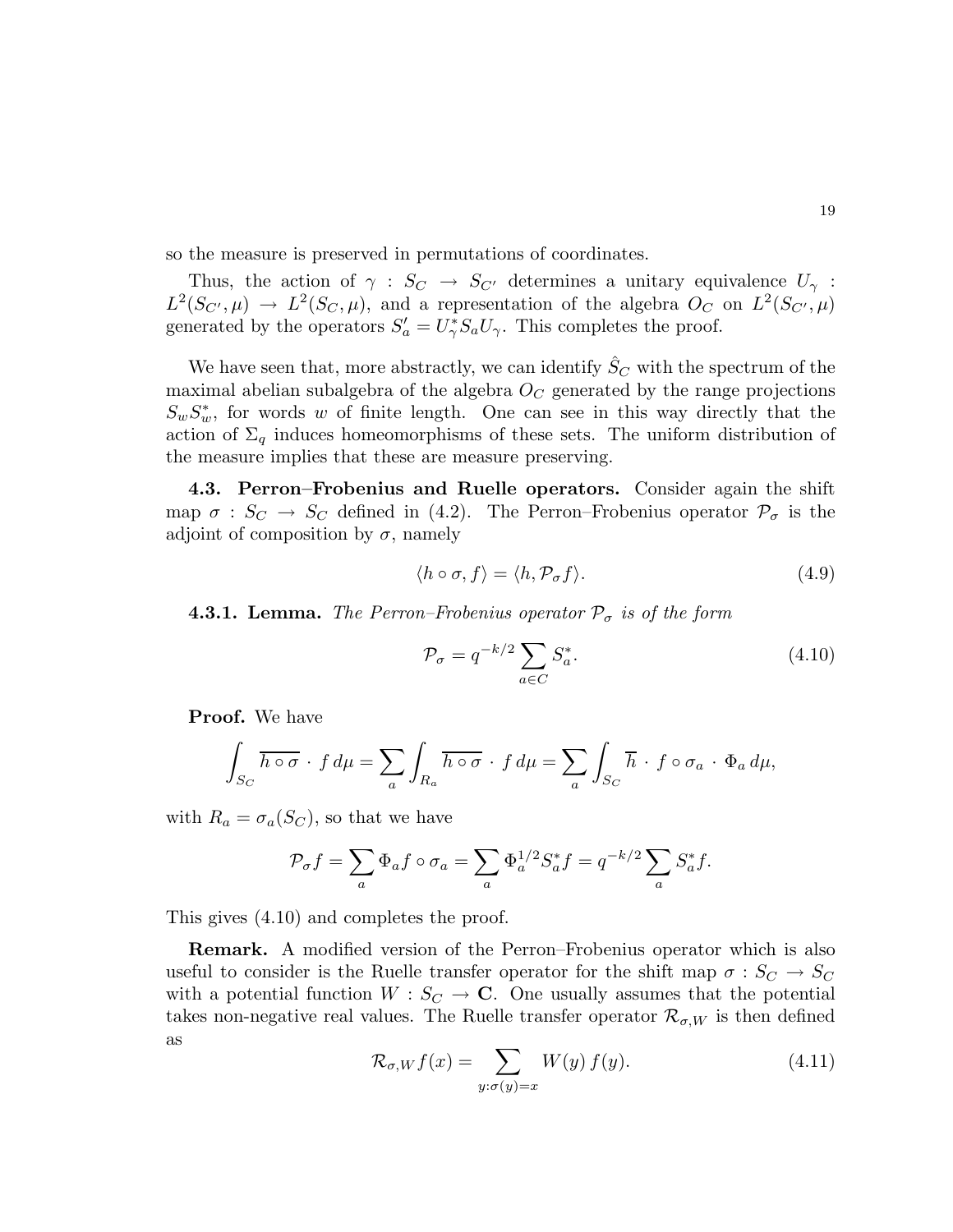20

For a real valued potential, the operator  $\mathcal{R}_{\sigma,W}$  is also obtained as the adjoint of  $h \mapsto q^k W \cdot h \circ \sigma,$ 

$$
\langle q^k W \cdot h \circ \sigma, f \rangle = \langle h, \mathcal{R}_{\sigma, W} f \rangle,
$$

hence it can be regarded as a generalization of the Perron–Frobenius operator. The Ruelle and Perron–Frobenius operators are related to the existence of invariant measures on  $S_C$  and of KMS states for the algebra  $O_C$ , with respect to time evolutions related to the potential W.

4.4. Time evolution and KMS states. We recall some well known facts about KMS states on the Cuntz algebras, see for instance [KiKu], [KuRe].

Given a set of real numbers  $\{\lambda_1, \ldots, \lambda_N\}$  there is a time evolution on the Cuntz algebra  $O<sub>N</sub>$  which is completely determined by setting

$$
\sigma_t(S_k) = e^{it\lambda_k} S_k. \tag{4.12}
$$

Recall that a KMS state at inverse temperature  $\beta$  on a  $C^*$ -algebra  $\beta$  with a time evolution  $\sigma_t$  is a state  $\varphi : \mathcal{B} \to \mathbf{C}$ , such that for each  $a, b \in \mathcal{B}$  there exists a holomorphic function  $F_{ab}$  on the strip  $0 < \Im(z) < \beta$ , which extends continuously to the boundary of the strip and satisfies

$$
F_{ab}(t) = \varphi(a\sigma_t(b)),
$$
 and  $F_{ab}(t + i\beta) = \varphi(\sigma_t(a)b).$ 

**4.4.1. Proposition.** For the time evolution (4.12) on the Cuntz algebra  $O_N$ , there exists a unique KMS state at inverse temperature  $\beta > 0$  if and only if  $\beta$ satisfies

$$
\sum_{k=1}^{N} e^{-\beta \lambda_k} = 1.
$$
\n(4.13)

**Proof.** If  $\{\lambda_1, \ldots, \lambda_N\}$  and a  $\beta$  satisfy (4.13), then the  $\lambda_k$  are all positive and define  $\beta$  uniquely.

As in [KuRe], one uses the Ruelle transfer operator on the set X of infinite sequences in an alphabet on N-letters. For a potential  $W(x) = e^{-\beta \lambda_{x_1}}$ , where  $x = x_1x_2\cdots x_n\cdots$ , one finds that the constant function 1 is a fixed point of  $\mathcal{R}_{\sigma,W}$ ,

$$
\mathcal{R}_{\sigma,W}1 = (\sum_{k} e^{-\beta \lambda_k})1,
$$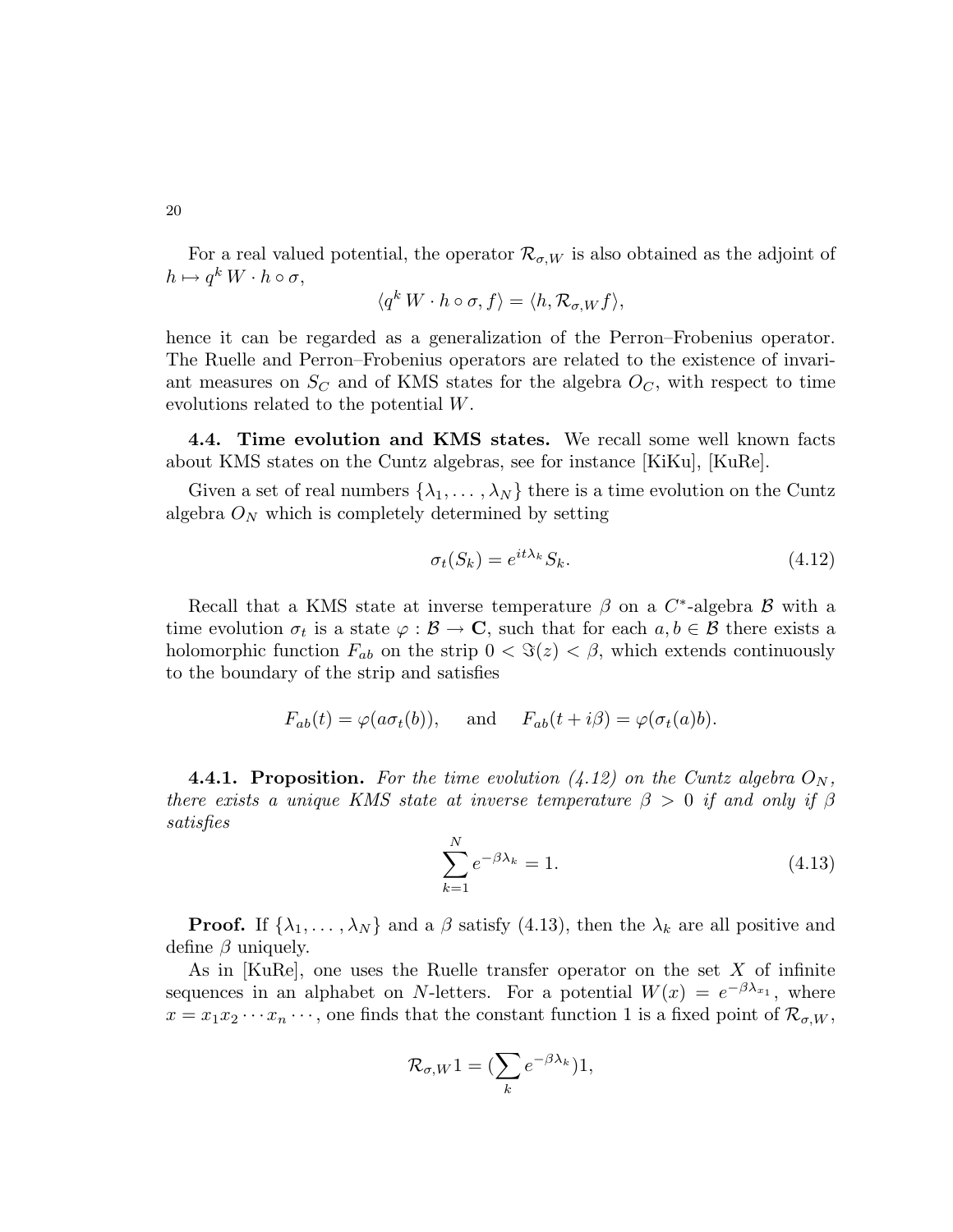hence dually there is a probability measure  $\mu_{\lambda,\beta}$  on X which is fixed by the dual operator,  $\mathcal{R}_{\sigma,W}^* \mu_{\lambda,\beta} = \mu_{\lambda,\beta}$ . This is a measure satisfying a self-similarity condition on X. In fact, one has

$$
\mathcal{R}_{\sigma,W}^* \mu_{\lambda,\beta} = W \frac{d \mu_{\lambda,\beta} \circ \sigma}{d \mu_{\lambda,\beta}} \mu_{\lambda,\beta},
$$

so that  $\mathcal{R}_{\sigma,W}^* \mu_{\lambda,\beta} = \mu_{\lambda,\beta}$  implies that

$$
\frac{d\mu_{\lambda,\beta} \circ \sigma_k}{d\mu_{\lambda,\beta}} = e^{-\lambda_k \beta},
$$

and hence  $\mu_{\lambda,\beta}$  satisfies the self-similarity condition

$$
\mu_{\lambda,\beta} = \sum_{k=1}^N e^{-\lambda_k \beta} \mu_{\lambda,\beta} \circ \sigma_k^{-1}.
$$

The measure  $\mu_{\lambda,\beta}$  is determined by the values  $\mu_{\lambda,\beta}(R_k) = e^{-\beta \lambda_k}$ , since then the value on a clopen set  $X(w) \subset X$  of all infinite works starting with a given finite word  $w$  of length  $r$  is given by

$$
\mu_{\lambda,\beta}(X(w)) = \int_X \frac{d\mu_{\lambda,\beta} \circ \sigma^{\ell}}{d\mu_{\lambda,\beta}} d\mu_{\lambda,\beta} = e^{-\lambda_{w_1}\beta} \cdots e^{-\lambda_{w_r}\beta},
$$

which is consistent with  $\mu_{\lambda,\beta}(X(w)) = \sum_{k=1}^{N} \mu_{\lambda,\beta}(X(wk)).$ 

By the spectral theory of the operator  $\mathcal{R}_{\sigma,W}$  one knows, see [KuRe], that the fixed points  $\mathcal{R}_{\sigma,W}1 = 1$  and  $\mathcal{R}_{\sigma,W}^* \mu_{\lambda,\beta} = \mu_{\lambda,\beta}$  are unique. This gives then a unique KMS state on  $O<sub>N</sub>$  at inverse temperature the unique  $\beta$  satisfying (4.13), which is given by integration with respect to the measure  $\mu_{\lambda,\beta}$  composed with a continuous linear projection  $\Phi: O_N \to C(X)$ .

The latter is defined as follows:  $\Phi(S_w S_{w'}^*) = 0$ , if  $w \neq w'$ , and  $\chi_{X(w)}$  otherwise, where  $w$  and  $w'$  are finite words in the alphabet on  $N$  letters. The state

$$
\varphi_{\beta}(S_w S_{w'}^*) = \int \Phi(S_w S_{w'}^*) d\mu_{\lambda,\beta} = \delta_{w,w'} e^{-\beta \lambda_{w_1}} \cdots e^{-\beta \lambda_{w_r}}, \tag{4.14}
$$

for w of length r, is a KMS state on  $O<sub>N</sub>$  at inverse temperature  $\beta$ . One sees that it satisfies the KMS condition since it suffices to see that  $\varphi_{\beta}(S_wS_w^*) = \varphi_{\beta}(\sigma_{i\beta}(S_{w'}^*)S_w)$ .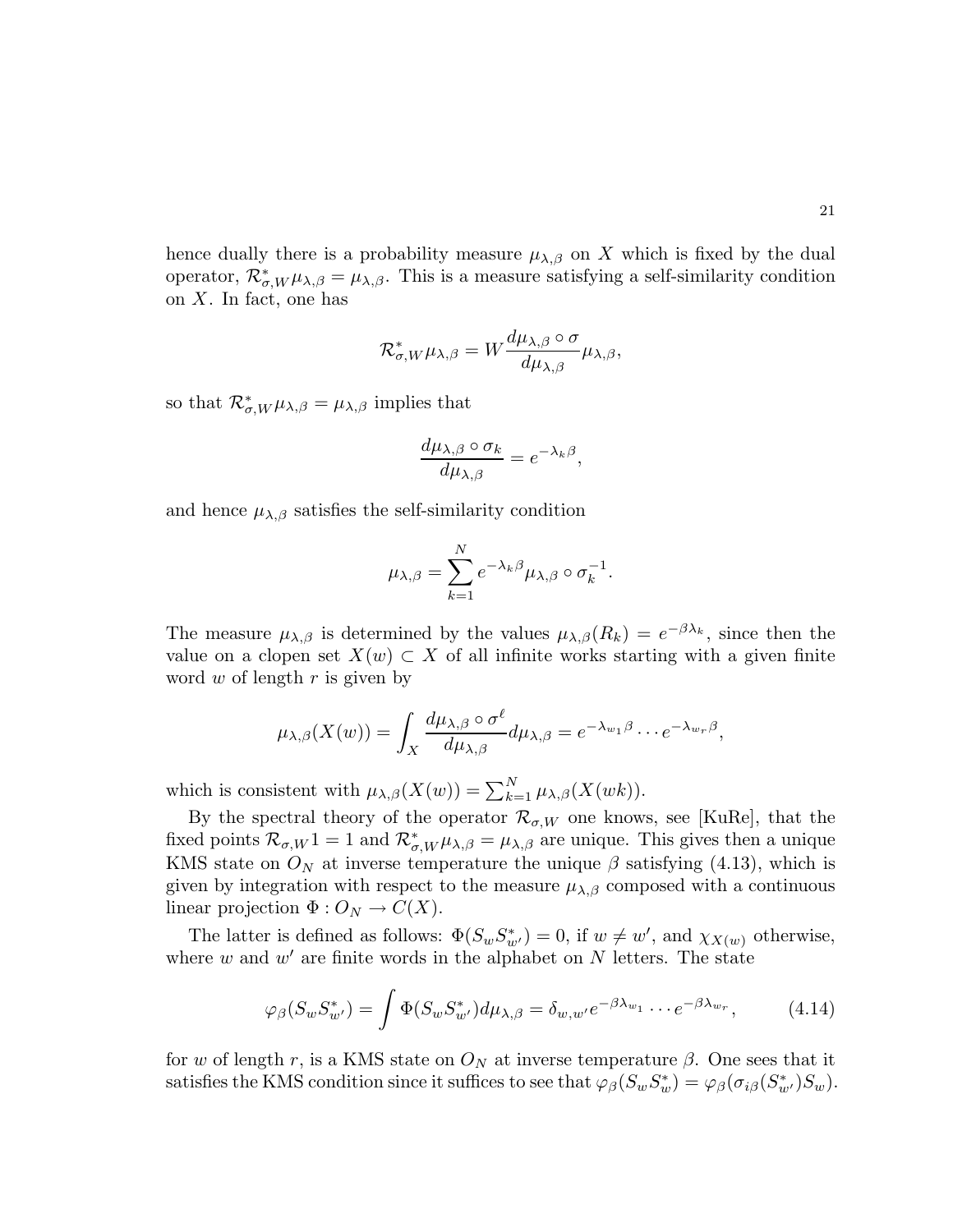It suffices then to check the latter identity for a single generator, and use the relations in the algebra to obtain the general case. One has  $\varphi(S_k S_k^*) = e^{-\beta \lambda_k} =$  $\varphi_{\beta}(e^{-\beta \lambda_k} S_k^* S_k) = \varphi_{\beta}(\sigma_{i\beta}(S_k^*) S_k).$ 

This completes the proof.

Remark. Notice that (4.13) can be interpreted as the equation that computes the Hausdorff dimension of a self-similar set where the recursive construction replaces at the first step a set of measure one with N copies of itself, each scaled by a factor  $e^{-\lambda_k}$  and then iterates the procedure.

In particular, in the main example we are considering here, of the Sierpinski fractal  $S_C \subset Q^n$ , the Hausdorff measure  $\mu_s$  on  $S_C$  with parameter  $s = \dim_H(S_C) =$  $k/n$  is a self-similar measure as above, and it corresponds to the unique KMS state on the algebra  $O_C$  at inverse temperature  $\beta = \dim_H(S_C) = k/n$ , for the time evolution

$$
\sigma_t(S_a) = q^{-itn} S_a,\tag{4.15}
$$

for all  $a \in C$ . In fact, in this case the measure satisfies  $\mu_s(R_a) = q^{-ns} = q^{-k}$  for all  $a \in C$ . Thus, the KMS state  $\varphi_{k/n}$  takes values  $\varphi_{k/n}(S_wS_w^*) = q^{-kr}$  for a word  $w = w_1 \cdots w_r$ , with  $w_i = (a_{i1}, \ldots, a_{in}) \in C$ .

4.5. KMS states and dual traces. Let  $\Pi_{\ell}$  be the set of translates of  $\ell$ dimensional intersections of  $n - \ell$  coordinate hyperplanes. To each  $\pi \in \Pi_{\ell}$  we associate a projection in the algebra  $O<sub>C</sub>$ , by taking

$$
P_{\pi} = \sum_{a \in C \cap \pi} S_a S_a^*.
$$
\n
$$
(4.16)
$$

The value of the unique KMS state of  $O<sub>C</sub>$  at this projection is

$$
\varphi_{k/n}(P_\pi) = q^{-k} \cdot \#(C \cap \pi) = q^{\ell s - k},\tag{4.17}
$$

where  $s = \dim_H(S_C \cap \pi)$ .

Consider then the algebra obtained by compressing  $O<sub>C</sub>$  with the projection  $P<sub>\pi</sub>$ , that is, the algebra generated by the elements  $S_{\pi(a)} := P_{\pi} S_a P_{\pi}$ . These are non trivial when  $a \in C \cap \pi$ , in which case  $S_{\pi(a)} = S_a$ , and zero otherwise, and they satisfy the relations  $S^*$  $\pi^*_{\pi(a)} S_{\pi(a)} = 1$ , when  $S_{\pi(a)}$  is non-trivial, and

$$
\sum_a S_{\pi(a)} S_{\pi(a)}^* = P_{\pi}.
$$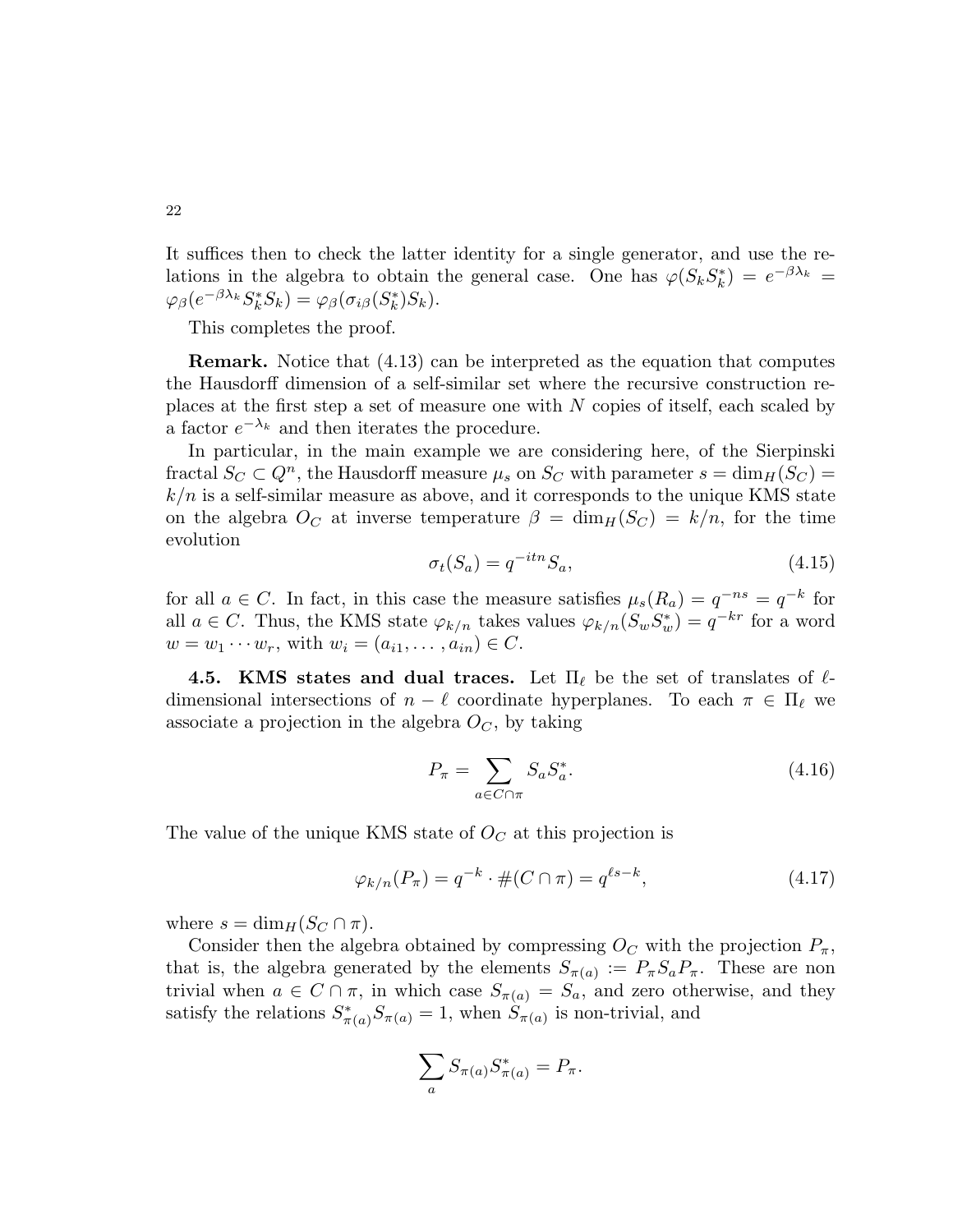Thus, the algebra obtained by compressing with the projection  $P_{\pi}$  is a Toeplitz algebra  $TO_{C \cap \pi}$ .

The induced action on the Hilbert space  $L^2(S_C \cap \pi, \mu_s)$  of the algebra  $TO_{C \cap \pi}$ obtained as above descends to the quotient as a representation of  $O_{C \cap \pi}$ .

On the algebra  $O_{C \cap \pi}$  generated by the  $S_a$  with  $a \in C \cap \pi$ , one can similarly consider a time evolution of the form (4.12), with the  $\lambda_a$  given by

$$
\lambda_a = -\log \mu_s(R_a),\tag{4.18}
$$

where  $\mu_s$  is the Hausdorff measure in dimension  $s = \dim_H(S_C \cap \pi)$ . Then one has a unique KMS state on  $O_{C \cap \pi}$  at inverse temperature  $\beta = \dim_H(S_C \cap \pi)$ , which is determined by integration in this Hausdorff measure.

In the following we look for a reinterpretation of the Hausdorff dimensions considered above in terms of von Neumann dimensions. To this purpose, we need to consider a type II von Neumann algebra. As we will see below, there are two ways to associate a type II algebra to the type III algebras  $O<sub>C</sub>$  that we considered above. The first is passing to the dual system by taking the crossed product by the time evolution and the second is considering the fixed point algebra in the weak closure of the GNS representation. We finish this subsection by showing that the first method may not give the needed projections due to the projectionless nature of the resulting algebra. We then consider the second possibility in the next subsection, and see that one can obtain in that way the desired interpretation as von Neumann dimensions.

It is well known from  $[Co2]$  that, to a  $C^*$ -algebra  $\mathcal B$  with time evolution  $\sigma_t$ , one can associate a dual system  $(\hat{\mathcal{B}}, \theta)$ , where  $\hat{\mathcal{B}} = \mathcal{B} \rtimes_{\sigma} \mathbf{R}$  endowed with a dual scaling action of  $\mathbf{R}^*_+$  of the form  $\theta_\lambda(\int_\mathbf{R} a(t)U_t dt) = \int_\mathbf{R} \lambda^{it} a(t)U_t dt$ . A KMS state  $\varphi_\beta$  at inverse temperature  $\beta$  on  $(\mathcal{B}, \sigma)$  determines a dual trace  $\tau_{\beta}$  on  $\hat{\mathcal{B}}$ , with the scaling condition

$$
\tau_{\beta} \circ \theta_{\lambda} = \lambda^{-\beta} \tau_{\beta}.
$$
\n(4.19)

The dual algebra  $\hat{\mathcal{B}}$  is generated by elements of the form  $\rho(f)a$ , with  $a \in \mathcal{B}$  and  $f \in L^1(\mathbf{R})$  and with  $\rho(f) = \int_{\mathbf{R}} f(t)U_t dt$ . The dual trace is then of the form

$$
\tau_{\beta}(\rho(f)a) = \varphi_{\beta}(a) \int_{\mathbf{R}} \hat{f}(s) e^{-\beta s} ds,
$$

where  $\hat{f}$  is the Fourier transform of  $f \in L^1(\mathbf{R})$ . Equivalently, for elements of the form  $f \in L^1(\mathbf{R}, \mathcal{B})$  one has  $\tau_\beta(f) = \int_{\mathbf{R}} \varphi_\beta(\hat{f}(s)) e^{-\beta s} ds$ .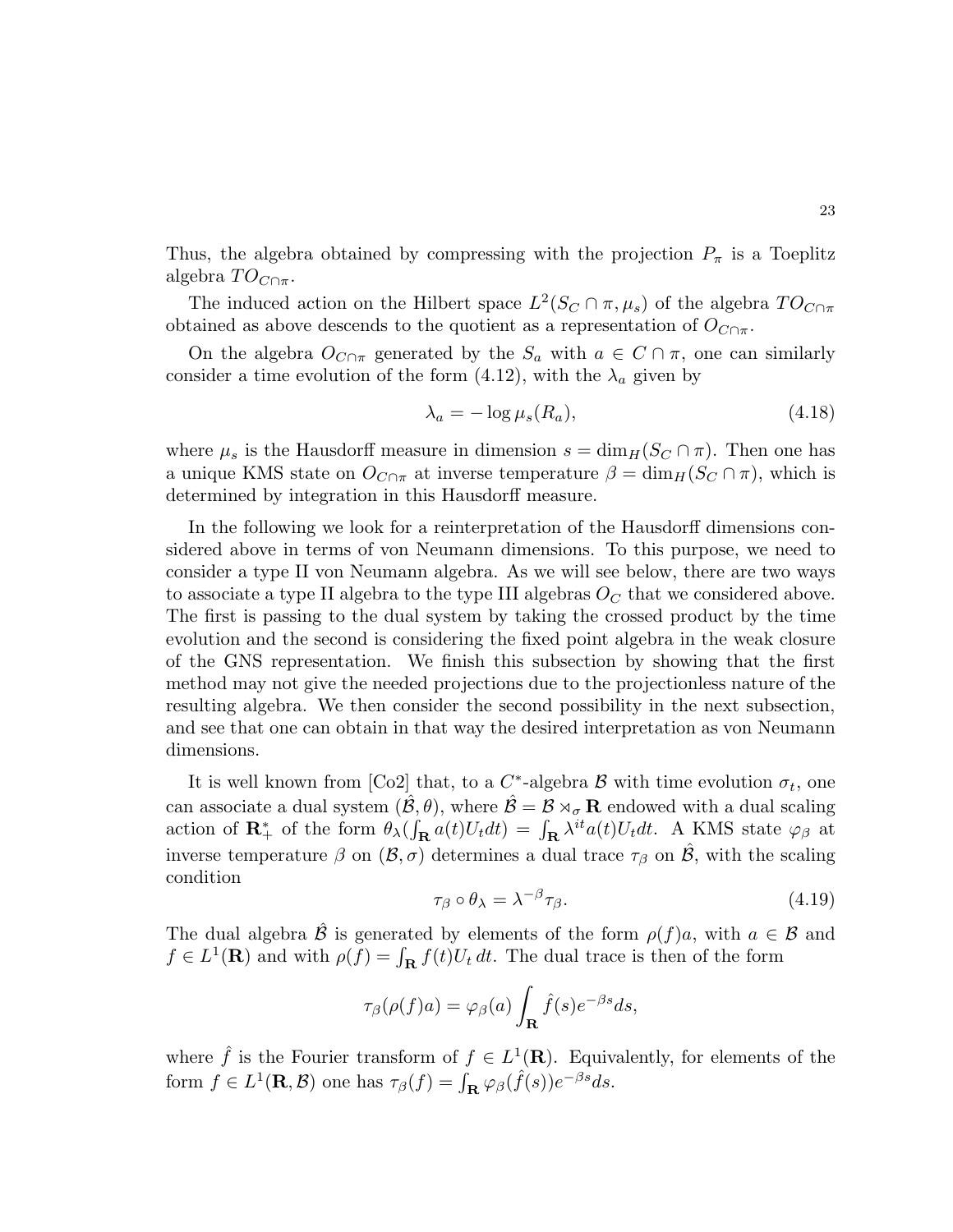24

If the trace  $\tau_\beta$  dual to a KMS state  $\varphi_\beta$  is a faithful trace, then, as observed in [Co], p.586, any projection P in  $\hat{\mathcal{A}}$  is homotopic to  $\theta_1(P)$  so that one should have  $\tau_\beta(\theta_1(P)) = \tau_\beta(P)$ , but the scaling property (4.19) implies that this is also  $\tau_\beta(\theta_1(P)) = \lambda^{-\beta} \tau_\beta(P)$  so that one has  $\tau(P) = 0$ , which by faithfulness gives  $P = 0$ .

4.6. Hausdorff dimensions and von Neumann dimensions. We show that one can express the Hausdorff dimensions of the sets  $S_C \cap \pi$  in terms of von Neumann dimensions of projections associated to the linear spaces  $\pi$  in the hyperfinite type  $II_1$  factor.

**4.6.1. Proposition.** Let  $C \subset A^n$  be a code with  $\#C = q^k$  and let  $\pi \in \Pi_\ell$  be an l-dimensional linear space as above, to which we associate the set  $S_C \cap \pi$ . To these data one can associate a projection  $P_{\pi}$  in the hyperfinite type  $II_1$  factor with von Neumann trace  $\tau$ , so that the von Neumann dimension  $\text{Dim}\,(\pi):=\tau(P_{\pi})$  is related to the Hausdorff dimension of  $S_C \cap \pi$  by

$$
\dim_H(S_C \cap \pi) = \frac{k + \log_q \text{Dim}(\pi)}{\ell},\tag{4.20a}
$$

$$
\dim_H(S_C \cap S_\pi) = \frac{k + \log_q \text{Dim}(\pi)}{n}.\tag{4.20b}
$$

**Proof.** When we consider as above the algebra  $O<sub>C</sub>$  with the time evolution  $\sigma_t$ of (4.15), we can consider the spectral subspaces of the time evolution, namely

$$
\mathcal{F}_{\lambda} = \{ X \in O_C \, | \, \sigma_t(X) = \lambda X \}. \tag{4.21}
$$

In particular,  $\mathcal{F}_0 \subset O_C$  is the fixed point subalgebra of the time evolution. This is generated linearly by elements of the form  $S_w S_{w'}^*$ , for words  $w = w_1 \cdots w_r$  and  $w' = w'_1 \cdots w'_r$  word of equal length in elements  $w_j, w'_j \in C$ . The fixed point algebra  $\mathcal{F}_0$  contains the subalgebra  $\mathcal{A}(\tilde{S}_C)$  identified with the algebra generated by the  $S_w S_w^*$ . One has a conditional expectation  $\Phi: O_C \to \mathcal{F}_0$  given by

$$
\Phi(X) = \int_0^{2\pi/n \log q} \sigma_t(X) dt \tag{4.22}
$$

and the KMS state  $\varphi_{k/n}$  on  $O_C$  is given by  $\varphi_{k/n} = \tau \circ \Phi$ , where  $\tau$  is the unique normalized trace on  $\mathcal{F}_0$ , which satisfies

$$
\tau(S_w S_{w'}^*) = \delta_{w,w'} q^{-rk},
$$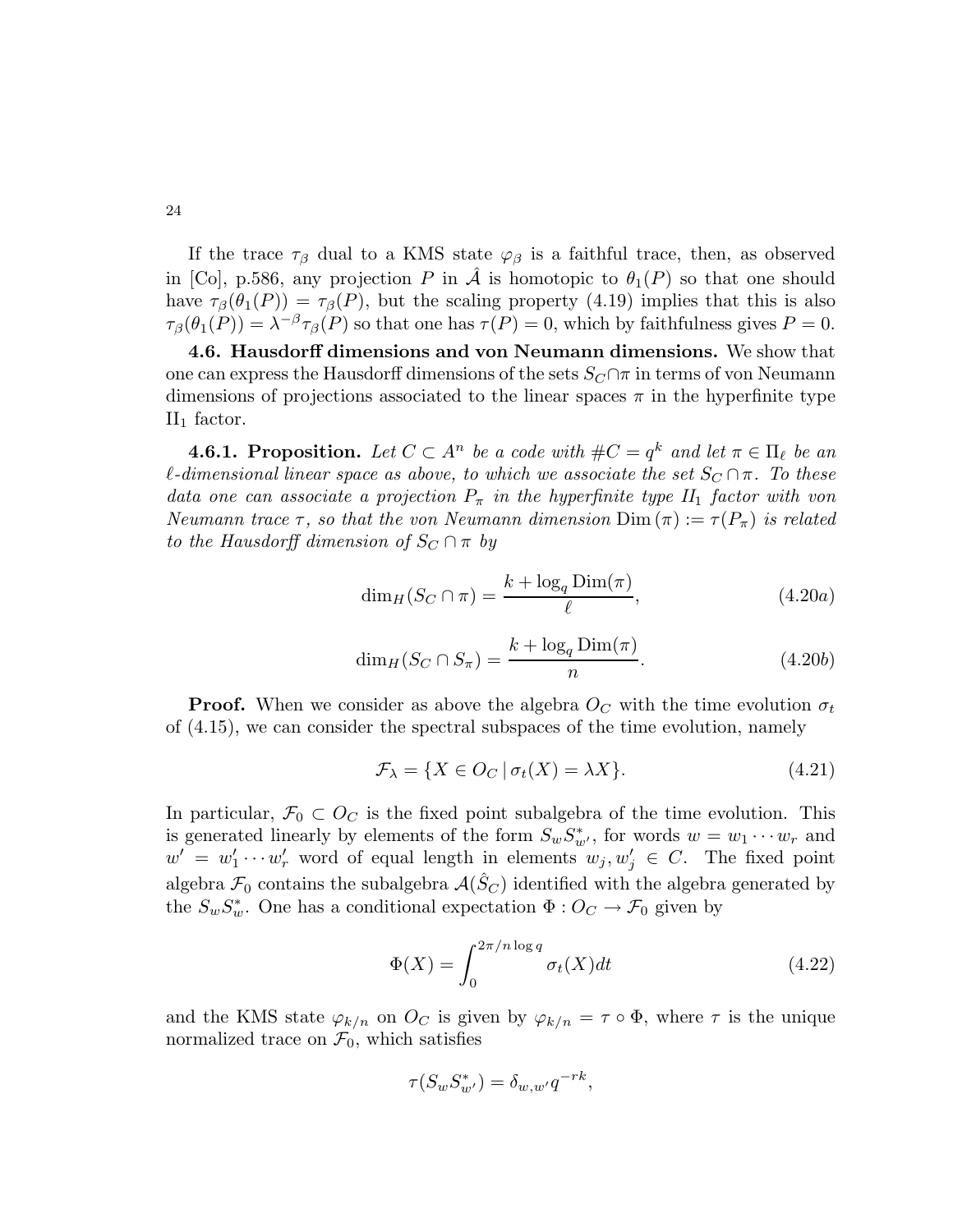for  $w$  and  $w'$  words of length  $r$ . This agrees with the values of the KMS state we saw in (4.14) for  $\beta = k/n$  and all the  $\lambda_i = n$ . Consider then the GNS representation  $\pi_{\varphi}$ associated to the KMS state  $\varphi$  on  $O_C$ . We denote by M the von Neumann algebra

$$
\mathcal{M} = \pi_{\varphi}(O_C)^{\prime\prime}.
$$
\n(4.23)

By rescaling the time evolution (4.15), the state  $\varphi$  becomes a KMS state at inverse temperature  $\beta = 1$  for the time evolution

$$
\alpha_t(S_a) = q^{itk} S_a. \tag{4.24}
$$

In fact, we have

$$
\varphi(S_a S_a^*) = q^{-k} = \varphi(\alpha_i(S_a^*) S_a).
$$

Thus, up to inner automorphisms,  $\alpha_t$  is the modular automorphism group for the von Neumann algebra M, which shows that the algebra M is of type  $\text{III}_{q^{-k}}$ . The fixed point subalgebra  $\mathcal{M}_0$  for the time evolution  $\alpha_t$  is the weak closure of  $\mathcal{F}_0$ . This gives a copy of the hyperfinite type  $II_1$  factor  $\mathcal{M}_0$  inside  $\mathcal{M}$ , with the restriction to  $\mathcal{M}_0$  of the KMS state  $\varphi$  giving the von Neumann trace  $\tau$ .

We then consider the projection  $P_{\pi} = \sum_{a \in C \cap \pi} S_a S_a^*$  as an element in  $\mathcal{M}_0$ . We have seen that the value of the KMS state  $\varphi$  on  $P_{\pi}$  is

$$
\varphi(P_\pi) = \tau(P_\pi) = q^{-k} \cdot \#(C \cap \pi) = q^{-k+\ell \dim_H(S_C \cap \pi)} = q^{-k+n \dim_H(S_C \cap S_\pi)},
$$

which gives  $(4.20a)$  and  $(4.20b)$ .

4.7. KMS states and phase transitions for a single code. As above, let  $C \subset A^n$  be an  $[n, k, d]_q$  code and let  $TO_C$  and  $O_C$  be the associated Toeplitz and Cuntz algebras, respectively with generators  $T_a$  and  $S_a$ , for  $a \in C$ , satisfying  $T_a^*T_a = 1$  for  $TO_C$ , and  $S_a^*S_a = 1$  and  $\sum_a S_a S_a^* = 1$  for  $O_C$ .

In addition to the representations of  $O_C$  on  $L^2(S_C, \mu_R)$  constructed previously, it is natural also to consider the Fock space representation of  $TO<sub>C</sub>$  on the Hilbert space  $\mathcal{H}_C = \ell^2(\mathcal{W}_C)$ , where  $\mathcal{W}_C$  is the set of all words of finite length in the elements  $a \in C$ ,

$$
\mathcal{W}_C = \cup_{m \geq 0} \mathcal{W}_{C,m},
$$

with

$$
\mathcal{W}_{C,m} = \{ w = w_1 \cdots w_m \, | \, w_i \in C \subset A^n \}
$$

and  $W_{C,0} := \{\emptyset\}$ . For all w, we identify the words  $w\emptyset = w$ . We denote by  $\epsilon_w$ , for  $w \in \mathcal{W}_C$ , the canonical orthonormal basis of  $\ell^2(\mathcal{W}_C)$ . We also denote  $\epsilon_{\emptyset} = \epsilon_0$ .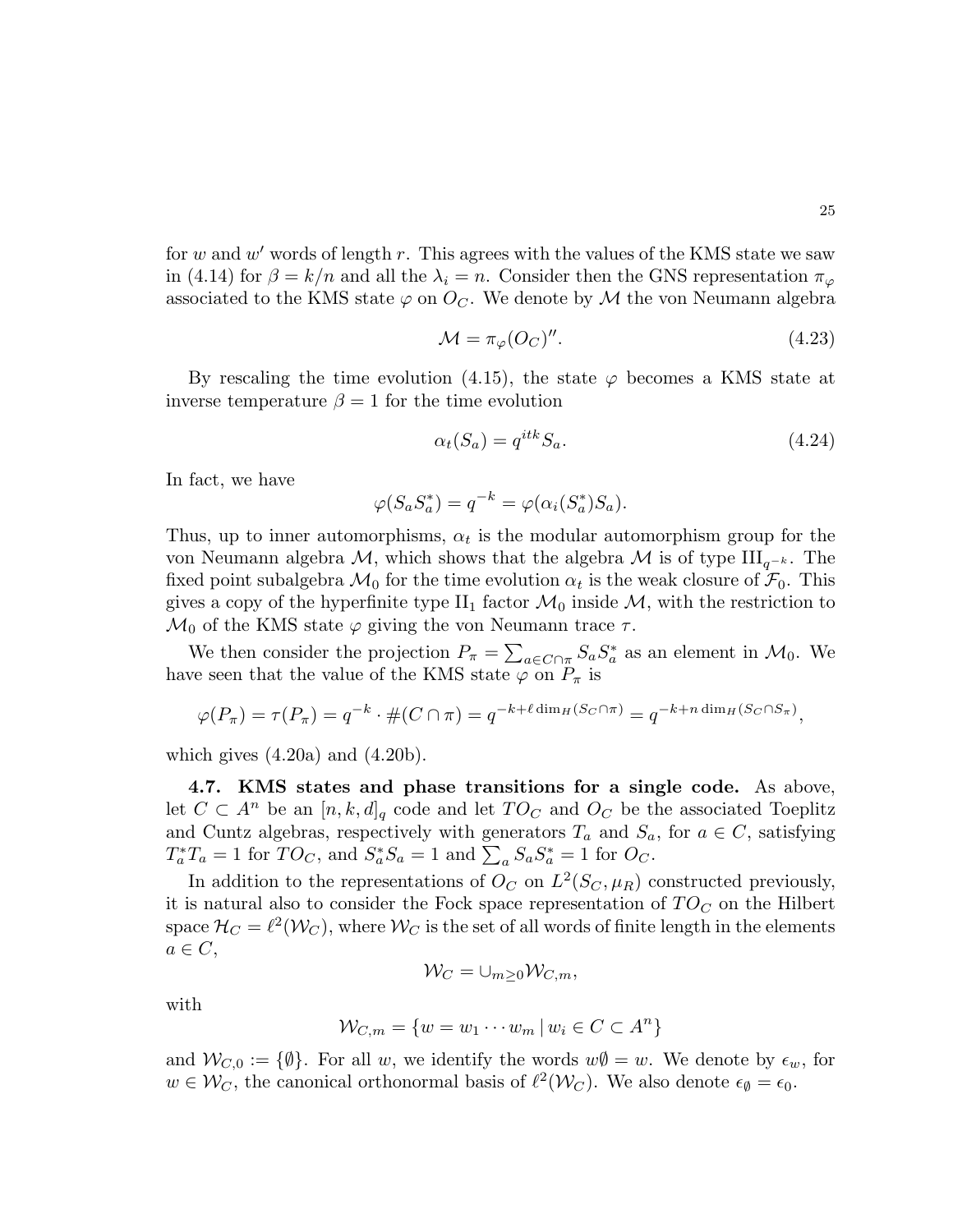26

**4.7.1. Lemma.** The operators on  $\mathcal{H}_C$  given by

$$
T_a \epsilon_w = \epsilon_{aw} \tag{4.25}
$$

define a representation of the Toeplitz algebra  $TO_C$  on  $H_C$ .

**Proof.** The adjoint  $T_a^*$  of the operator (4.25) is given by

$$
T_a^* \epsilon_w = \delta_{a, w_1} \epsilon_{\sigma(w)}, \tag{4.26}
$$

where  $\delta_{a,w_1}$  is the Kronecker delta, and  $\sigma(w) = w_2 \cdots w_m \in \mathcal{W}_{C,m-1}$ , for  $w =$  $w_1 \cdots w_m \in \mathcal{W}_{C,m}$ . In fact, we have

$$
\langle T_a f, h \rangle = \sum_{w} \overline{f_{aw}} h_w = \sum_{w'=aw} \overline{f_{w'}} h_{\sigma(w')} = \sum_{w'} \overline{f_{w'}} \delta_{a,w'_1} h_{\sigma(w')} = \langle f, T_a^* h \rangle,
$$

for  $f = \sum_w f_w \epsilon_w$  and  $h = \sum_w h_w \epsilon_w$  in  $\mathcal{H}_C$ . Thus,  $T_a T_a^* = P_a$ , where  $P_a$  is the projection onto the subspace  $\mathcal{H}_{C,a}$  spanned by the  $\epsilon_w$  with  $w_1 = a$ . One also has

$$
T_a^*T_a f = \sum_w f_w T_a^* \epsilon_{aw} = f,
$$

so that we obtain  $T_a^*T_a = 1$ .

This completes the proof.

We consider then time evolutions on the algebra  $TO_C$  associated to the random walks and Ruelle transfer operators introduced in §4.3 and 4.4.

**4.7.2. Lemma.** Let  $W_{\beta}(x) = \exp(-\beta \lambda_{x_1})$ , for  $x \in S_C$ , be a potential satisfying the Keane condition  $\sum_{a\in C} \exp(-\beta \lambda_a) = 1$ . Then setting

$$
\sigma_t(T_a) = e^{it\lambda_a} T_a \tag{4.27}
$$

defines a time evolution on the algebra  $TO<sub>C</sub>$ , which is implemented, in the Fock representation, by the Hamiltonian

$$
H\epsilon_w = (\lambda_{w_1} + \dots + \lambda_{w_m}) \epsilon_w, \quad \text{for } w = w_1 \cdots w_m \in \mathcal{W}_{C,m}.
$$
 (4.28)

Proof. It is clear that (4.27) determines a 1–parameter group of continuous automorphisms of the algebra  $TO<sub>C</sub>$ . The Hamiltonian that implements the time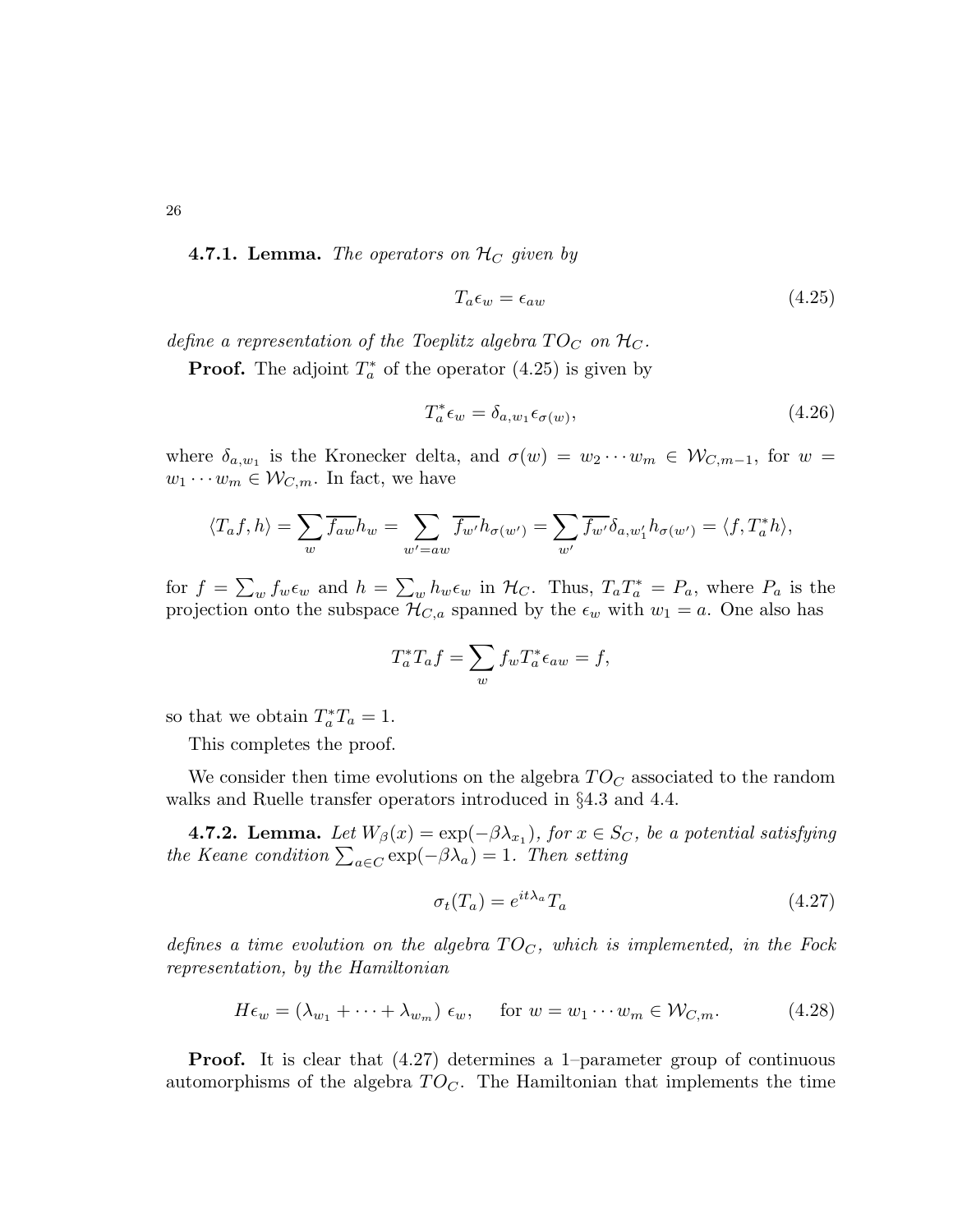evolution in the Fock representation is a self adjoint unbounded operator on the Hilbert space  $\mathcal{H}_C$  with the property that  $\sigma_t(A) = e^{itH} A e^{-itH}$ , for all elements  $A \in TO<sub>C</sub>$ . We see on the generators  $T_a$  that

$$
e^{itH} T_a e^{-itH} \epsilon_w = e^{it(\lambda_a + \lambda_{w_1} + \cdots + \lambda_{w_n})} e^{-it(\lambda_{w_1} + \cdots + \lambda_{w_n})} \epsilon_{aw}
$$

implies that  $e^{itH}$ , with H as in (4.28) is the one-parameter group that implements the time evolution (4.27) in the Fock representation.

The proof is completed.

We consider in particular the time evolution associated to the uniform Hausdorff measure on the fractal  $S_C$  of dimension  $R = k/n$ .

**4.7.3. Proposition.** For an  $[n, k, d]_q$ - code C, we consider the time evolution

$$
\sigma_t(T_a) = q^{itn} T_a
$$

on the algebra  $TO_C$ . Then for all  $\beta > 0$  there is a unique KMS<sub>β</sub> state on the resulting quantum statistical mechanical system.

(1) At low temperature  $\beta > R$ , this is a type  $I_{\infty}$  state, with the partition function given by  $Z_C(\beta) = \text{Tr}(e^{-\beta H}) = (1 - q^{(R-\beta)n})^{-1}$  and the Gibbs equilibrium state of the form

$$
\varphi_{\beta}(A) = Z_C(\beta)^{-1} \operatorname{Tr}(Ae^{-\beta H}). \tag{4.29}
$$

(2) At the critical temperature  $\beta = R$ , the unique KMS<sub>β</sub> state is a type  $III_{q^{-k}}$ factor state, which induces the unique KMS state on the Cuntz algebra  $O<sub>C</sub>$ , and is determined by the normalized R-dimensional Hausdorff measure  $\mu_R$  on  $S_C$ . It is given by the residue

$$
\varphi_R(A) = \text{Res}_{\beta=R} \text{Tr}(Ae^{-\beta H}).\tag{4.30}
$$

(3) At high temperature the unique KMS state is also of type III and determined by the values  $\varphi_{\beta}(T_w T_w^*) = e^{-\beta(\lambda_{w_1} + \cdots + \lambda_{w_m})}$ , where  $\lambda_a = n \log q$  for all  $a \in C$ .

(4) Only at the critical temperature  $\beta = R$  the KMS state  $\varphi_R$  induces a KMS state on the quotient algebra  $O_C$ .

**Proof.** First notice that any KMS state at inverse temperature  $\beta$  must have the same values on elements of the form  $T_w T_{w'}^*$ . This can be seen from the KMS condition, inductively from

$$
\varphi_{\beta}(T_a T_a^*) = \varphi_{\beta}(\sigma_{iR}(T_a^*) T_a) = q^{-Rn} \varphi_{\beta}(T_a^* T_a) = q^{-\beta n}.
$$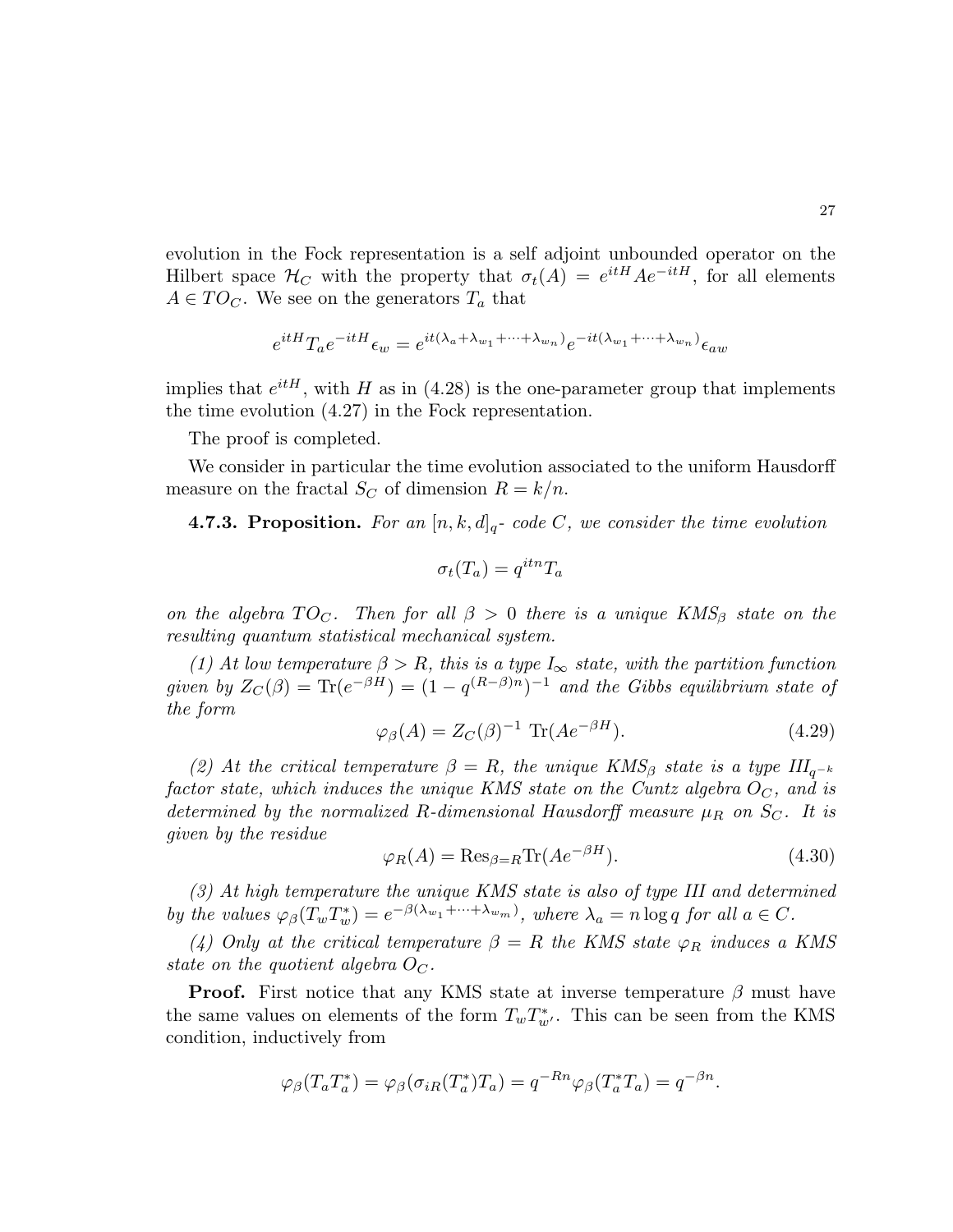This determines the state uniquely. So we see that at all  $\beta > 0$  where the set of KMS states is non-empty it consists of a single element.

The Hamiltonian has eigenvalues  $mn \log q$ , for  $m \in \mathbb{N}$ , each with multiplicity  $q^{mk_r} = #W_{C,m}$ . Thus, the partition function of the time evolution is given by

$$
Z_C(\beta) = \text{Tr}(e^{-\beta H}) =
$$
  
= 
$$
\sum_{m} \sum_{w \in \mathcal{W}_{C,m}} \exp(-\beta(\lambda_{w_1} + \dots + \lambda_{w_m})) =
$$
  
= 
$$
\sum_{m} q^{mk} q^{-\beta nm} = \sum_{m} q^{(R-\beta)nm}.
$$
 (4.31)

The series converges for inverse temperature  $\beta > R$ , with sum

$$
Z_C(\beta) = (1 - q^{(R-\beta)n})^{-1}.
$$

Thus, in the low temperature range  $\beta > R$ , one has an equilibrium state of the Gibbs form (4.29).

At the critical temperature  $\beta = R$ , we have a KMS<sub>β</sub> state of type III<sub>q<sup>-k</sup></sub>, which is the unique KMS state on the algebra  $O<sub>C</sub>$ 

$$
\varphi_R(A) = \int_{S_C} \Phi(A) d\mu_R,
$$
\n(4.32)

which induces a KMS state on  $TO_C$  by pre–composing the expectation  $\Phi: O_C \rightarrow$  $\mathcal{A}(\hat{S}_C)$  with the quotient map  $TO_C \rightarrow O_C$ . Here we use again the identification of  $\mathcal{A}(\hat{S}_C)$  with the maximal abelian subalgebra of  $O_C$ , and  $\mu_R$  is the normalized R-dimensional Hausdorff measure on  $S<sub>C</sub>$ . This means that the state  $\varphi_R$  has values

$$
\varphi_R(T_w T_{w'}^*) = \delta_{w,w'} \mu_R(S_C(w)) = q^{-Rnm} = q^{-km},
$$

for  $w = w_1 \dots w_m$ . To see that, at this critical temperature, the state is given by a residue (and can therefore be expressed in terms of Dixmier trace), it suffices to observe that the partition function  $Z(\beta)$  has a simple pole at  $\beta = R$  with residue  $\text{Res}_{\beta=R}Z(\beta)=1$ , so that we have

$$
\mathrm{Res}_{\beta=R} \mathrm{Tr}(T_w T_{w'}^* e^{-\beta H}) = e^{-\beta(\lambda_{w_1} + \dots + \lambda_{w_m})} \mathrm{Res}_{\beta=R} Z(\beta) = \varphi_R(T_w T_{w'}^*).
$$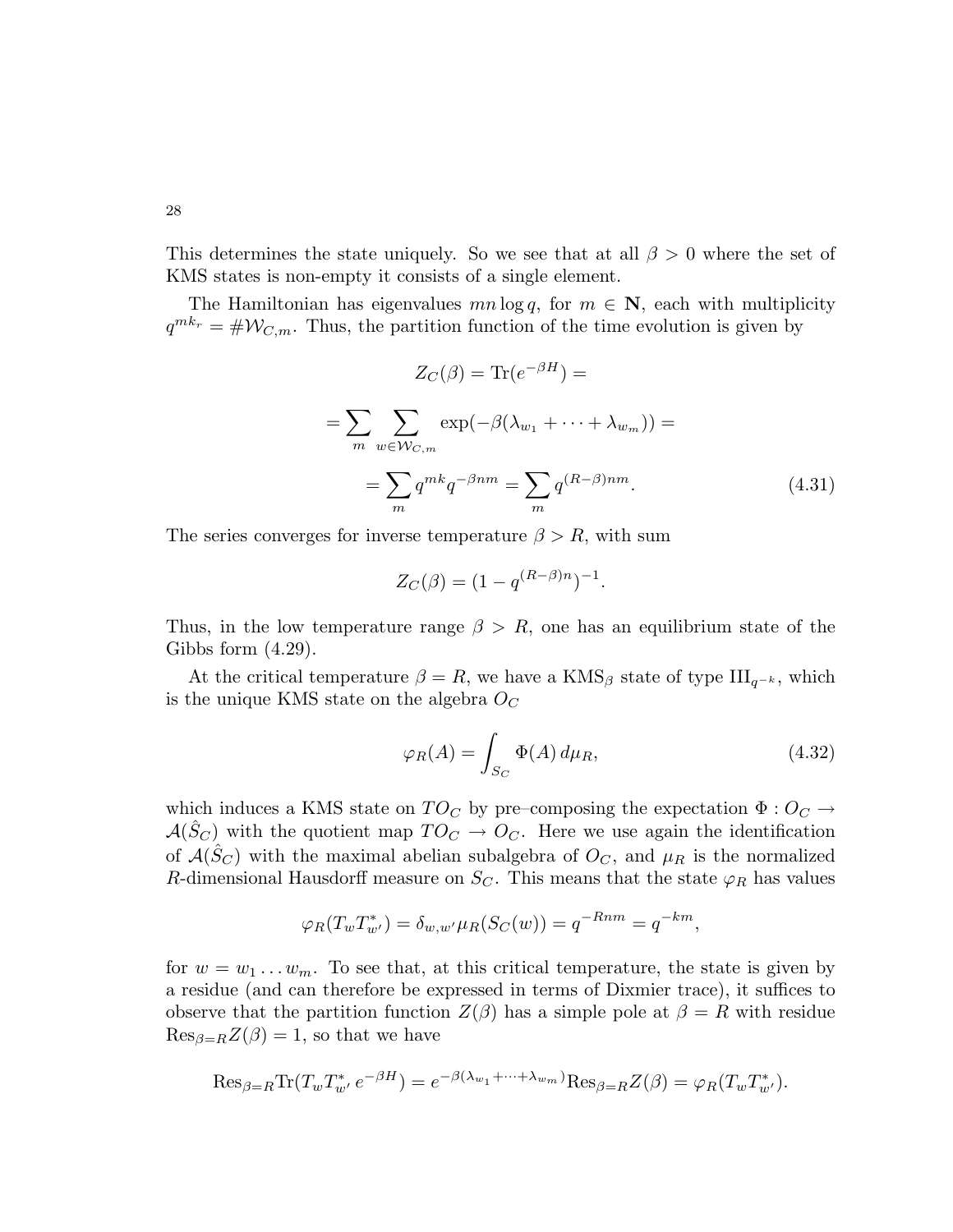At higher temperatures  $\beta \leq R$  the KMS state is similarly determined by the list of values

$$
\varphi_R(T_w T_{w'}^*) = \delta_{w,w'} e^{-\beta(\lambda_{w_1} + \dots + \lambda_{w_m})} = \delta_{w,w'} q^{-\beta nm}.
$$

To see that only the state at critical temperature induces a KMS state on the quotient algebra  $O_C$  it suffices to notice that in  $O_C$  one has the additional relation  $\sum_{a} S_a S_a^* = 1$ , which requires that the values of a KMS<sub>β</sub> state satisfy the Keane relation

$$
\sum_{a} \varphi_{\beta}(S_a S_a^*) = \sum_{a} e^{-\beta \lambda_a} = 1.
$$

This is satisfies at  $\beta = R$ , where it gives the self-similarity relation for the Hausdorff dimension of the fractal  $S_C$ , but it is not satisfied at any other  $\beta \neq R$ .

The proof is complete.

We see from the above result that the situation is very similar to the one encountered in the construction of the Bost–Connes system [BoCo], where the case of the system without interaction is obtained as a tensor product of Toeplitz algebras (in that case in a single generator) with their unique  $KMS_\beta$  state at each  $\beta > 0$ . We explain below how a similar approach with tensor products plays a role here in describing the curve  $R = \alpha_q(\delta)$  in terms of phase transitions.

4.8. Crossed product description. Before we discuss families of codes and tensor products of quantum statistical mechanical systems, it is worth reformulating the setting described above in a way that may make it easier to pass to the analog of the "systems with interaction" of [BoCo].

Let C be an  $[n, k, d]_q$  code. We introduce the notation  $\Xi_C(P)$  for the algebra obtained by compressing the abelian subalgebra  $T\mathcal{A}(C) \subset TO_C$  with a projection P of  $TO_C$ ,

$$
\Xi_C(P) := P \; T\mathcal{A}(C) \; P.
$$

The isometries  $T_a$ , for  $a \in C$ , determine an endomorphism  $\rho$  of the algebra  $T\mathcal{A}(C)$  given by

$$
\rho(X) = \sum_{a} T_a X T_a^*.
$$
\n
$$
(4.33)
$$

This endomorphism satisfies  $\rho(1) = P$ , the idempotent  $\sum_a T_a T_a^* = P$  in  $T\mathcal{A}(C) \subset$  $TO<sub>C</sub>$ . The endomorphism  $\rho$  has partial inverses  $\sigma_a$  given by

$$
\sigma_a(X) = T_a^* X T_a,\tag{4.34}
$$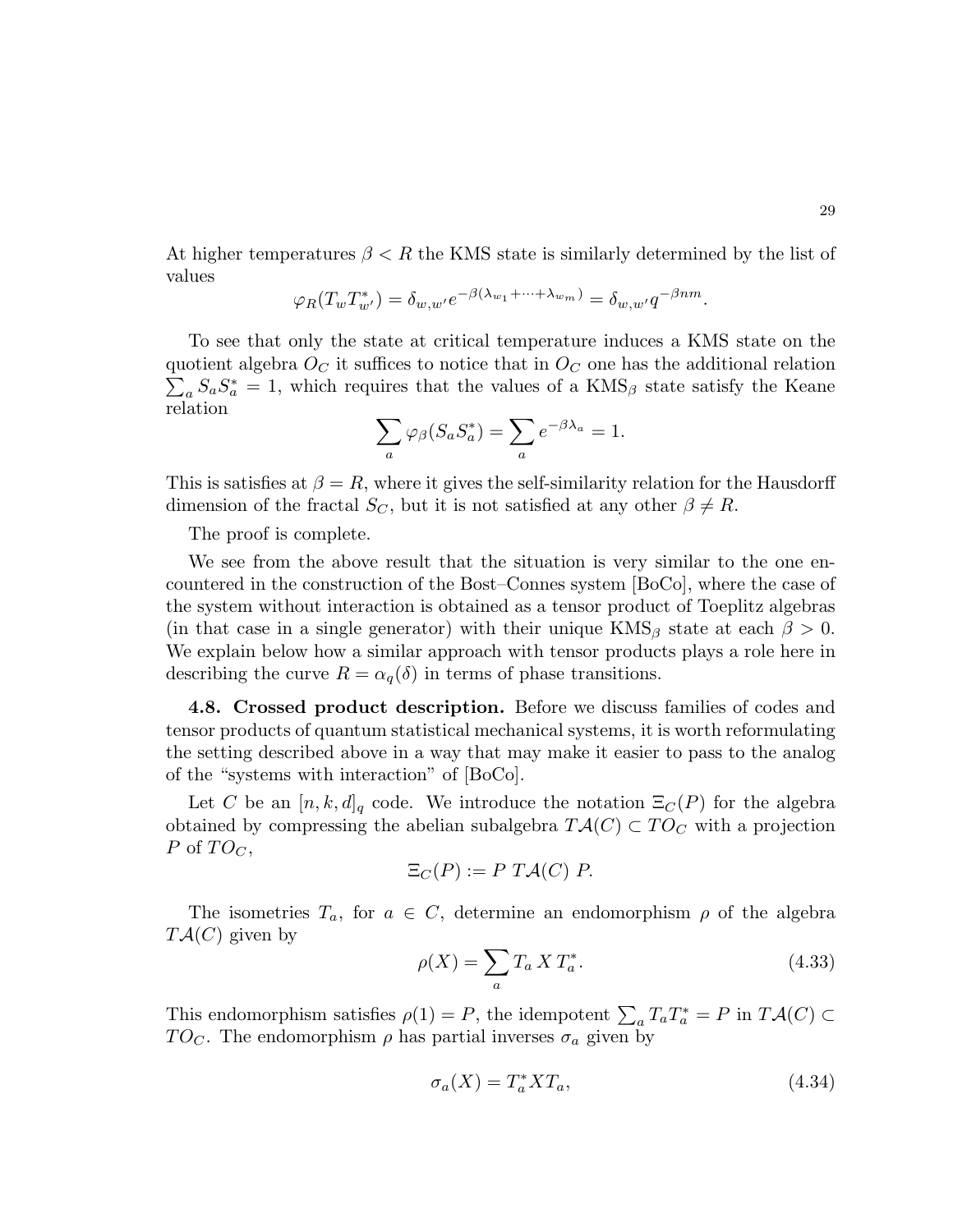for  $X \in \Xi_C(P_a)$ , where  $P_a = T_a T_a^*$  is the range projection. They satisfy

$$
\sigma_a \rho(X) = X, \quad \forall X \in T\mathcal{A}(C). \tag{4.35}
$$

Notice that, for  $X = T_w T_w^*$  in  $T\mathcal{A}(C)$ , we have  $PX = T_{w_1} T_{w_1}^* T_w T_w^* = T_w T_w^* = X$ and  $XP = T_w T_w^* T_{w_1} T_{w_1}^* = T_w T_w^* = X$ , so that, if one represents an arbitrary element  $X \in T\mathcal{A}(C)$  in the form  $X = \lambda_0 + \sum_{w} \lambda_w T_w T_w^*$ element  $X \in T\mathcal{A}(C)$  in the form  $X = \lambda_0 + \sum_w \lambda_w T_w T_w^*$ , one finds  $PX = XP = \sum_a \lambda_0 T_a T_a^* + \sum_w \lambda_w T_w T_w^*$ . Similarly, one has  $\rho(X) = \lambda_0 P + \sum_{aw} \lambda_w T_a T_w T_w^* T_a^*$ , which acts as a shift on the coefficients  $\lambda_w$  and lands in the compressed algebra  $\Xi_C(P)$ . The partial inverses  $\sigma_a$  satisfy  $\sigma_a(1) = 1$  since  $T_a^*T_a = 1$ , and they map an element  $X = \lambda_0 + \sum_w \lambda_w T_w T_w^*$  of  $T\mathcal{A}(C)$  to  $\sigma_a(X) = \lambda_0 + \sum_{w=aw'} \lambda_w T_{w'} T_{w'}^*$ .

In the case of the quotient algebra  $O_C$ , where one imposes the relations  $S_a^* S_a = 1$ and  $\sum_a S_a S_a^* = 1$ , the endomorphism above induces an endomorphism  $\bar{\rho}$  of the algebra  $\mathcal{A}(S_C)$  with  $\bar{\rho}(1) = 1$ , which is given simply by the composition

$$
\bar{\rho}(f) = \sum_{a} S_a f S_a^* = f \circ \sigma
$$

with the one-sided shift map  $\sigma : S_C \to S_C$ ,

$$
\sigma(x_1x_2\cdots x_m\cdots)=x_2x_3\cdots x_{m+1}\cdots
$$

and the partial inverses are the compositions with the partial inverses of the one sides shift

$$
\bar{\sigma}_a(f) = S_a^* \, f \, S_a = f \circ \sigma_a,
$$

where  $\sigma_a(x_1x_2\cdots x_m\cdots)=ax_1x_2\cdots x_m\cdots$ .

Thus, we can form the crossed product algebra  $T\mathcal{A}(C) \rtimes_{\rho} M$ , where M is the additive monoid  $\mathbf{M} = \mathbf{Z}^+$ . This has generators  $T_w T_w^*$  together with an extra generator S satisfying  $S^*S = 1$  and  $SXS^* = \rho(X)$ . It also satisfies  $SS^* = P$  and  $S^*XS = \sigma_a(X)$ , for  $X \in \Xi_C(P_a)$ .

**4.8.1. Proposition.** The morphism  $\Psi : TO_C \to T\mathcal{A}(C) \rtimes_{\rho} \mathbf{M}$  defined by setting

$$
\Psi(T_a) = P_a S \tag{4.36}
$$

identifies  $TO_C$  with the subalgebra  $\Xi_C(P) \rtimes_{\rho} M$ . On the quotient algebra  $O_C$ , the induced morphism  $\bar{\Psi}$  gives an isomorphism  $O_C \simeq \mathcal{A}(\hat{S}_C) \rtimes_{\rho} \mathbf{M}$ .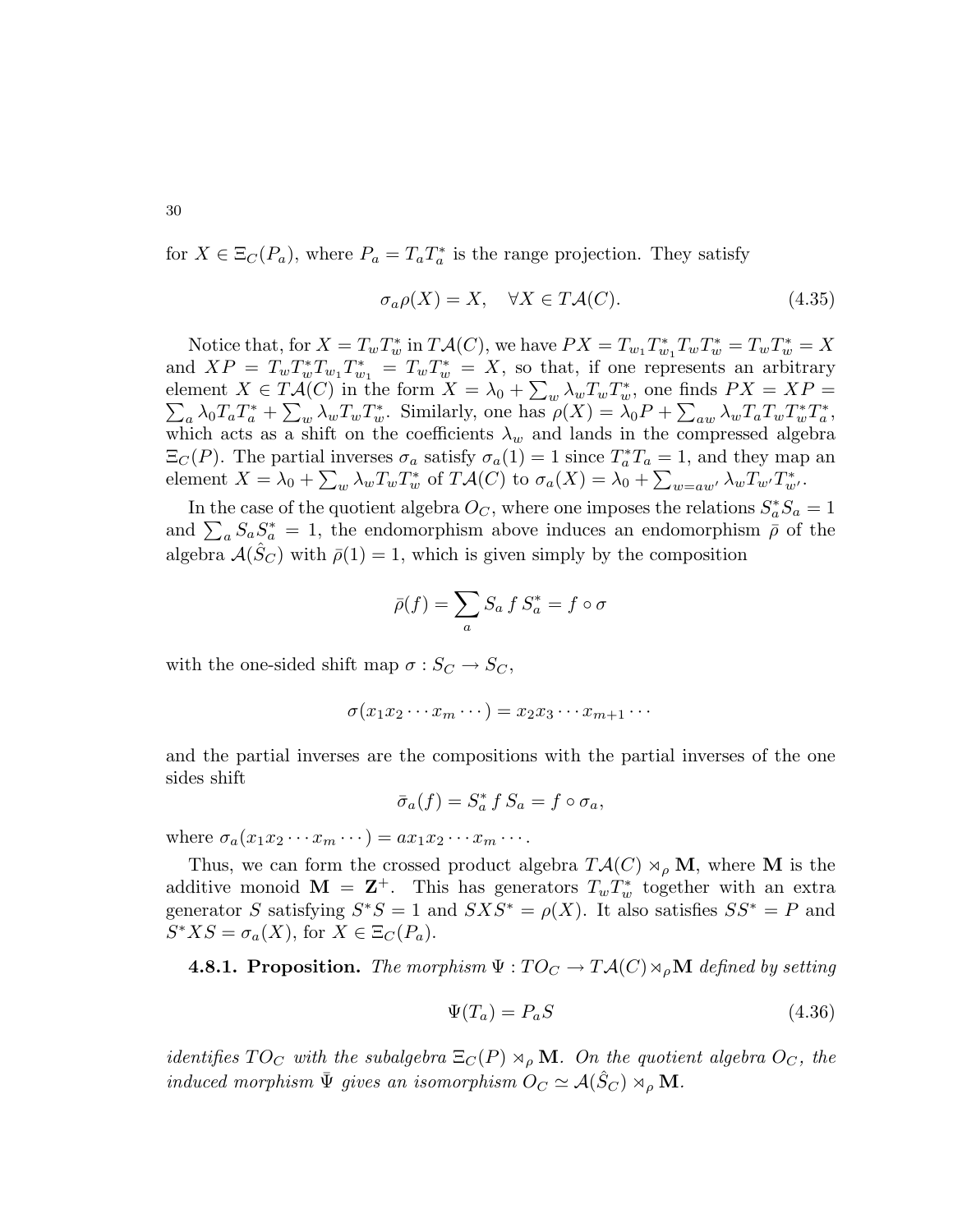**Proof.** Notice that  $\Psi(T_a)^* \Psi(T_a) = S^* P_a S = \sigma_a(P_a) = T_a^*$ **Proof.** Notice that  $\Psi(T_a)^* \Psi(T_a) = S^* P_a S = \sigma_a(P_a) = T_a^* P_a T_a = 1$  and  $\sum_a \Psi(T_a) \Psi(T_a)^* = \sum_a P_a S S^* P_a = \sum_a P_a P P_a = \sum_a P_a = P$ , since, as observed above,  $P_a P = P P_a = P_a$ . Thus,  $\Psi$  maps injectively  $TO_C \subset T\mathcal{A}(C) \rtimes_{\rho} \mathbf{M}$ . To

see that surjectivity also holds, notice that  $\Xi_C(P) \rtimes_{\rho} M$  is spanned linearly by monomials of the form  $T_w T_w^* S^k$  and  $S^k T_w T_w^*$ , for  $w \in \mathcal{W}_{C,m}$ ,  $m \ge 1$ , and  $k \ge 0$ . It suffices to show that these are all in the range of the map  $\Psi$ . First observe that the map  $\Psi$  is the identity on the subalgebra  $T{\cal A}(C)\subset T{\cal O}_C$ . In fact, for  $w=w_1\cdots w_m$ , with  $w_i \in C$ , we have

$$
\Psi(T_w T_w^*) = P_{w_1} \rho(P_{w_2}) \cdots \rho^{m-1} (P_{w_m}) (SS^*)^m \rho^{m-1} (P_{w_m}) \cdots P_{w_1}
$$

$$
= P_w P P_w = P_w = S_w S_w^*.
$$

Notice then that we have  $\Psi(\sum_a T_a) = \sum_a P_a S = PS$ . Let  $Y = \sum_a T_a$  in  $TO_C$ . We then have

$$
\Psi(T_w T_w^*) \Psi(Y^k) = T_w T_w^* (PS)^k.
$$

We have  $(PS)^k = P \dots \rho^{k-1}(P)S^k$ . Since  $P = SS^*$  and  $\rho(X) = SXS^*$ , we see that  $P \rho(P) = \rho(P)$  and  $P \rho(P) \cdots \rho^{k-1}(P) = \rho^{k-1}(P) = S^{k-1}S^{*k-1}$ . Thus,  $\rho^{k-1}(P)S^k = S^k$  and we obtain that

$$
\Psi(T_w T_w^* Y^k) = T_w T_w^* S^k.
$$

The argument for elements of the form  $S^k T_w T_w^*$  is analogous. Thus, all the monomials with  $w \in \mathcal{W}_{C,m}$  with  $m \geq 1$  are in the range of  $\Psi$  and the only missing terms are the  $S^k$  and their adjoints (the case of  $w = \emptyset \in \mathcal{W}_{C,0}$ ).

This induces the isomorphism  $O_C \simeq \mathcal{A}(\hat{S}_C) \rtimes_{\bar{\rho}} \mathbf{M}$  of [Exel], where in the quotient algebra  $\bar{S}^*f\bar{S}=q^{-k}\sum_a f\circ \sigma_a$  is the Perron–Frobenius operator and the induced map  $\bar{\Psi}$  preserves the additional relation  $\sum_a S_a S_a^* = 1$ . Thus, in this case we have  $\bar{\Psi}(\sum_a S_a) = \sum_a P_a \bar{S} = \bar{S}$ , since in this case  $\bar{P} = \sum_a S_a S_a^* = 1$ . We then obtain that the range of  $\bar{\Psi}$  is all of  $\mathcal{A}(\hat{S}_C) \rtimes_{\bar{\rho}} \mathbf{M}$ . This completes the proof.

With this description of the algebra  $TO_C$  in terms of crossed product of  $\Xi_C(P)$ by the monoid  $M$ , one can view the time evolution as given by

$$
\sigma_t(X) = X
$$
, for  $X \in \Xi_C(P)$ , and  $\sigma_t(S) = q^{itn}S$ . (4.37)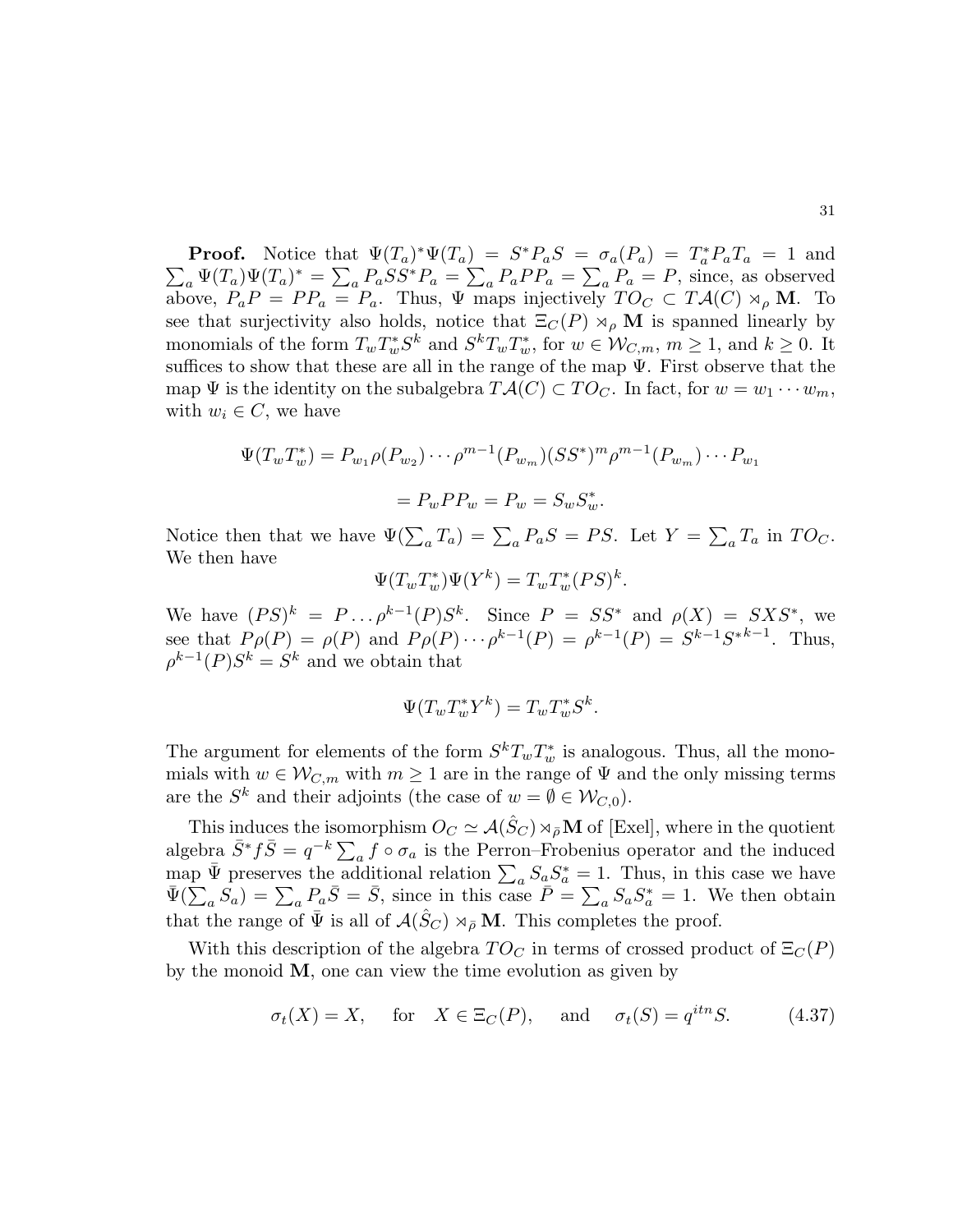### 5. Quantum statistical mechanics and Kolmogorov complexity

Our reformulation of the rate and relative minimum distance of codes in terms of Hausdorff dimensions, as well as the construction of algebras with time evolutions for individual codes, can be reinterpreted within the context of Kolmogorov complexity and Levin's universal enumerable semi-measures.

5.1. Languages and fractals. We begin with some considerations on structure functions and entropies for codes. Suppose given a code  $C \subset A^n$ , for an alphabet A with  $#A = q$ . We assume that C is an  $[n, k, d]_q$  code.

First we reinterpret the construction of the fractal  $S_C$  in terms of languages and  $\omega$ -languages.

Given the alphabet A, one writes  $A^{\infty} = \bigcup_n A^n$  for the set of all words of finite length in the alphabet A and one denotes by  $A^{\omega}$  the set of all words of infinite length in the same alphabet. A language  $\Lambda$  is a subset of  $A^{\infty}$  and an  $\omega$ -language is a subset of  $A^{\omega}$ .

To a code C one can associate a language  $\Lambda_C$  given by all words in  $A^{\infty}$  that are successions of words in  $C \subset A^n$ . Similarly, one has an  $\omega$ -language  $\Lambda_C^{\omega}$  given by all infinite words in  $A^{\omega}$  that are a succession of elements in C. As such, the  $\omega$ -language  $\Lambda_C^{\omega}$  is set-theoretically identified with the fractal  $\hat{S}_C$  we considered previously.

There is a notion of entropy for languages ([Eilen], see also the recent [Sta3]), which is defined as follows. One first introduces the structure function

$$
s_{\Lambda}(m) = \#\{w \in \Lambda : \ell(w) = m\},\
$$

the number of words of length m in the language  $\Lambda$ . These can be assembled together into a generating function

$$
G_{\Lambda}(t) = \sum_{m} s_{\Lambda}(m) t^{m}.
$$

The entropy of the language  $\Lambda$  is then the log of the radius of convergence of the series above

$$
S_{\Lambda} = -\log_{\#A} \rho(G_{\Lambda}).
$$

**5.1.1.** Lemma. For the language  $\Lambda_C$  defined by an  $[n, k, d]_q$ -code C the structure function satisfies

$$
G_{\Lambda_C}(q^{-\beta}) = Z_C(\beta),
$$

where  $Z_{\mathcal{C}}(\beta)$  is the partition function of the quantum statistical mechanical system  $(T O_C, \sigma_t)$  associated to the code C. The entropy of the language  $\Lambda_C$  is the rate of the code  $S_{\Lambda_C} = k/n = R$ .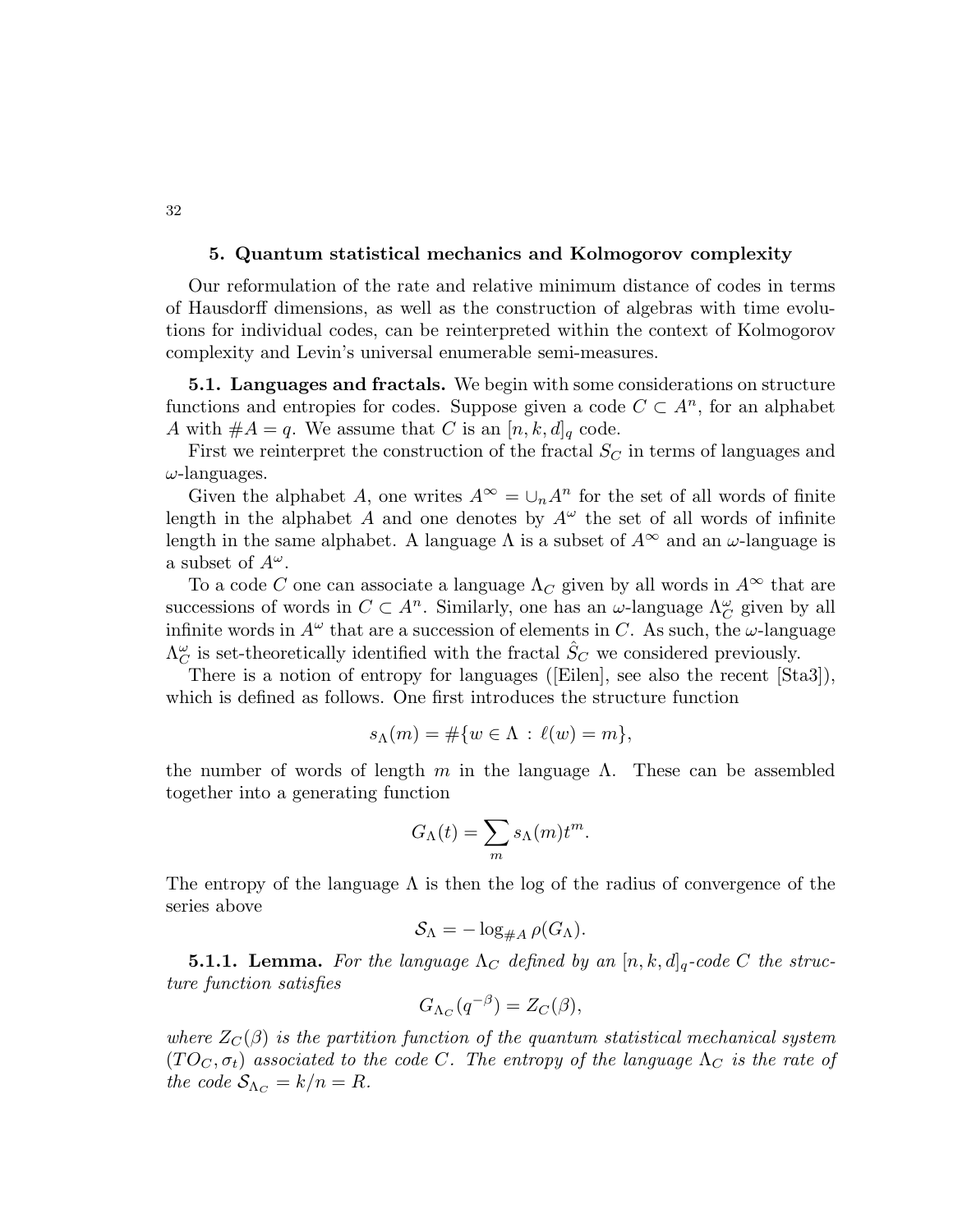**Proof.** In the case of an  $[n, k, d]_q$ -code C, notice that the series  $G_{\Lambda_C}$  is given by

$$
G_{\Lambda_C}(t) = \sum_{m} q^{km} t^{nm} = (1 - q^k t^n)^{-1},
$$

since one has  $s_{\Lambda}(N) = 0$  for  $N \neq mn$ , while for  $N = mn$  one has  $s_{\Lambda}(nm) = q^{km}$ . In particular, when expressed in the variable  $t = q^{-s}$  this becomes

$$
G_{\Lambda_C}(q^{-s}) = \sum_{m} q^{(R-s)nm} = (1 - q^{(R-s)n})^{-1},
$$

with convergence for  $\beta = \Re(s) > R$ . This recovers the partition function  $Z_{\mathcal{C}}(\beta)$  of the quantum statistical mechanical system associated to the code  $C$ . This gives an entropy

$$
S_{\Lambda_C} = -\log_q \rho(G_{\Lambda}) = R = k/n,
$$

since domain of convergence for  $\beta > R$  corresponds to  $|t| = |q^{-s}| < q^{-R}$ .

Intersection with linear spaces  $\pi_{\ell}$  determines induced languages  $\Lambda_{C,\ell}$ . The threshold value  $\ell = d$  corresponds to the minimal dimension for there is a choice of  $\pi_d$  for which the resulting language is non-trivial, with entropy d.

5.2. Kolmogorov complexity. There are several variants of Kolmogorov complexity for words w of finite length in a given alphabet, see [LiVi],  $\S 5.5.4$ . To any such complexity function  $K(w)$  one associates the lower Kolmogorov complexity for infinite words by setting

$$
\kappa(x) = \liminf_{w \to x} \frac{K(w)}{\ell(w)},
$$

where the limit is taken over finite words  $w$  that are truncations of increasing length  $\ell(w) = m \to \infty$  of an infinite word x. There is a characterization (see [ZvoLe] and [LiVi]) of the lower Kolmogorov complexity in terms of measures, which we discuss more at length in the case of codes here below.

We begin by recalling the notion of semi-measures and provide examples taken from the constructions we have already seen in the previous sections of this paper.

**5.2.1. Definition.** A semi-measure on  $S_C$  is a positive real valued function on the cylinder sets  $\{S_C(w)\}\)$  that satisfies  $\mu(S_C) \leq 1$  and the subadditivity property

$$
\mu(S_C(w)) \ge \sum_{a \in C} \mu(S_C(wa)).
$$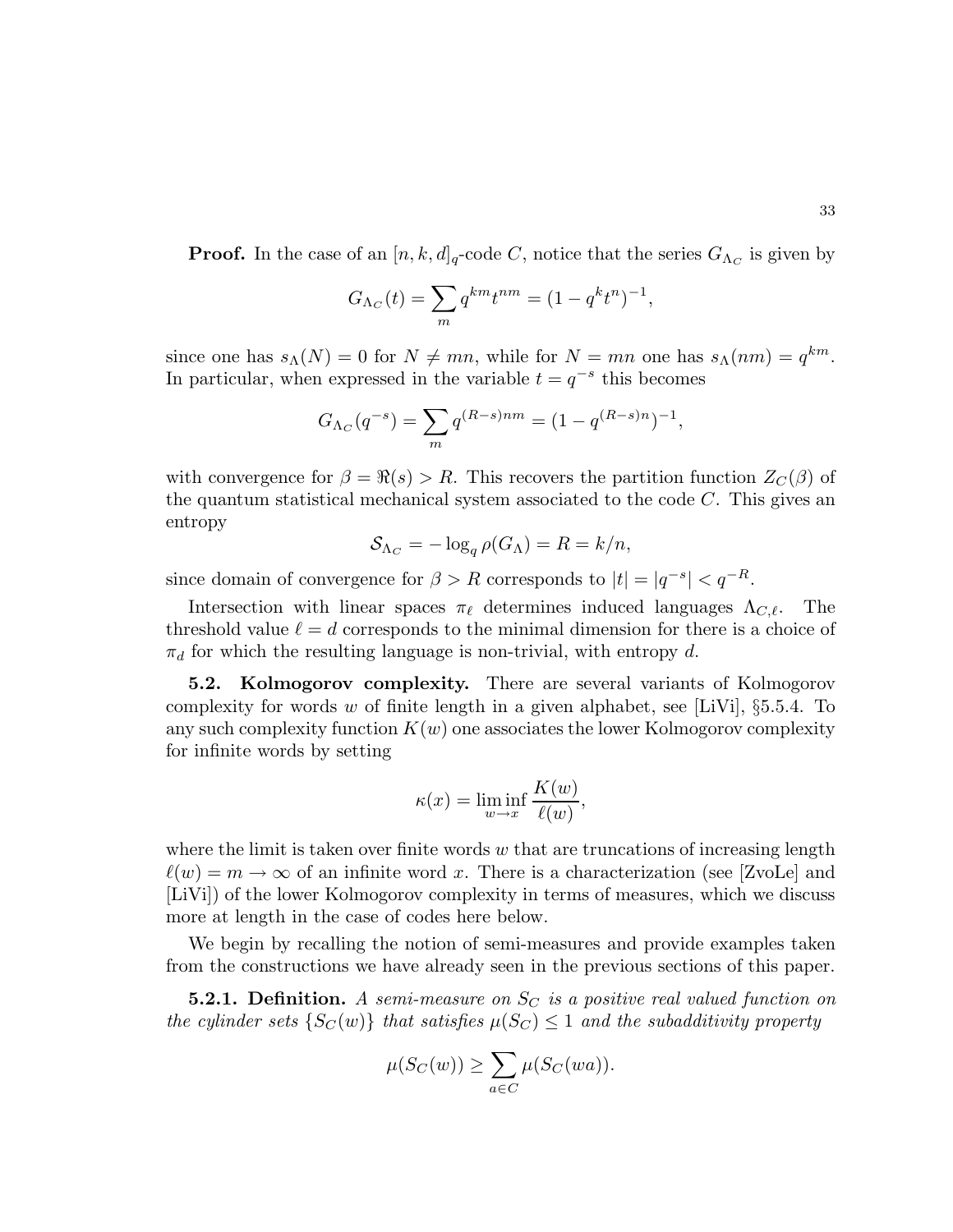Here we do not distinguish between  $\hat{S}_C = \Lambda_C^{\omega}$  and  $S_C$  since the difference is of measure zero in any of the above measures. An example of semi-measures is obtained using the Ruelle transfer operator techniques considered above.

**5.2.2.** Lemma. Let  $W_\beta(x)$  be a potential that satisfies the Keane condition at  $\beta = \beta_0$  and such that, for a fixed x, it is monotonically decreasing as a function of  $\beta$ . Then the function

$$
\mu_{x_0,\beta}(S_C(w))=W_{\beta}(w_1x_0)\cdots W_{\beta}(w_n\cdots w_1x_0)
$$

is a semi-measure.

**Proof.** Suppose given a potential  $W_\beta(x)$ , and assume that for a  $\beta = \beta_0$  it satisfies the Keane condition  $\sum_{a \in C} W_{\beta_0}(ax) = 1$ . Assume, moreover, that for fixed  $x \in S_C$ , the function  $W_\beta(x)$  is monotonically decreasing as a function of  $\beta$ . This will certainly be the case for the special cases we considered with  $W_{\beta}(x) = e^{-\beta \lambda_{x_1}}$ of  $W_{\beta}(x) = e^{-\beta \lambda_{x_1 x_2}}$ . One will then have

$$
\sum_{a \in C} W_{\beta}(ax) \le 1, \quad \text{for} \quad \beta \ge \beta_0, \quad \forall x \in S_C.
$$

Thus, one has

$$
\sum_{a \in C} \mu(S_C(wa)) = \sum_{a \in C} W_{\beta}(w_1x_0) \cdots W_{\beta}(w_n \cdots w_1x_0) \cdot W_{\beta}(aw_n \cdots w_1x_0)
$$
  

$$
\leq W_{\beta}(w_1x_0) \cdots W_{\beta}(w_n \cdots w_1x_0) = \mu_{x_0,\beta}(S_C(w)),
$$

for all  $\beta \geq \beta_0$ . This completes the proof.

5.3. Enumerable semi-measures. In complexity theory one is especially interested in those semi-measures that are enumerable. We recall here a characterization of enumerable semi-measure given in Theorem 4.5.2 of [LiVi], which will be useful in the following,

Given a language  $\Lambda$ , let  $\mathcal{F}_{\Lambda}$  be the class of functions (called monotone in [LiVi])  $f: A^{\infty} \to \Lambda$ , where  $A^{\infty}$  is the set of all finite words (of arbitrary length) in the alphabet A, with  $f(ww') = f(w)f(w')$ , the product being concatenation of words in  $Λ$ . These extend to functions from  $A^ω$ , the set of all infinite words in the alphabet A to the  $\omega$ -language  $\Lambda^{\omega}$ .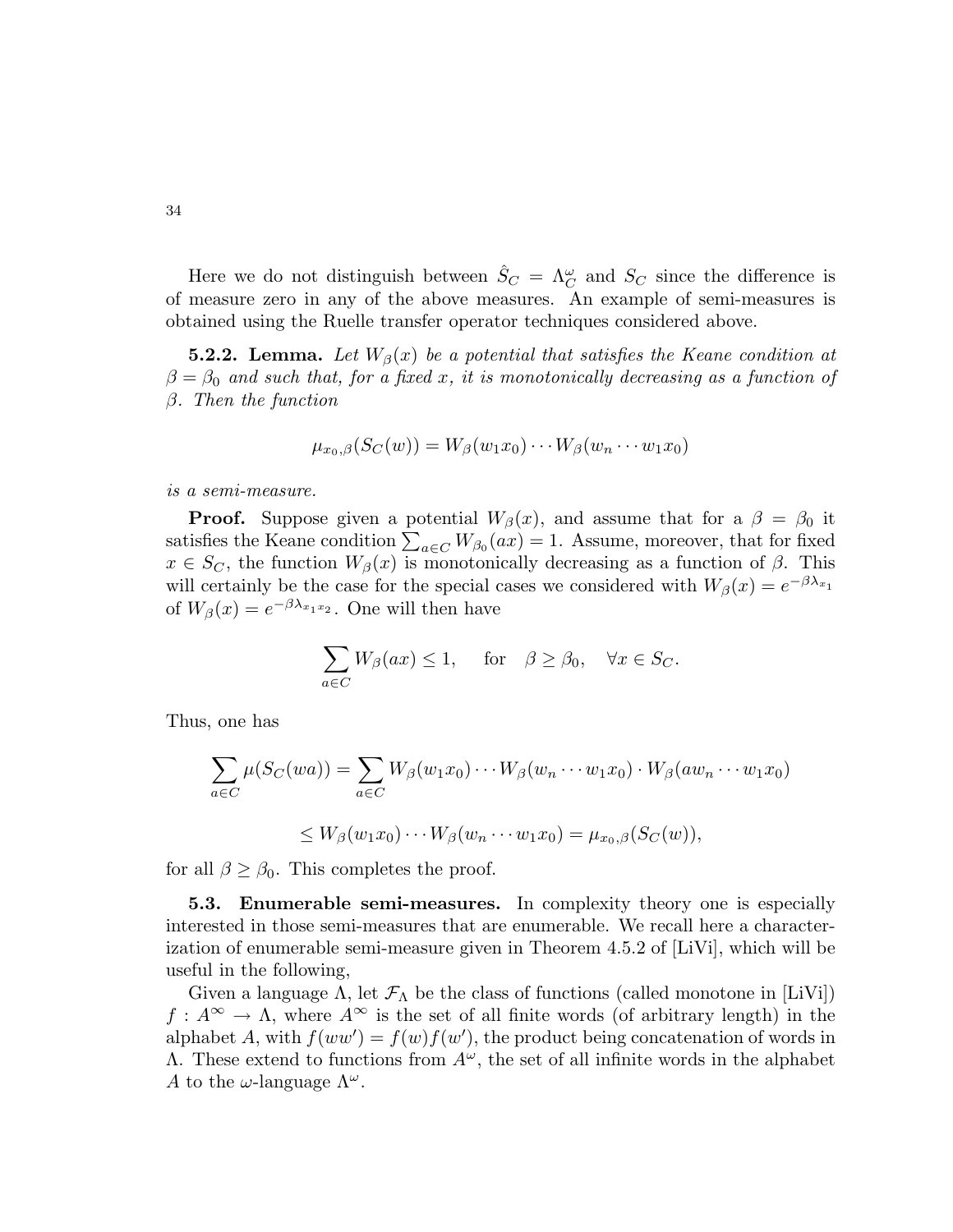Given a semi-measure  $\mu$  on  $A^{\omega}$  and a function  $f \in \mathcal{F}_{\Lambda}$  one obtains a semi-measure  $\mu_f$  on  $\Lambda^\omega$  by setting

$$
\mu_f(\Lambda^\omega(w)) = \sum_{w' \in A^\infty : f(w') = w} \mu(A^\omega(w')),
$$

where, as usual,  $\Lambda^{\omega}(w)$  and  $A^{\omega}(w')$  denote the subsets of  $\Lambda^{\omega}$  and  $A^{\omega}$ , respectively, made of infinite words starting with the given prefix word  $w$  or, respectively,  $w'$ .

In particular, let  $\lambda$  denote the 1-dimensional Lebesgue measure on [0, 1]. This induces a measure on  $A^{\omega}$  by mapping the infinite sequences in  $A^{\omega}$  to points of [0, 1] written in their  $q$ -ary expansion. The measure satisfies

$$
\lambda(A^{\omega}(w)) = q^{-\ell(w)},
$$

where  $\ell(w)$  is the length of the word  $w \in A^{\infty}$ .

Then Theorem 4.5.2 of [LiVi] characterizes enumerable semi-measures on  $\Lambda^{\omega}$  as those semi-measures  $\mu$  that are obtained as  $\mu = \lambda_f$  for a function  $f \in \mathcal{F}_\Lambda$ .

We observe first that these measures satisfy the following multiplicative property. For simplicity of notation, we write in the following  $\mu(w)$  for  $\mu(\Lambda^{\omega}(w))$ .

**5.3.1. Lemma.** The enumerable semi-measures are multiplicative on concatenations of words,  $\mu(ww') = \mu(w)\mu(w')$ .

**Proof.** The uniform Lebesgue measure  $\lambda$  clearly has that property since  $\lambda(ww') =$  $q^{-\ell(ww')} = q^{-(\ell(w)+\ell(w'))} = \lambda(w)\lambda(w')$ . Suppose then given a function  $f \in \mathcal{F}_{\Lambda}$ . This satisfies  $f(ww') = f(w)f(w')$  by definition. Thus, in particular, we can write  $f(w) = f(w_1) \cdots f(w_m)$ , for a word  $w = w_1 \cdots w_m$  of length  $\ell(w) = m$ . Consider then the measure  $\mu = \lambda_f$  given by  $\lambda_f(u) = \sum_{w : f(w) = u} \lambda(w)$ . For a word  $u = u_1 \cdots u_m$  of length  $\ell(u) = m$ , we can then write this equivalently as

$$
\lambda_f(u) = \sum_{f(w_i) = u_i} \prod_i \lambda(w_i) = \prod_{i=1}^m \lambda_f(u_i).
$$

This completes the proof.

The characterization of enumerative semi-measure as semi-measures of the form  $\mu = \lambda_f$  shows, for example, that the uniform Hausdorff measure of dimension  $\dim_H S_C = R = k/n$  on the set  $S_C$  considered above is an enumerative (semi)measure. In fact, it is of the form  $\mu = \lambda_f$ , where the map f is induced by the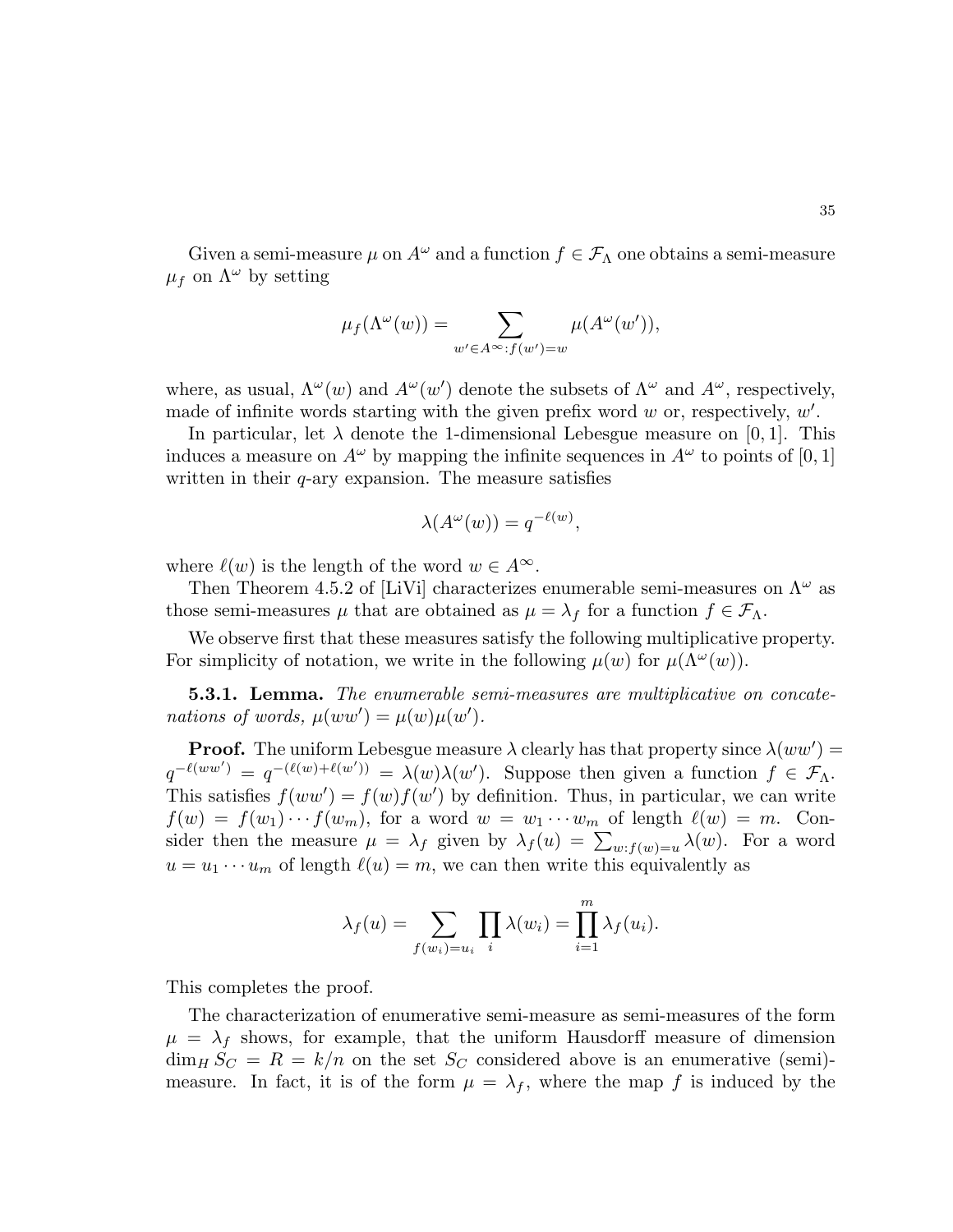coding map  $E: A^k \to C \subset A^n$ , so that elements  $a \in C$  are described as  $a = f(w)$ for a word  $w \in A^k$ . In this case, since the coding map E is injective, there is a unique word w with  $f(w) = a$ .

Another example of an enumerative (semi)-measure on  $S_C$  can be obtained using as function  $f \in \mathcal{F}_{\Lambda}$  the decoding map P, by which we mean the map that assigns to each element in  $A<sup>n</sup>$  the nearest point in C in the Hamming metric. Then one obtains

$$
\mu_f(S_C(u)) = \sum_{w=(w_i):w_i \in A^n, P(w_i)=u_i} \lambda(w) = \#\{w=(w_i): P(w_i)=u_i\}q^{-nm},
$$

for  $u = u_1 \cdots u_m$  with  $u_i \in C$ , and  $w = w_1 \cdots w_m$  with  $w_i \in A^n$ .

We now connect enumerable semi-measures on  $S<sub>C</sub>$  to quantum statistical mechanical systems on the Toeplitz–Cuntz algebra  $TO<sub>C</sub>$  in the following way.

**5.3.2.** Lemma. Let  $\mu$  be a semi-measure on  $S_C$  such that  $\mu(ww') = \mu(w)\mu(w')$ , where  $\mu(w)$  is shorthand for  $\mu(S_C(w))$ . Then setting

$$
\sigma_t(T_a) = \mu(S_C(a))^{-it}T_a
$$

determines a time evolution  $\sigma_t \in Aut(TO_C)$ . In the Fock space representation of  $TO<sub>C</sub>$ , this time evolution has Hamiltonian

$$
H\epsilon_w = -\log \mu(S_C(w)) \epsilon_w.
$$

The partition function is

$$
Z_{\mu,C}(\beta) = (1 - \sum_{a \in C} \mu(S_C(a))^{\beta})^{-1},
$$

with a pole at a critical  $\beta_c \leq 1$ , the inverse temperature at which  $\sum_a \mu(a)^{\beta_c} = 1$ . The functional

$$
\varphi(T_w T_{w'}^*) = \delta_{w,w'} \,\mu(S_C(w))^{\beta}
$$

is a KMS<sub>β</sub> state for the quantum statistical mechanical system (TO<sub>C</sub>,  $\sigma$ ).

**Proof.** In the Fock representation the time evolution is generated by a Hamiltonian

$$
e^{itH}T_a e^{-itH} \epsilon_w = \sigma_t(T_a) \epsilon_w = \mu(a)^{-it} \epsilon_{aw},
$$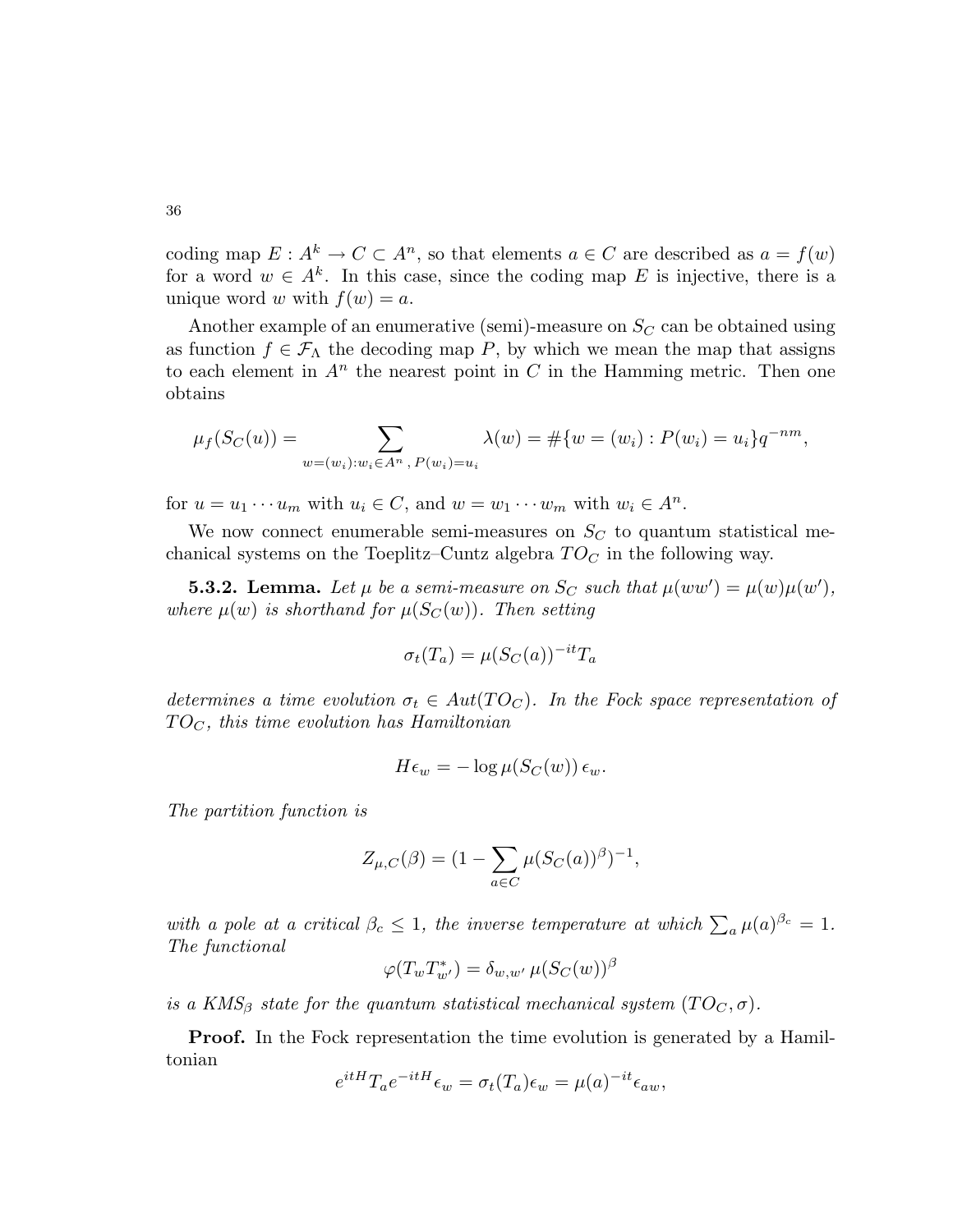which gives

$$
e^{itH} \epsilon_w = \mu(w)^{-it} \epsilon_w
$$

using the fact that the semi-measure satisfies  $\mu(aw) = \mu(a)\mu(w)$ . This gives  $H\epsilon_w =$  $-\log \mu(w)$ . The partition function is then given by

$$
Z_{\mu,C}(\beta) = Tr(e^{-\beta H}) = \sum_{w} \mu(w)^{\beta}.
$$

Again using  $\mu(w) = \mu(w_1) \cdots \mu(w_m)$  for  $w = w_1 \cdots w_m$  a word of length  $\ell(w) = m$ , we write the above as

$$
\sum_{w} \mu(w)^{\beta} = \sum_{m} \sum_{w_1, \dots, w_m} \mu(w_1)^{\beta} \cdots \mu(w_m)^{\beta} = \sum_{m} (\sum_{a \in C} \mu(a)^{\beta})^m.
$$

For  $\beta > \beta_c$  where  $\sum_a \mu(a)^{\beta_c} = 1$ , the series converges to

$$
Z_{\mu,C}(\beta) = (1 - \sum_{a \in C} \mu(a)^{\beta})^{-1}.
$$

Since  $\mu$  is a semi-measure, it satisfies  $\sum_a \mu(a) \leq 1$ , so that  $\beta_c \leq 1$ . The state defined by the condition  $\varphi(T_w T_{w'}^*) = \delta_{w,w'} \mu(w)^\beta$  satisfies the KMS<sub>β</sub> condition. This can be checked inductively from

$$
\varphi(T_a T_a^*) = \mu(a)^\beta = \mu(a)^\beta \varphi(T_a^* T_a) = \varphi(T_a^* \sigma_{i\beta}(T_a)).
$$

This completes the proof.

This result in particular shows that, given a semi-measure on  $S_C$  with strict inequality  $\sum_a \mu(a) < 1$ , there is a way to associate to it a measure by raising the temperature, that is, lowering  $\beta$  from  $\beta = 1$  to  $\beta = \beta_c$ . One then has  $\varphi(S_w S_w^*) =$  $\mu(w)^{\beta_c}$ , this time satisfying the correct normalization  $\sum_a \mu(a)^{\beta_c} = 1$ , which also implies

$$
\sum_{a} \mu(wa)^{\beta_c} = \mu(w)^{\beta_c} \sum_{a} \mu(a)^{\beta_c} = \mu(w)^{\beta_c},
$$

so that one indeed obtains a measure.

5.4. Universal enumerable semi-measure. A well known result of Levin (see [ZvoLe] or Theorem 4.5.1 of [LiVi]) is that there exist universal (or maximal) enumerable semi-measures  $\mu_U$  on  $\Lambda^\omega$ . They are characterized by the following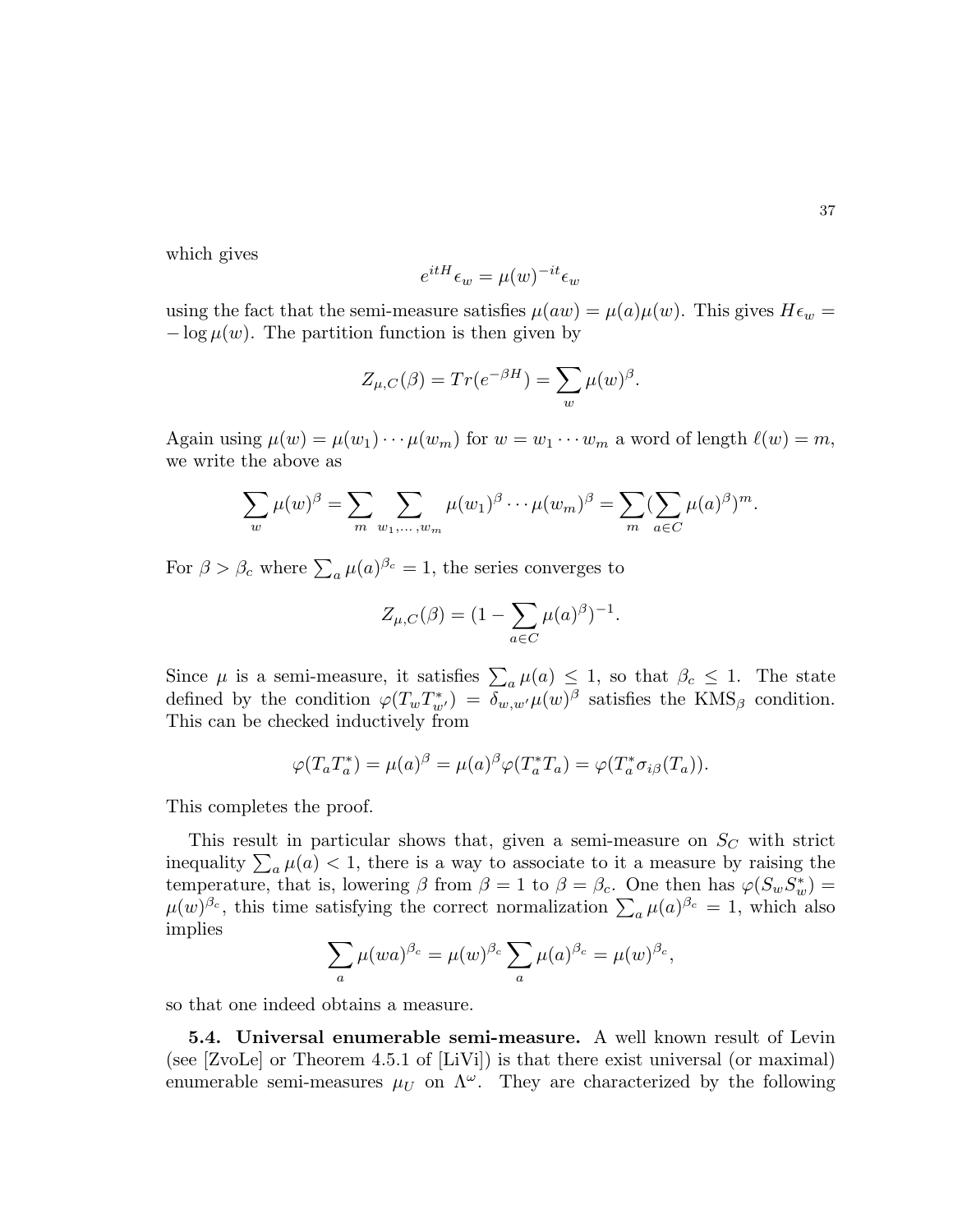property: any enumerable semi-measure  $\mu$  is absolutely continuous with respect to  $\mu_U$  with bounded Radon-Nikodym derivative, or equivalently  $\mu_U \geq c_f \lambda_f$ , for all  $f \in \mathcal{F}_A$ . Such universal semi-measures are not unique. A way to construct one is by listing the enumerable semi-measures (or equivalently listing the functions  $f \in \mathcal{F}_{\Lambda}$ ) and then taking  $\mu_U = \sum_n \alpha_n \lambda_{f_n}$  with positive real coefficients  $\alpha_n$  with  $\sum_n \alpha_n \leq 1$ , see Theorem 4.5.1 of [LiVi]. Another description which is more suitable for our purposes is as an enumerable semi-measure  $\mu_U = \lambda_{f_U}$ , where  $f_U$  is a *universal monotone machine* in the sense of Definitions 4.5.2 and 4.5.6 of [LiVi], that is, universal for Turing machines with a one-way read-only input tape, some work tapes, and a one-way write-only output tape. As an enumerable semi-measure, we can apply to it the construction of a corresponding time evolution and quantum statistical mechanical system as above. Notice that  $\mu_U$  is not recursive and it is not a measure, that is, the inequality  $\sum_a \mu_U(a) < 1$  is strict, see Lemma 4.5.3 of  $|LiVi|.$ 

We can then consider on the Toeplitz–Cuntz algebra  $TO<sub>C</sub>$  the universal time evolution

$$
\sigma_t(T_a) = \mu_U(a)^{-it} T_a
$$

induced by the universal enumerable semi-measure  $\mu_U = \lambda_{f_U}$ . The critical value  $\beta_U$  < 1 at which the partition function

$$
Z_{U,C}(\beta) = (1 - \sum_{a} \mu_U(a)^{\beta})^{-1}
$$

has a pole is the universal critical inverse temperature. This universal critical temperature can be regarded as another parameter of a code  $C$ , which in this setting replaces the code rate R as the critical  $\beta$  is the time evolution.

The universal critical inverse temperature  $\beta_U$  can also be described as a Hausdorff dimension, by modifying the construction of the Sierpinski fractal  $S_C$  associated to the code  $C$  in the following way.

Recall that  $S_C$  is constructed inductively starting with the space  $(0, 1)_q^n$  viewed as  $(\infty \times n)$ -matrices with entries in A. At the first step, replacing it by  $q^k$  copies scaled down by a factor of  $q^{-n}$ , each identifies with the subset  $(0,1)_{q,a}^n$  of points in  $(0,1)_q^n$  where the first row is equal to the element  $a \in C$ , with  $C \subset A^n$ . Each  $(0,1)_{{q},a}^n$  is a copy of  $(0,1)_q^n$  scaled down by a factor of  $q^{-n}$ . One obtains then  $S_C$ by iterating this process on each  $(0,1)<sub>q,a</sub><sup>n</sup>$  and so on.

Now we consider a very similar procedure, where we again start with the same set  $(0,1)_q^n$ . We again consider all the subsets  $(0,1)_q^n$  as above, but where the set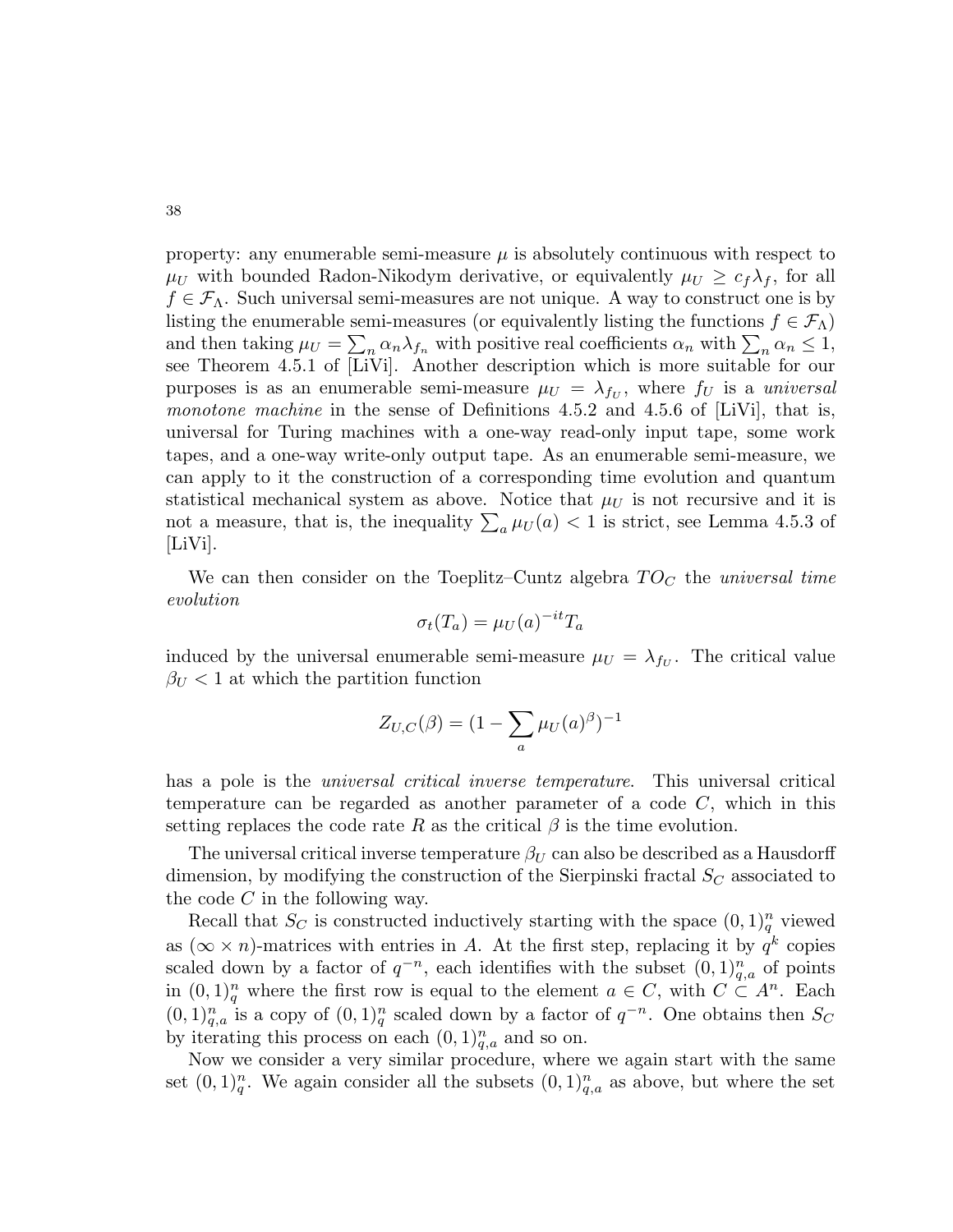$(0,1)_q^n$  is metrically a scaled down copy of  $(0,1)_q^n$ , now scaled by a factor  $\mu_U(a)$ instead of being scaled by the uniform factor  $q^{-n}$  as in the construction of  $S_C$ . One obtains in this way a fractal  $S_{C,U}$ , by iterating this process. The self similarity equation for the non-uniform fractal  $S_{C,U}$  is then given by

$$
\sum_{a \in C} \mu_U(a)^s = 1,
$$

which identifies its Haudorff dimension with  $s = \beta_U$ .

One also has a Ruelle transfer operator associated to the universal enumerable semi-measure, which is given by

$$
\mathcal{R}_{\sigma,U,\beta}f(x) = \sum_{a \in C} \mu_U(a)^\beta f(ax).
$$

It is then natural to investigate how the universal enumerative semi-measure is related to the Hausdorff dimension  $\dim_H S_C = R$  and to Kolmogorov complexity.

**5.4.1.** Lemma. For all words  $x \in \hat{S}_C$  the lower Kolmogorov complexity is bounded above by

$$
\kappa(x) \le \dim_H(S_C) = R.
$$

**Proof.** The universal enumerable semi-measure  $\mu_U$  is related to the lower Kolmogorov complexity by ([UShe], [ZvoLe], [Sta3])

$$
\kappa(x) = \liminf_{w \to x} \frac{-\log_q \mu_U(w)}{\ell(w)},
$$

where again the limit is taken over finite length truncations  $w$  of the infinite word  $x$ as the length  $\ell(w)$  goes to infinity. We know by construction that the universal  $\mu_U$ dominates multiplicatively all the enumerable semi-measures. Thus, in particular, if  $\mu$  is the Hausdorff measure on  $S_C$  of dimension  $R = \dim_H(S_C)$ , which we have seen above is an enumerable (semi)-measure, there is a positive real number  $\alpha$  such that  $\mu_U(w) \ge \alpha \mu(w)$ , for all finite words w. This implies that

$$
\frac{-\log_q\mu_U(w)}{\ell(w)}\leq \frac{-\log_q\mu(w)}{\ell(w)}+\frac{-\log_q\alpha}{\ell(w)}.
$$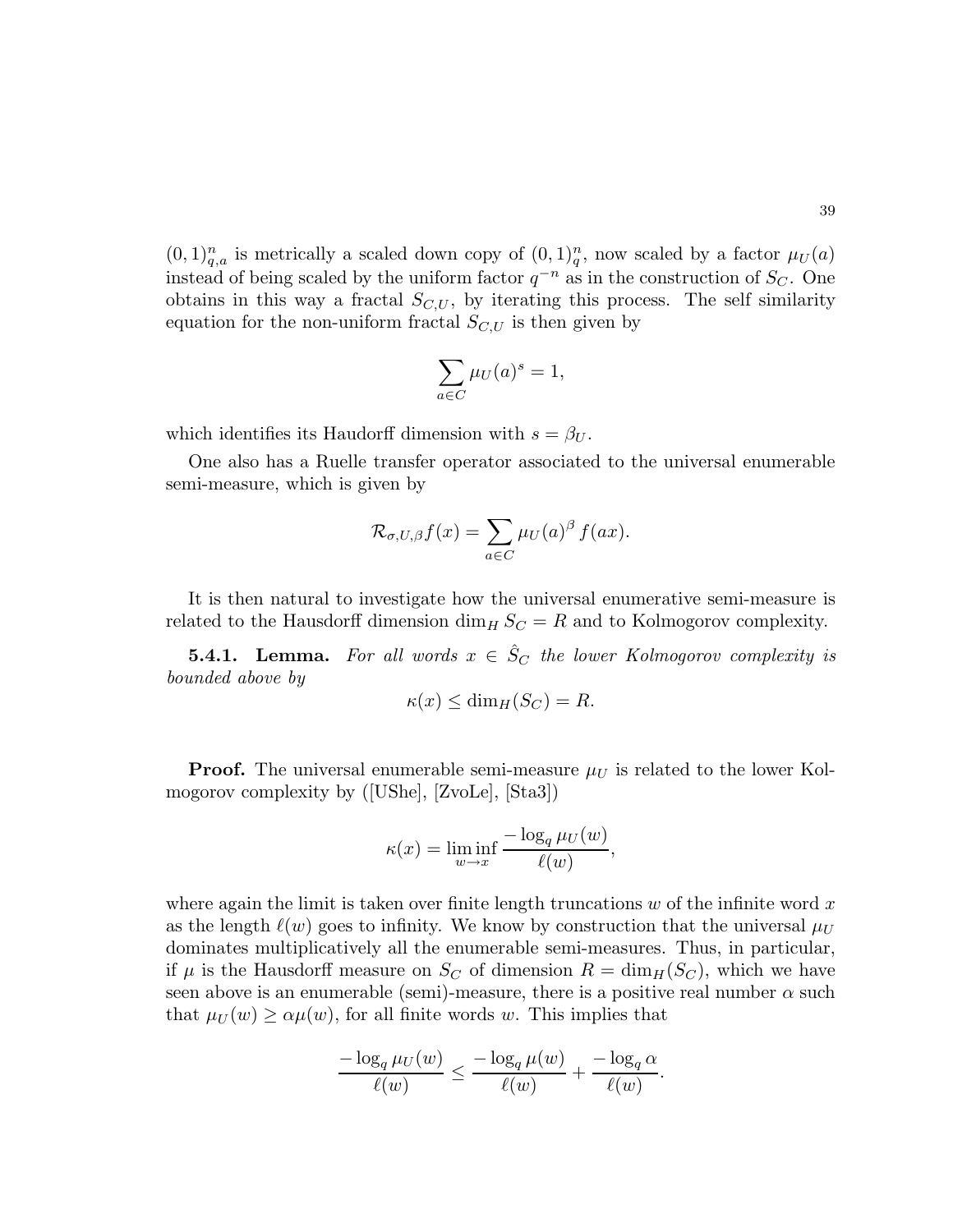This gives

$$
\liminf_{w \to x} \frac{-\log_q \mu_U(w)}{\ell(w)} \le \lim_{w \to x} \frac{-\log_q \mu(w)}{\ell(w)} = \lim_{m \to \infty} \frac{km}{nm} = R.
$$

Moreover, we have the following result.

**5.4.2. Lemma.** The lower Kolmogorov complexity satisfies

$$
\sup_{x \in \hat{S}_C} \kappa(x) = R
$$

with the supremum achieved on a set of full measure.

**Proof.** This follows directly from Ryabko's inequality [Rya1], [Rya2], which shows that in general one has the estimate

$$
\dim_H(\Lambda^\omega) \leq \sup_{x \in \Lambda^\omega} \kappa(x).
$$

To see this more explicitly in our case, recall first that the Hausdorff dimension of a set X embedded in some larger ambient Euclidean space can be computed in the following way. Consider coverings  $\{U_{\alpha}\}\$  of X with diameters  $diam(U_{\alpha}) \leq \rho$  and consider the sum  $\sum_{\alpha} diam(U_{\alpha})^s$ . Set

$$
\ell_s(X,\rho) = \inf \{ \sum_{\alpha} diam(U_{\alpha})^s : diam(U_{\alpha}) \le \rho \}.
$$

Then one has

$$
\dim_H(X) = \inf\{s : \lim_{\rho \to 0} \ell_s(X,\rho) = 0\} = \sup\{s : \lim_{\rho \to 0} \ell_s(X,\rho) = \infty\}.
$$

We then use an argument similar to the one used in [Rya2]: from

$$
\kappa(x) = \liminf_{w \to x} \frac{-\log_q \mu_U(w)}{\ell(w)}
$$

we know that, for a given  $x \in S_C$ , and for arbitrary  $\delta > 0$ , there is an integer  $m(x)$ such that, if  $w(x)$  denotes the truncation of length  $m(x)$  of the infinite word x then

$$
\frac{-\log_q \mu_U(w(x))}{m(x)} \le \kappa(x) + \delta \le \kappa + \delta,
$$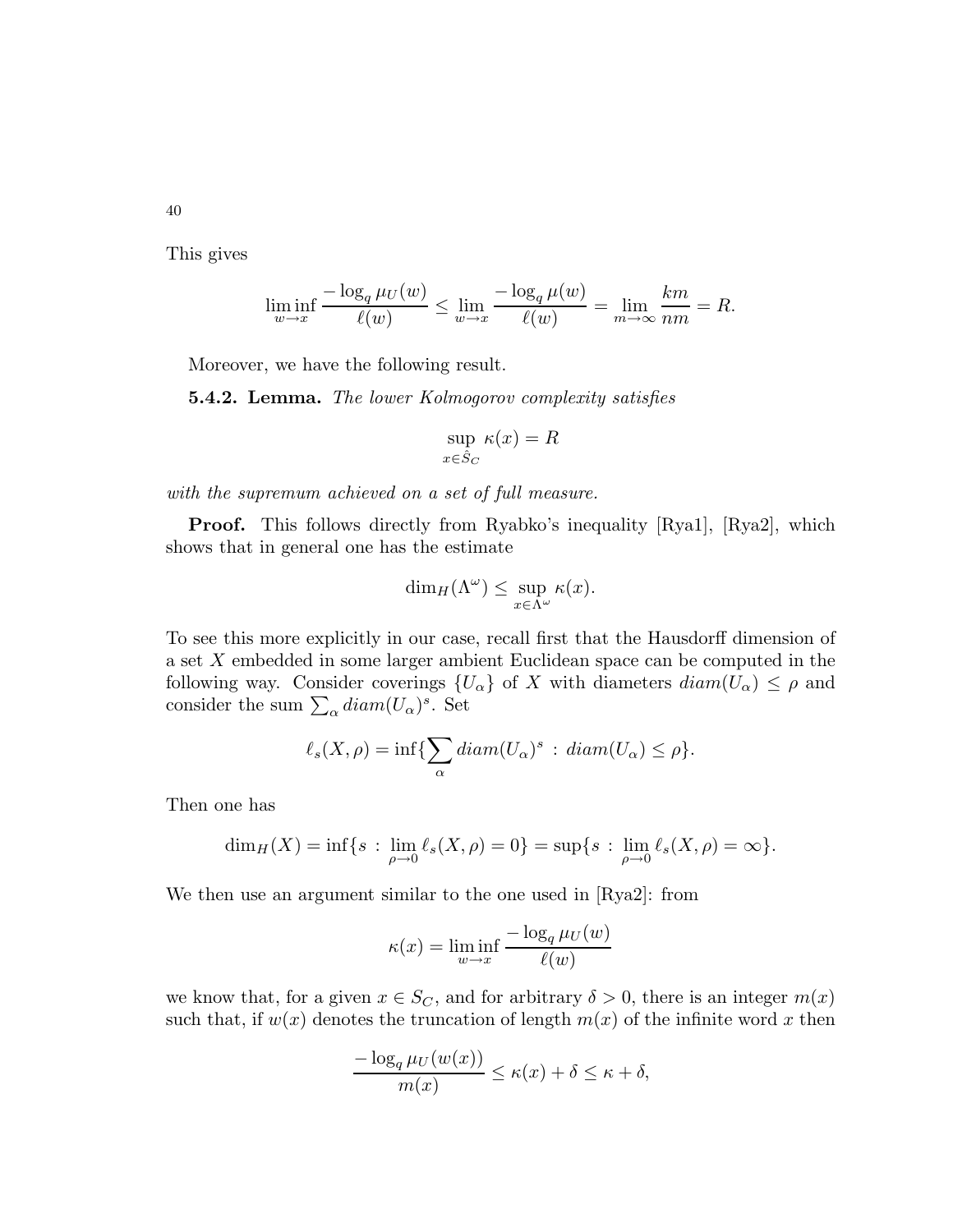where  $\kappa = \sup_x \kappa(x)$  as above. The integer  $m(x)$  can be taken so that  $q^{-m(x)} \le \rho$ for a given size  $\rho \in \mathbb{R}_+^*$ . Let  $\mathcal L$  be the countable set of words  $w = w(x)$  of lengths  $m(x)$ , for  $x \in S_C$ , obtained as above. We can then construct a covering of  $S_C$  with sets  $S_C(w)$ , for  $w \in \mathcal{L}$ , with diameters  $diam(S_C(w)) = \sqrt{n} q^{-m(x)} \leq \sqrt{n} \rho$ , for a positive constant  $\alpha$  that only depends on n. These satisfy

$$
\sum_{w \in \mathcal{L}} \text{diam}(S_C(w))^{\kappa + \delta} \le \alpha \sum q^{-m(x)(\kappa + \delta)},
$$

with  $\alpha = \sqrt{n}^{(\kappa+\delta)}$ . This gives

$$
\sum q^{-m(x)(\kappa+\delta)} \le \sum q^{m(x)\frac{\log_q \mu_U(w(x))}{m(x)}} \le \sum_{w \in \mathcal{L}} \mu_U(w) \le 1.
$$

We then have

$$
\ell_s(S_C, \rho) \le \sum_{w \in \mathcal{L}} diam(S_C(w))^s
$$

and therefore

$$
\lim_{\rho \to 0} \ell_s(S_C, \rho) \le \sum_{w \in \mathcal{L}} diam(S_C(w))^s.
$$

For  $s = \kappa + \delta$  the right hand side is uniformly bounded above, so  $\lim_{\rho \to 0} \ell_{\kappa + \delta}(S_C, \rho)$  $\infty$ , hence  $\kappa + \delta \ge \dim_H(S_C)$ , hence  $\kappa \ge \dim_H(S_C)$ , since  $\delta$  can be chosen arbitrarily small.

### 6. Functional analytic constructions for limit points

6.1. Realizing limit points of the code domain. We have seen in the previous sections that, given an  $[n, k, d]_q$  code C, one can construct fractal sets  $S_C$ and  $S_{\pi}$  as in §3.3, that have Hausdorff dimension, respectively, equal to  $R = k/n$ and  $\delta = d/n$ , and that the parameter d can be characterized in terms of the behavior of the Hausdorff dimension of the intersections  $S_{C,\ell,\pi} = S_C \cap S_{\pi}$  for  $\pi$  of dimension l. We now consider the case where two assigned values R and  $\delta$  are not necessarily realized by a code  $C$ , but are an accumulation point of the code domain, namely there exists an infinite family  $C_r$  of  $[n_r, k_r, d_r]_q$  codes, where  $k_r/n_r \rightarrow R$  and  $d_r/n_r \to \delta \text{ as } r \to \infty.$ 

We show here that one can still construct sets  $S_R$  and  $S_\delta$ , depending on the approximating family  $C_r$ , with the property that  $\dim_H(S_R) = R$  and  $\dim_H(S_\delta) = \delta$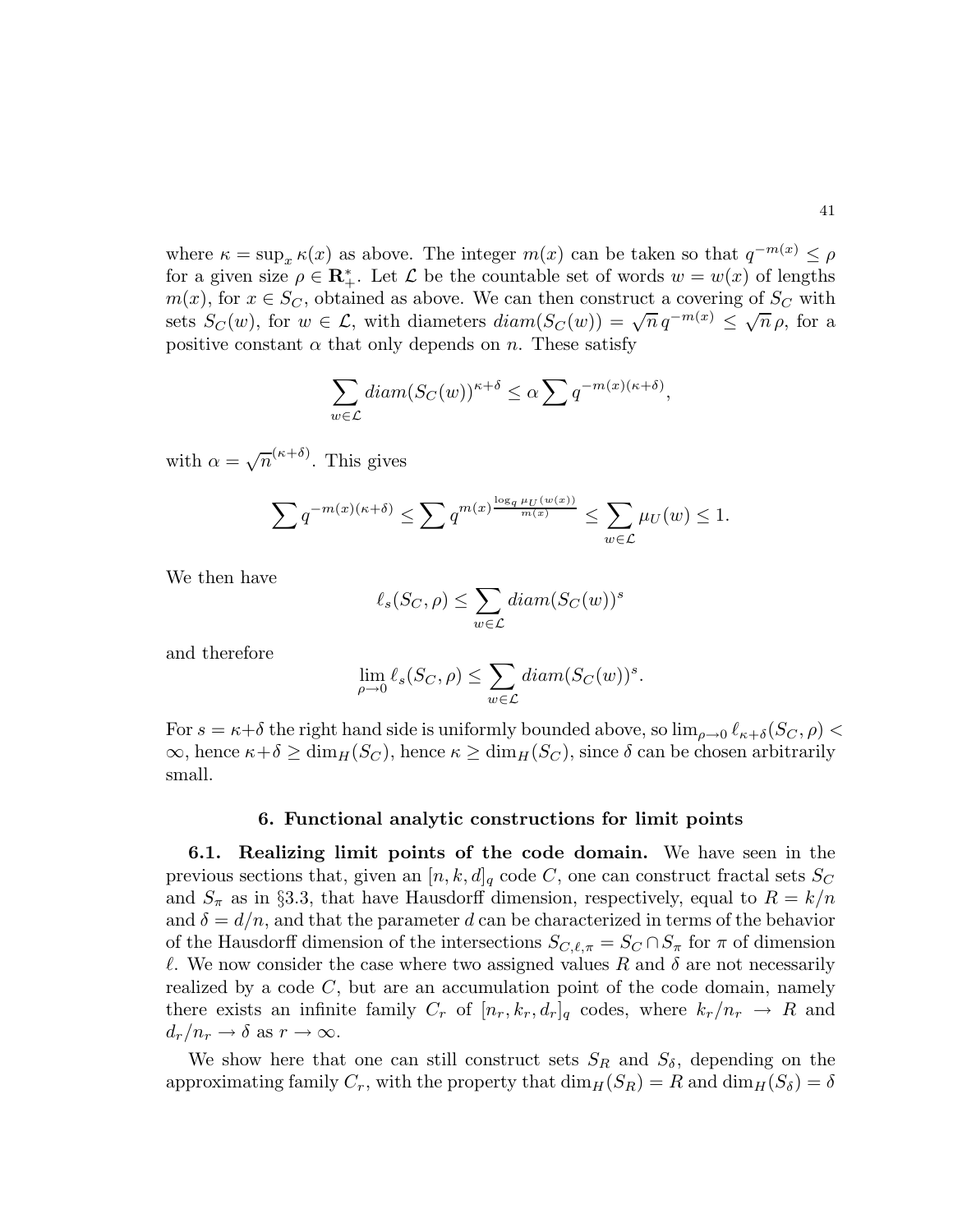and so that these sets are, in a suitable sense, approximated by the sets  $S_{C_r}$  and  $S_{\pi_r}$  with  $\pi_r \in \Pi_{d_r}$  of the family of codes  $C_r$ .

**6.2.** Multifractals in infinite dimensional cubes. Let then  $(0,1)_{q}^{\infty}$  denote the union  $(0,1)_{q}^{\infty} = \cup_{n} (0,1)_{q}^{n}$  which can be considered as direct limit under the inclusion maps that embed  $[0, 1]^n \subset [0, 1]^{n+1}$  as the face in  $[0, 1]^{n+1}$  of which the last coordinate is equal to zero. This is a metric space with the induced metric. In terms of the q-ary expansion, elements in  $(0,1)_{q}^{\infty}$  can be described as infinite matrices with only finitely many columns with non zero entries. We can embed all the  $S_{C_r} \subset (0,1)_q^{n_r}$  of an approximating family inside  $(0,1)_q^{\infty}$ . Thus, we can view the set  $S_R = \cup_r \dot{S}_{C_r}$  as  $S_R \subset (0,1)^\infty_q$ .

**6.2.1. Proposition.** (1) For any limit point  $(R, \delta)$  of the code domain there exists a family  $C_r$  of  $[n_r, k_r, d_r]_q$  codes with  $k_r/n_r \nearrow R$  and  $d_r/n_r \nearrow \delta$ . (2) For such a sequence  $C_r$  the sets  $S_R = \cup_r S_{C_r}$  and  $S_{\delta} = \cup_r S_{\pi_{d_r}}$  have

$$
\dim_H(S_R) = R, \quad \dim_H(S_\delta) = \delta, \quad \text{and} \quad \dim_H(S_R \cap S_\delta) > 0. \tag{6.1}
$$

(3) Moreover, given a sequence  $\pi_{\ell_r} \in \Pi_{\ell_r}^{(n_r)}$  $\ell_r^{(n_r)}$  with  $\ell_r \leq d_r - 1$ , one can form the analogous  $S_{\ell} = \bigcup_r S_{\pi_{\ell_r}}$ . This has the property that  $\dim_H(S_R \cap S_{\ell}) = 0$ .

**Proof.** (1) We first show that we can find an approximating family  $C_r$  with  $k_r/n_r \nearrow R$  and  $d_r/n_r \nearrow \delta$ . To this purpose we use the spoiling operations on codes described above. We know from Corollary 1.2.1 that, given an  $[n, k, d]_q$  code, we can produce an  $[n, k-1 \leq k' \leq k, d-1]_q$  code from it by applying the second and third spoiling operations and twice the first one. Starting with an approximating family  $C_r$  with  $k_r/n_r \to R$  and  $d_r/n_r \to \delta$  and using the spoiling operations as described, we can produce from it other approximating families with  $k_r$  replaced by  $k_r - \ell_r$  and  $d_r - \ell_r$  with  $\ell_r/n_r \to 0$  and such that, for sufficiently large r,  $k_r/n_r - \ell_r/n_r \leq R$  and  $d_r/n_r - \ell_r/n_r \leq \delta$ . Possibly after passing to a subsequence, we obtain a family where the new  $k_r$  and  $d_r$  satisfy  $k_r/n_r \nearrow R$  and  $d_r/n_r \nearrow \delta$ .

(2) The Hausdorff dimension of a union behaves like

$$
\dim_H(\cup_r X_r) = \sup_r \dim_H(X_r)
$$

by countable stability ([Fal], p. 37). Thus, if  $k_r/n_r \nearrow R$  and  $d_r/n_r \nearrow \delta$ , we obtain that  $\dim_H(S_R) = R$  and  $\dim_H(S_\delta) = \delta$ .

Let us now show that  $\dim_H(S_R \cap S_\delta) > 0$ . We have  $S_R \cap S_\delta = \cup_r(S_{C_r} \cap S_{\pi_d})$ . Again by countable stability of the Hausdorff dimension we obtain

$$
\dim_H(S_R \cap S_\delta) = \sup_r \dim_H(S_{C_r} \cap S_{\pi_d}) > 0.
$$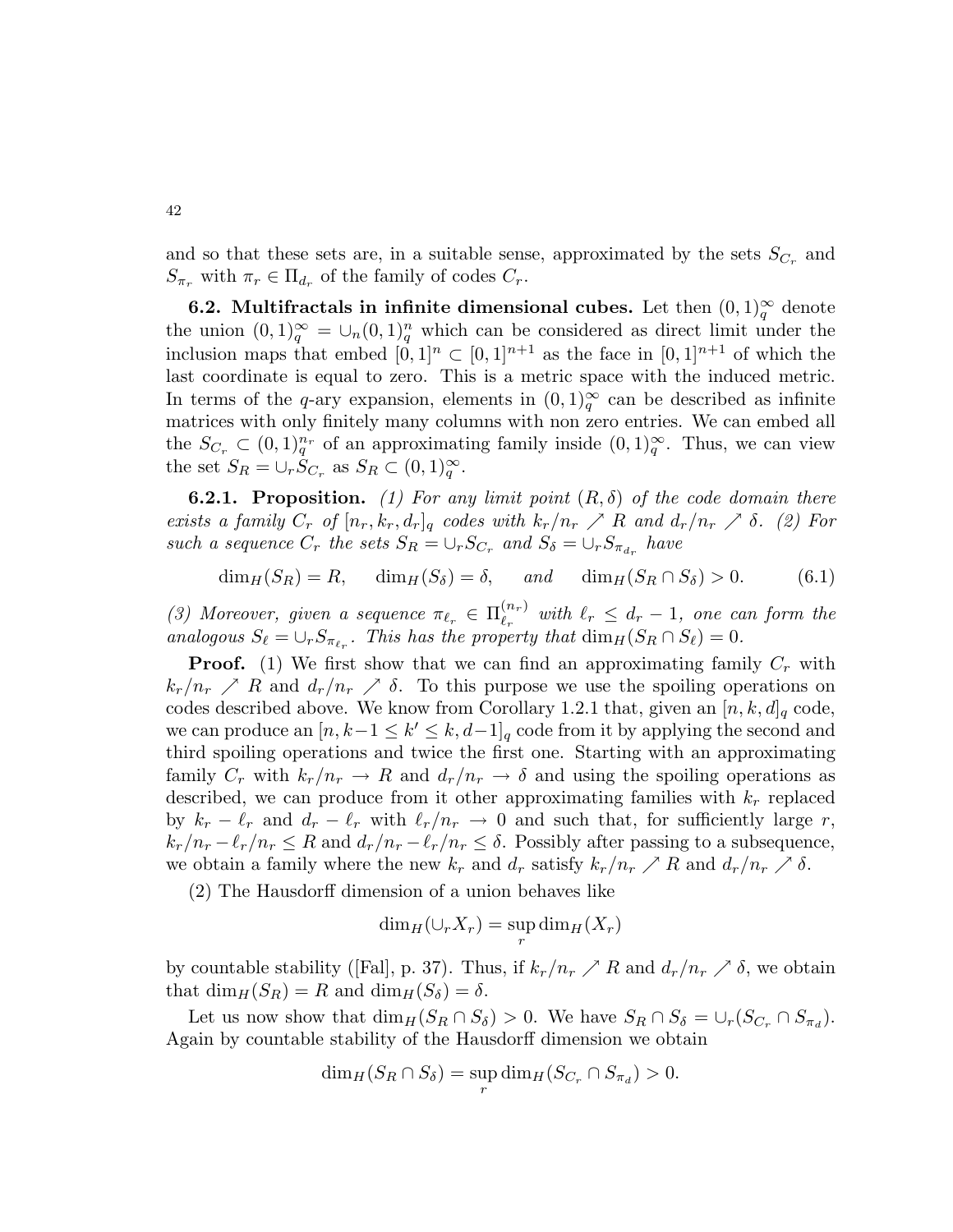The Hausdorff dimension is also bounded above by the dimension of  $S_R$  and  $S_\delta$  so  $0 < \dim_H(S_R \cap S_\delta) \leq \min\{R,\delta\}.$ 

(3) For a given sequence  $\ell_r \leq d_r - 1$  with corresponding linear spaces  $\pi_{\ell_r} \in \Pi_{\ell_r}^{(n_r)}$  $\genfrac{(}{)}{0pt}{}{\left( n_{r}\right) }{ \ell_{r}}$ we can form the sets  $S_{\pi_{\ell_r}} \subset (0,1)^\infty_q$ . If the  $\ell_r$  are chosen so that the ratio sequence  $\ell_r/n_r \nearrow \ell$  approaches a limit from below as  $r \to \infty$ , then the same argument given above shows that the Hausdorff dimension  $\dim_H(\cup_r S_{\pi_{\ell_r}}) = \ell$ . For  $S_{\ell} = \cup_r S_{\pi_{\ell_r}}$ , the intersection  $S_R \cap S_\ell$  is given as above by  $S_R \cap S_\ell = \bigcup_r (S_{C_r} \cap S_{\pi_{\ell_r}})$ . Since  $\ell_r \leq d_r - 1$ , we know that  $\dim_H(S_{C_r} \cap S_{\pi_{\ell_r}}) = 0$  for all r. Thus, we have  $\dim_H(S_R \cap S_{\ell}) = 0$ . This shows that the set  $S_{\delta}$  still has the same threshold property with respect to the behavior of the Hausdorff dimension of the intersection with  $S_R$ , as in the case of the individual  $S_C$  of a single code.

6.3. Random processes and fractal measures for limit points of codes. We have seen how, for an individual code  $C \subset A^n$  we can construct a fractal set  $S_C$  of Hausdorff dimension the code rate R and with the Hausdorff measure  $\mu_R$  in dimension R satisfying the self-similarity condition

$$
\mu_R = q^{-nR} \sum_{a \in A^n} \mu_R \circ \sigma_a^{-1}.
$$

We now consider the case of a limit point  $(R, \delta)$ , which is an accumulation point of the code domain, so that we have a family of codes  $C_r$  with  $k_r/n_r \to R$  and  $d_r/n_n \to \delta$ . As we have seen in Proposition 6.2.1 above, we can construct a set  $S_R \subset (0,1)_q^{\infty}$  with Hausdorff dimension  $\dim_H(S_R) = R$ .

The construction of  $S_R$  shows that the Hausdorff dimension of each  $S_{C_r}$  is dominated by that of the larger ones and of  $S_R$ . Therefore for the uniform R-dimensional Hausdorff measure each of the  $S_{C_r}$  becomes negligible. However, it is possible to construct non-uniform measures on  $S_R$  that give non-trivial probability to each of the  $S_{C_r}$ . We investigate here how to obtain self-similar multifractal measures on the sets  $S_R$  using the method of Ruelle transfer operators.

On the set  $S_R \subset (0,1)^\infty_q$  we consider a potential  $W = W_\beta$  with non-negative real values satisfying the Keane condition

$$
\sum_{a} W_{\beta}(ax) = 1, \quad \forall x \in S_R,
$$
\n(6.2)

where for  $x \in S_{C_r} \subset S_R$  the sum is over all the elements  $a \in C_r$ .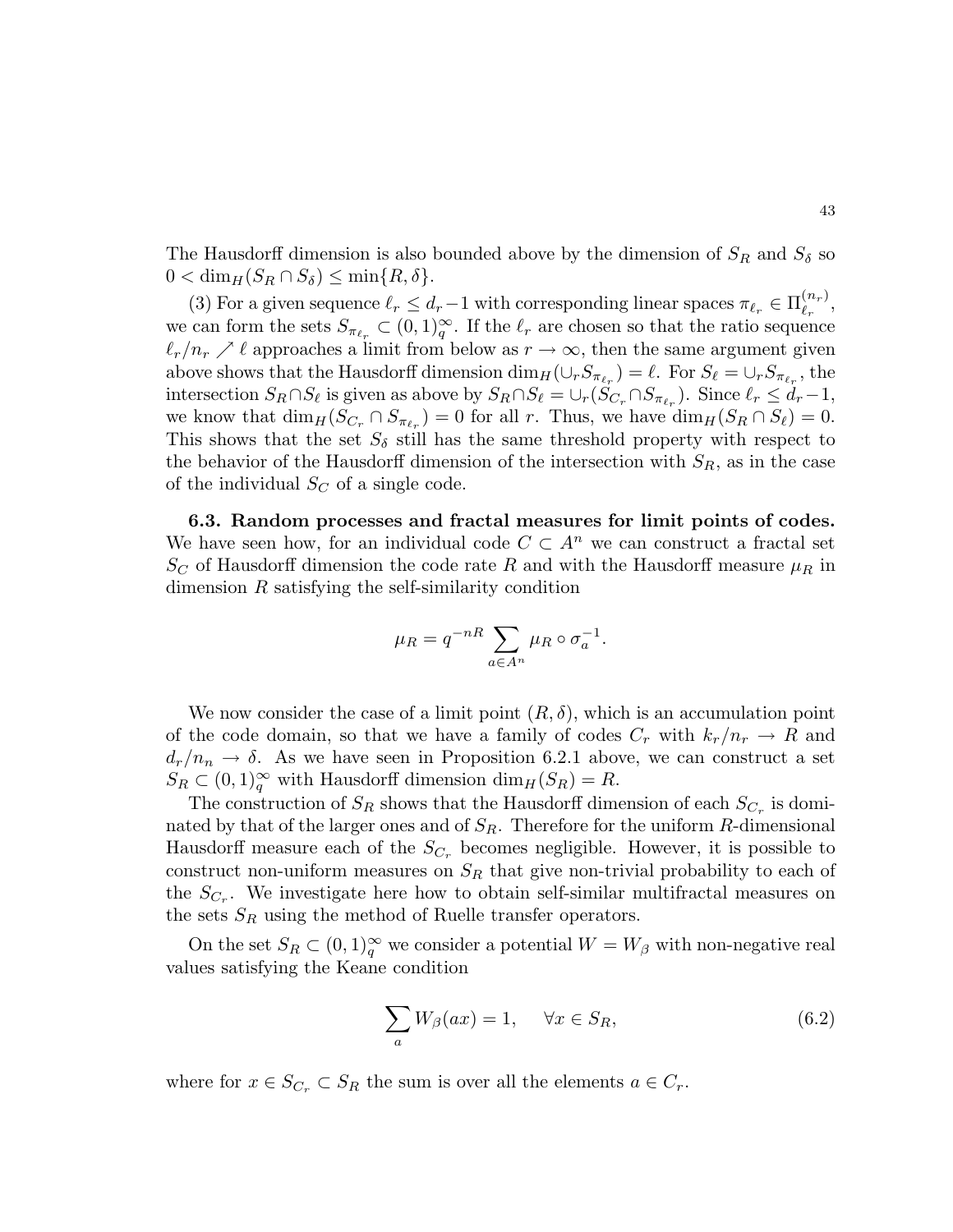The Ruelle transfer operators on  $S_R$  will then be of the form

$$
\mathcal{R}_{\sigma,W}f(x) = \sum_{\sigma(y)=x} W(y)f(y) = \sum_{a \in \cup_r(C_r \cap A^{n_r})} W(ax)f(ax),\tag{6.3}
$$

where the shift map  $\sigma$  on  $S_R$  is the one induced by the shift maps on the individual  $S_{C_r}$ . The partial inverses of  $\sigma$  are given by maps  $\sigma_a(x) = ax$ , where, for  $x \in S_{C_r}$ , a is an element of corresponding  $C_r$ .

**Example 1.** One can consider the case where the potential  $W_\beta(x)$  is a piecewise constant function on  $S_R$ , which depends only on the first coordinate (first row)  $x_1 \in \bigcup_r (C_r \cap A^{n_r})$  of x. One can write it in this case as

$$
W_{\beta}(x) = e^{-\beta \lambda_{x_1}}, \quad \text{with} \quad \sum_{a \in \cup_r(C_r \cap A^{n_r})} e^{-\beta \lambda_a} = 1. \tag{6.4}
$$

Example 2. Another case we will consider in the following is where the potential is also a piecewise constant function on  $S_R$ , but which depends on the first two coordinates (first two rows)  $x_1, x_2 \in \bigcup_r (C_r \cap A^{n_r})$  of  $x \in (0, 1)_q^{\infty}$ . In this case we write it in the form

$$
W_{\beta}(x) = e^{-\beta \lambda_{x_1 x_2}}, \quad \text{with} \quad \sum_{a \in \cup_r(C_r \cap A^{n_r})} e^{-\beta \lambda_{ax_1}} = 1,
$$
 (6.5)

for all  $x_1 \in \bigcup_r (C_r \cap A^{n_r})$ . We then think of  $\lambda_{ab}$  as an infinite matrix indexed by elements  $a, b \in \bigcup_r (C_r \cap A^{n_r})$ . The condition that  $\sum_a W_\beta(ax) = 1$  for all  $x \in S_R$ implies that the function  $f(x) = 1$  is a fixed point for the transfer operator  $\mathcal{R}_{\sigma,W,\beta}$ .

Here is a version of the construction given in [DutJor] (see also for instance [MarPa]), for an arbitrary potential  $W_{\beta}$  satisfying the Keane condition.

**6.3.1. Proposition.** For a choice of a point  $x_0 \in S_R$ , one can then construct a measure  $\mu_{\beta x_0}$  on  $S_R$  by assigning to the subset  $S_R(w) \subset S_R$  of words  $x \in S_R$  that start with a given finite length word  $w = w_1 \cdots w_m$  with  $w_j \in \bigcup_r (C_r \cap A^{n_r})$  the measure

$$
\mu_{\beta,x_0}(S_R(w)) = W_{\beta}(w_1x_0)W_{\beta}(w_2w_1x_0)\dots W_{\beta}(w_n\dots w_1x_0). \tag{6.6}
$$

**Proof.** To see that this indeed defines a probability measure we need to check that

$$
\sum_{w} \mu_{\beta, x_0}(S_R(w)) = 1,
$$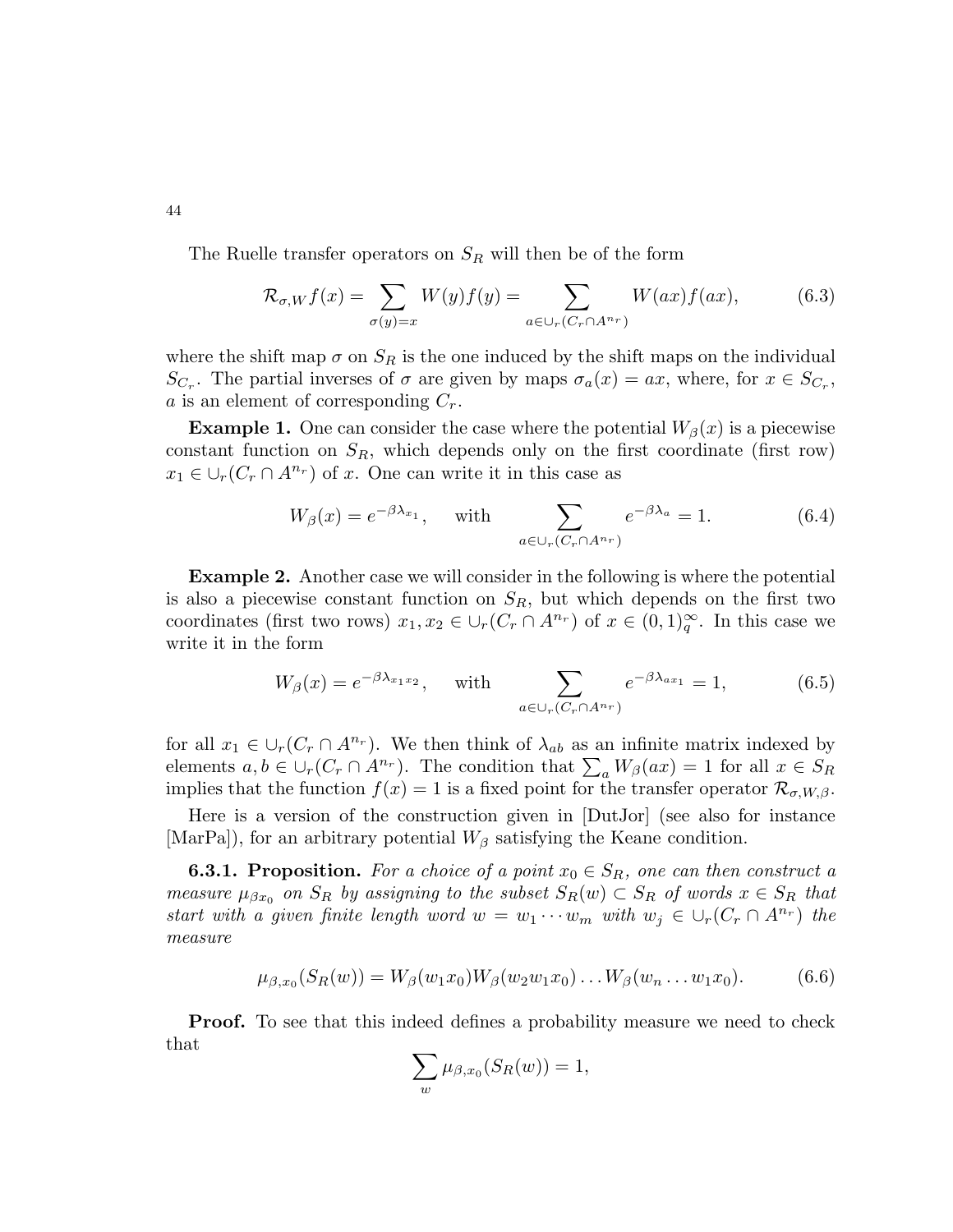and that

$$
\sum_{a\in\cup_n A^n} \mu_{\beta,x_0}(S_R(wa)) = \mu_{\beta,x_0}(S_R(w)).
$$

The first condition is satisfied since we have

$$
\sum_{w_1\cdots w_n} W_{\beta}(w_1x_0)W_{\beta}(w_2w_1x_0)\cdots W_{\beta}(w_{n-1}\cdots w_1x_0)W_{\beta}(w_n\cdots w_1x_0) =
$$
  

$$
\sum_{w_1\cdots w_{n-1}} W_{\beta}(w_1x_0)W_{\beta}(w_2w_1x_0)\cdots W_{\beta}(w_{n-1}\cdots w_1x_0) = \dots
$$
  

$$
= \sum_{w_1} W_{\beta}(w_1x_0) = 1,
$$

by repeatedly using the Keane condition (6.2). The second condition also follows from  $(6.2)$ , since we have

$$
\sum_{a} \mu_{\beta,x_0}(S_R(wa)) = \sum_{a} W_{\beta}(w_1x_0)\cdots W_{\beta}(w_n\cdots w_1x_0)W_{\beta}(aw_n\cdots w_1x_0)
$$

$$
= W_{\beta}(w_1x_0)W_{\beta}(w_2w_1x_0)\cdots W_{\beta}(w_n\cdots w_1x_0),
$$

since  $\sum_a W_\beta(aw_n \cdots w_1 x_0) = 1.$ 

This completes the proof.

The idea is that one thinks of the measure constructed as above as the probability of a random walk that starts at  $x_0$  and proceeds at each step in the direction marked by an element  $a \in \bigcup_r (C_r \cap A^{n_r})$ . In the special cases (6.4) and (6.5), the probabilities are given, respectively, by

$$
\mu_{\beta,x_0}(S_R(w)) = \prod_{j=1}^m e^{-\beta \lambda_{w_j}},
$$

which is, in this case, independent of the choice of the point  $x_0$ , and by

$$
\mu_{\beta,x_0}(S_R(w))=e^{-\beta \lambda_{w_n w_{n-1}}}\cdots e^{-\beta \lambda_{w_2 w_1}}e^{-\beta \lambda_{w_1 x_0}}.
$$

Consider then a fixed  $S_{C_r}$  inside  $S_R = \bigcup_r S_{C_r}$ . The measure constructed as above on  $S_R$  induces a multi-fractal measure on each  $S_{C_r}$ . We describe the resulting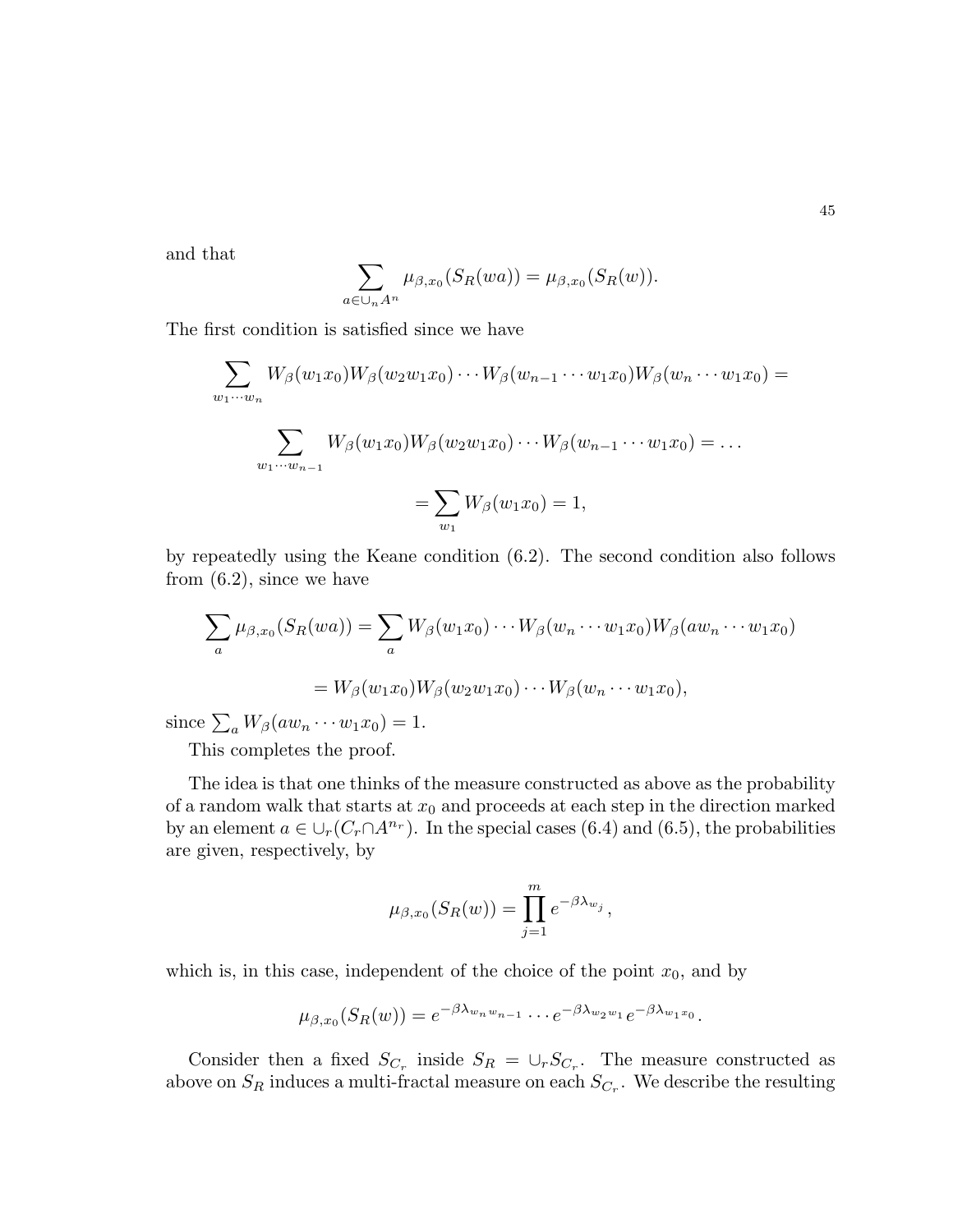system of measures explicitly in the two cases where the measure on  $S_R$  satisfies (6.4) or (6.5).

**6.3.2. Proposition.**(1) If the measure on  $S_R$  satisfies (6.4), then it induces on each  $S_{C_r}$  a multi-fractal measure by assigning

$$
\mu_{\beta,r}(S_{C_r}(w)) = \frac{1}{Z_r(\beta)^m} \prod_j e^{-\beta \lambda_{w_j}},\tag{6.7}
$$

for  $w = w_1 \cdots w_m$  with  $w_i \in C_r$ , where  $Z_r(\beta)$  is given by

$$
Z_r(\beta) = \sum_{a \in C_r} e^{-\beta \lambda_a}.
$$
\n(6.8)

(2) If the measure on  $S_R$  satisfies (6.5), then it induces on each  $S_{C_r}$  a multifractal measure by assigning

$$
\mu_{\beta,r,x_0}(S_{C_r}(w)) = \frac{W_\beta(w_m w_{m-1}) \cdots W_\beta(w_1 x_0) f_{w_m}^{(r)}}{\rho_{\beta,r}^m f_{x_0}^{(r)}},\tag{6.9}
$$

for  $w = w_1 \cdots w_m$  with  $w_i \in C_r$ , where  $f^{(r)}$  is the Perron–Frobenius eigenvector of the positive matrix  $W_{\beta}(ab) = e^{-\beta \lambda_{ab}}$  and  $\rho_{\beta,r}$  the eigenvalue equal to the spectral radius.

**Proof.** When one restricts the potential  $W_{\beta}$  from  $S_R$  to a single  $S_{C_r}$ , the infinite sum (6.2) is replaced by a truncated finite sum

$$
\sum_{a \in C_r \cap A^{n_r}} W_{\beta}(ax) < 1, \quad \forall x \in S_R. \tag{6.10}
$$

Thus, in the case (6.4), instead of the normalization condition given by the infinite sum

$$
\sum_{a \in \cup_r C_r} e^{-\beta \lambda_a} = 1,
$$

we have a partition function given by the finite sum (6.8). The induced probability measure on  $S_{C_r}$  is then given by assigning measures

$$
\mu_{\beta,r}(S_{C_r}(a))=\frac{e^{-\beta\lambda_a}}{Z_r(\beta)},
$$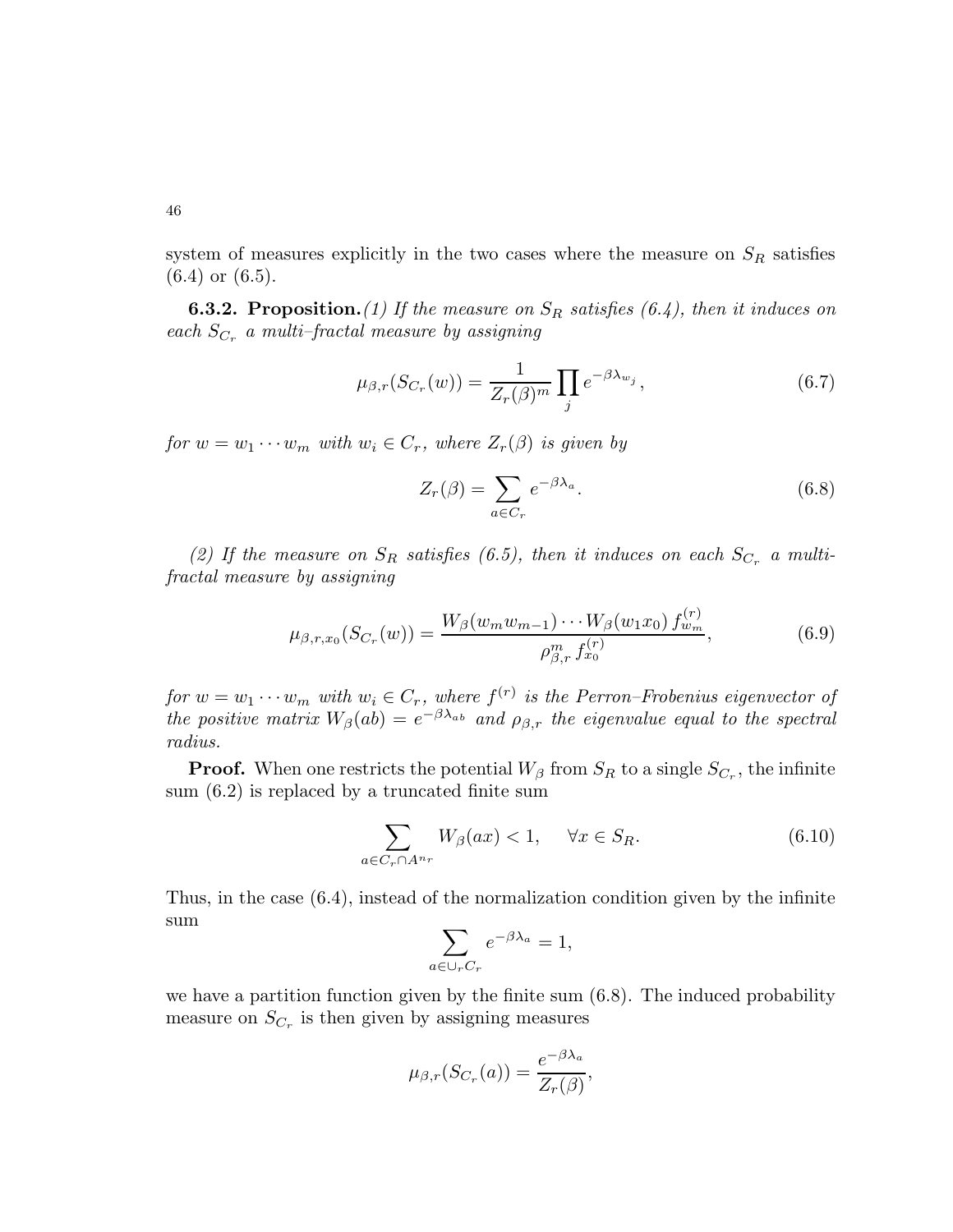and more generally by  $(6.7)$  on the sets  $S_{C_r}(w)$  with  $w = w_1 \cdots w_m$  with  $w_i \in C_r$ . Since  $Z_r(\beta)^{-1} \sum_{a \in C_r} e^{-\beta \lambda_a} = 1$ , this assignment satisfies the required properties in order to define a probability measure on  $S_{C_r}$ . Notice that the measure obtained in this way is no longer a uniform self-similar measure like the Hausdorff measure on  $S_{C_r}$  of Hausdorff dimension  $k_r/d_r$ , but it is a non-uniform multi-fractal measure in the sense of [Fal], §17.

The case where the potential  $W_{\beta}$  on  $S_R$  satisfies (6.5) is similar. The restriction of  $W_{\beta}$  to a single  $S_{C_r}$  gives a  $q^{k_r} \times q^{k_r}$ -matrix,  $W_{\beta}(ab) = e^{-\beta \lambda_{ab}}$ , for  $a, b \in C_r$ . This matrix is positive, in the sense that all its entries are, by construction, positive real numbers. Thus, the Perron–Frobenius theorem applied to the matrix  $W_\beta(ab)$  (or rather to its transpose) shows that there exists a unique eigenvector  $f^{(r)} = (f_a^{(r)})$ 

$$
\sum_{a \in C_r} W_{\beta}(ab) f_a^{(r)} = \rho_{\beta,r} f_b^{(r)},\tag{6.11}
$$

with positive entries  $f_a^{(r)} > 0$  and with eigenvalue  $\rho_{\beta,r}$  equal to the spectral radius of  $W_\beta(ab)$ .

We then show that setting the measure of  $S_{C_r}(w)$  equal to (6.9), for  $w =$  $w_1 \cdots w_m$  with  $w_j \in C_r$ , defines an induced probability measure on  $S_{C_r}$ . We check that

$$
\sum_{w} \mu_{\beta,r,x_0}(S_{C_r}(w)) = \sum_{w_1\cdots w_m} \frac{W_{\beta}(w_m w_{m-1})\cdots W_{\beta}(w_1 x_0) f_{w_m}^{(r)}}{\rho_{\beta,r}^m f_{x_0}^{(r)}}
$$
  
= 
$$
\sum_{w_1\cdots w_{m-1}} \frac{W_{\beta}(w_{m-1} w_{m-2})\cdots W_{\beta}(w_1 x_0) f_{w_{m-1}}^{(r)}}{\rho_{\beta,r}^{(m-1)} f_{x_0}^{(r)}}
$$
  
= 
$$
\sum_{w_1} \frac{W_{\beta}(w_1 x_0) f_{w_1}^{(r)}}{\rho_{\beta,r} f_{x_0}^{(r)}} = 1,
$$

since we have

$$
\sum_{w_{j+1}} W_{\beta}(w_{j+1}w_j) f_{w_{j+1}}^{(r)} = \rho_{\beta,r} f_{w_j}^{(r)}.
$$

Similarly, we have

$$
\sum_{a} \mu_{\beta,r,x_0}(S_{C_r}(wa)) = \sum_{a} \frac{W_{\beta}(aw_m) \dots W_{\beta}(w_1x_0) f_a^{(r)}}{\rho_{\beta,r}^{m+1} f_{x_0}^{(r)}} =
$$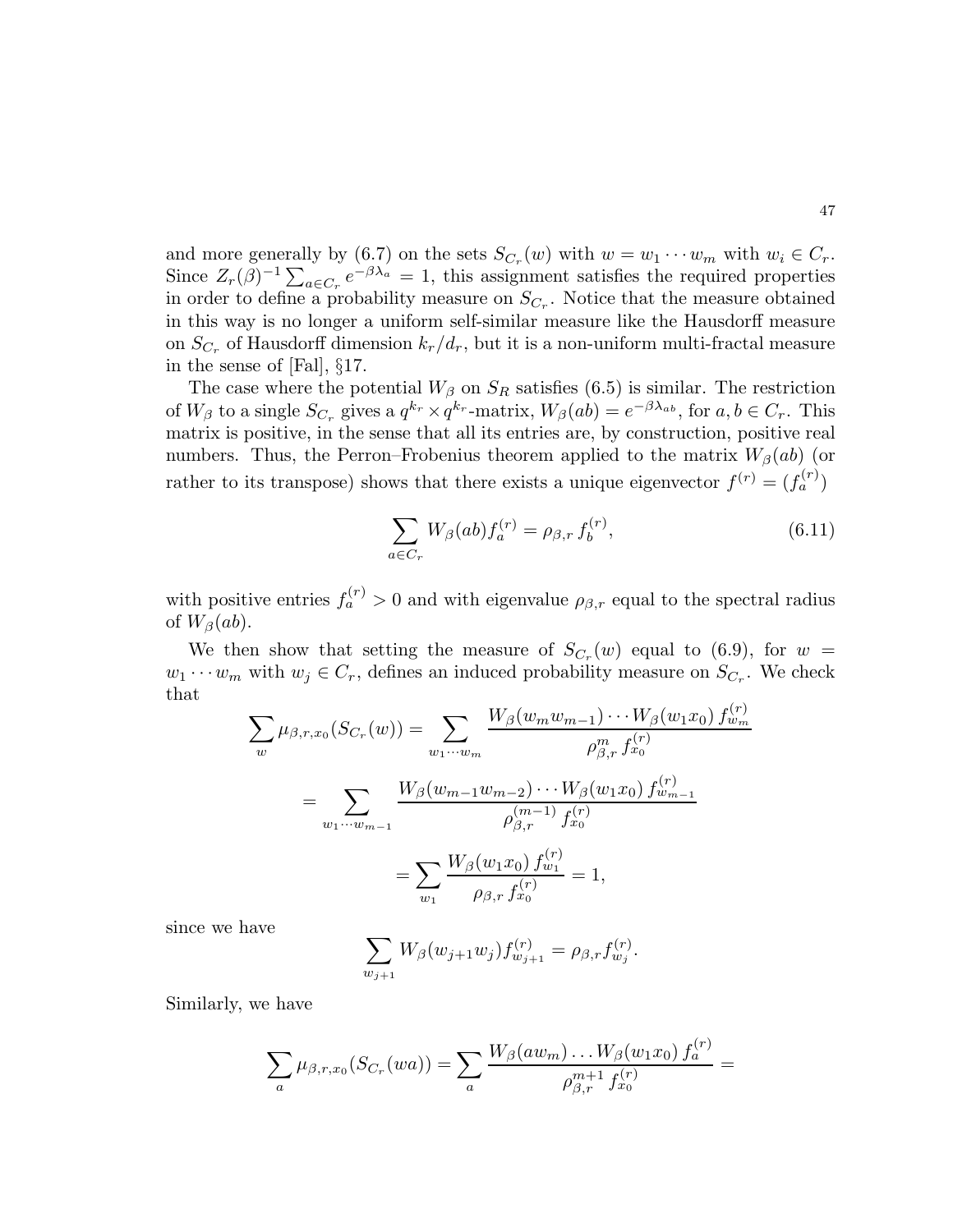48

$$
\frac{W_{\beta}(w_m w_{m-1})\cdots W_{\beta}(w_1 x_0) f^{(r)}_{w_m}}{\rho_{\beta,r}^m f^{(r)}_{x_0}} = \mu_{\beta,r,x_0}(S_{C_r}(w)),
$$

since we have

$$
\sum_a W_\beta(aw_m) f_a^{(r)} = \rho_{\beta,r} f_{w_m}^{(r)}.
$$

We therefore obtain a family of induced multi-fractal probability measures on the  $S_{C_r}.$ 

This completes the proof.

A similar construction can be done in the case of the family of sets  $S_{\pi_{d_r}}$  with  $d_r/n_r \nearrow \delta$  and the set  $S_{\delta} = \bigcup_r S_{\pi_{d_r}}$ .

6.4. Limit points and algebra representations. As above, consider a family of codes  $C_r$  with parameters  $k_r/n_r \nearrow R$  and  $d_r/n_r \nearrow \delta$ . We have Toeplitz algebras  $TO_{C_r}$  associated to each code in this family. It is then natural to consider as algebra associated to the limit point  $(R, \delta)$  the infinite Toeplitz algebra in the union of the generators of all the  $TO_{C_r}$ , namely  $TO_{\bigcup_r C_r}$  generated by isometries  $S_a$  for  $a \in \bigcup_r C_r$ .

**6.4.1. Proposition.** Let  $\mu_{\beta,x_0}$  be a probability measure on  $S_R$  constructed as above, in terms of a potential  $W_{\beta}(x)$ . The algebra  $TO_{\cup_{r}C_{r}}$  has a representation on the Hilbert space  $L^2(S_R, \mu_{\beta,x_0})$  given by

$$
(S_a f)(x) = W_{\beta}(ax_0)^{-1/2} \chi_{S_R(a)}(x) f(\sigma(x)), \qquad (6.12)
$$

for  $a \in \bigcup_r C_r$ .

**Proof.** We must check that the operators (6.12), for  $a \in \bigcup_{r} C_r$ , satisfy the relations  $S_a^* S_a = 1$  of  $TO_{\cup_r C_r}$ , with  $S_a S_a^* = P_a$  orthogonal range projections.

First observe that the Radon-Nikodym derivative of  $\mu_{\beta,x_0}$  with respect to composition with  $\sigma_a$  for  $a \in \bigcup_r C_r$  satisfies

$$
\frac{d\mu_{\beta,x_0} \circ \sigma_a}{d\mu_{\beta,x_0}} = W_{\beta}(ax_0). \tag{6.13}
$$

In fact, we have

$$
\mu_{\beta,x_0}(S_R(w)) = \sum_a \mu_{\beta,x_0}(S_R(wa)) =
$$
  

$$
\sum_a \int_{S_R(w)} \frac{d\mu_{\beta,x_0} \circ \sigma_a}{d\mu_{\beta,x_0}} d\mu_{\beta,x_0} = \sum_a W_{\beta}(ax_0) \mu_{\beta,x_0}(S_R(w)).
$$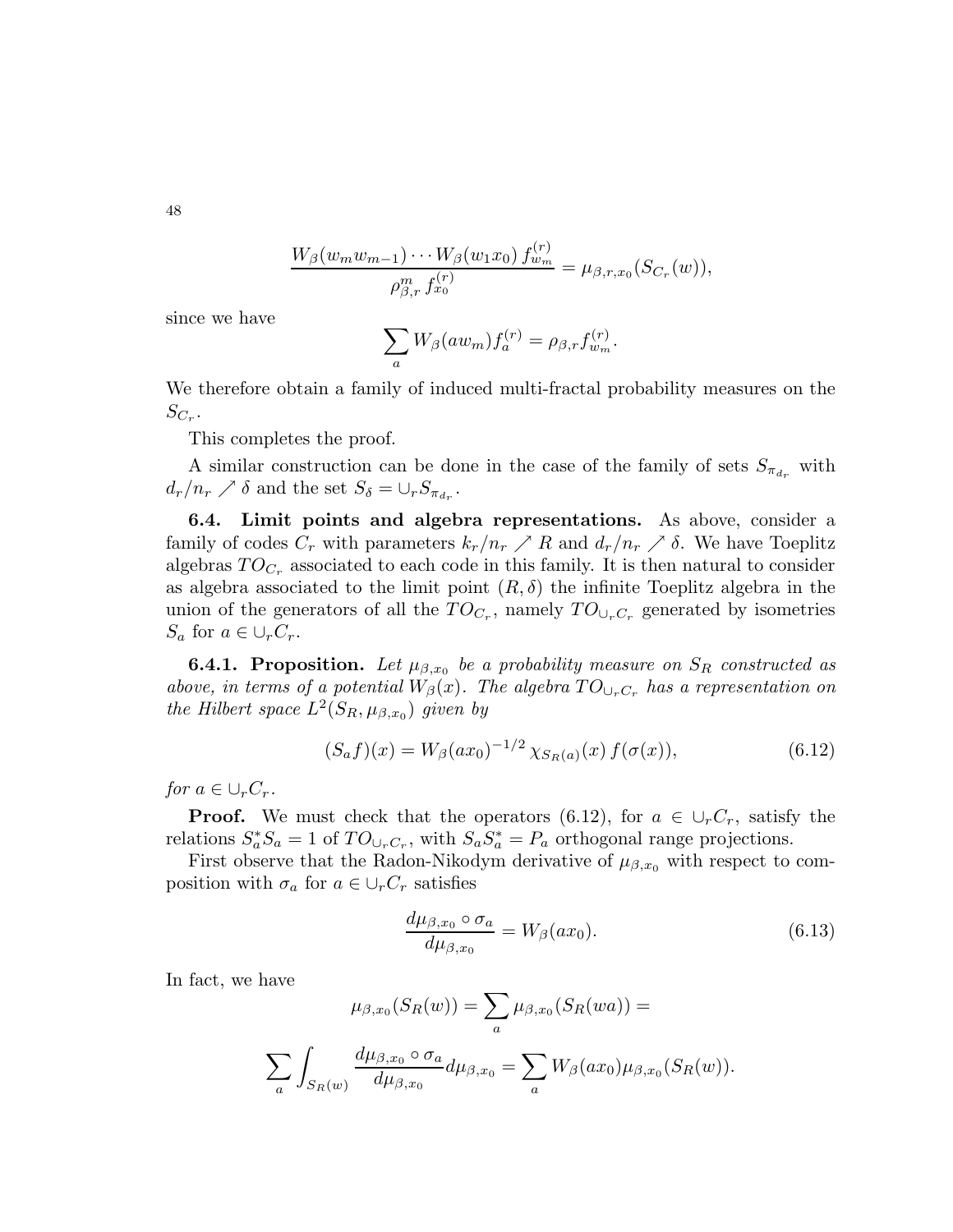It then follows that the operators  $S_a$  of (6.12) have adjoints

$$
(S_a^* f)(x) = W_\beta(ax_0)^{1/2} f(\sigma_a(x)).
$$
\n(6.14)

In fact, we have

$$
\langle S_a h, f \rangle = \int_{S_R(a)} W_\beta(ax_0)^{-1/2} \overline{h(\sigma(x))} f(x) d\mu_{\beta, x_0}(x)
$$
  
= 
$$
\int_{S_R} W_\beta(ax_0)^{-1/2} \overline{h(u)} f(\sigma_a(u)) \frac{d\mu_{\beta, x_0} \circ \sigma_a}{d\mu_{\beta, x_0}} d\mu_{\beta, x_0}(u)
$$
  
= 
$$
\int_{S_R} \overline{h(u)} W_\beta(ax_0)^{1/2} f(\sigma_a(u)) d\mu_{\beta, x_0}(u) = \langle h, S_a^* f \rangle.
$$

One then sees explicitly that the operators  $S_a$  and  $S_a^*$  satisfy  $S_a^* S_a = 1$ , while  $S_a S_a^*$ is the range projection  $P_a$  given by multiplication by the characteristic function  $\chi_{S_R(a)}$ . Notice that, for  $a \neq a'$  in  $\cup_r C_r$ , the sets  $S_R(a)$  and  $S_R(a')$  are disjoint, hence the range projections are orthogonal. Thus, we obtain a representation of the algebra  $TO_{\cup_rC_r}$ .

This completes the proof.

One can proceed in a similar way with respect to the parameter  $\delta$  using the set  $S_{\delta}$  with a similar measure and representation. Thus, the choice of a limit point  $(R, \delta)$  corresponds to the pair of Hilbert spaces  $L^2(S_R, \mu_{\beta,x_0})$  and  $L^2(S_\delta, \mu_{\beta',x'_0})$ with representations of the algebras  $TO_{\cup_r C_r}$  and  $TO_{\cup_r \pi_{d_r}}$ , respectively.

The main asymptotic problem of codes ([Man], [TsfaVla]) consists of identifying a continuous curve  $R = \alpha_q(\delta)$  (which can also be symmetrically formulated as  $\delta = \alpha'_{q}(R)$ ) that gives for fixed  $\delta$  the maximal possible value of R in the closure of the subset of limit points of the code domain (respectively, the maximal  $\delta$  for fixed R). We describe here a way to characterize the curve  $R = \alpha_q(\delta)$  in terms of the measures  $\mu_{\beta,x_0}$  on the sets  $S_R$  and the uniform self-similar measures on the  $S_{C_r}$  for approximating families of codes.

We have shown earlier that given a point  $(R, \delta)$  in the closure of the code domain, it is always possible to construct an approximating family of codes  $C_r$  with  $k_r/n_r \nearrow$ R and  $d_r/n_r \nearrow \delta$ . In the following, we refer to such a family  $\{C_r\}$  as a good approximating family.

We have shown that a measure  $\mu_{\beta,x_0}$  on the set  $S_R \subset (0,1)^\infty_q$  induces a compatible family of non-uniform fractal measures on the sets  $S_{C_r} \subset (0,1)_q^{n_r}$ . We now show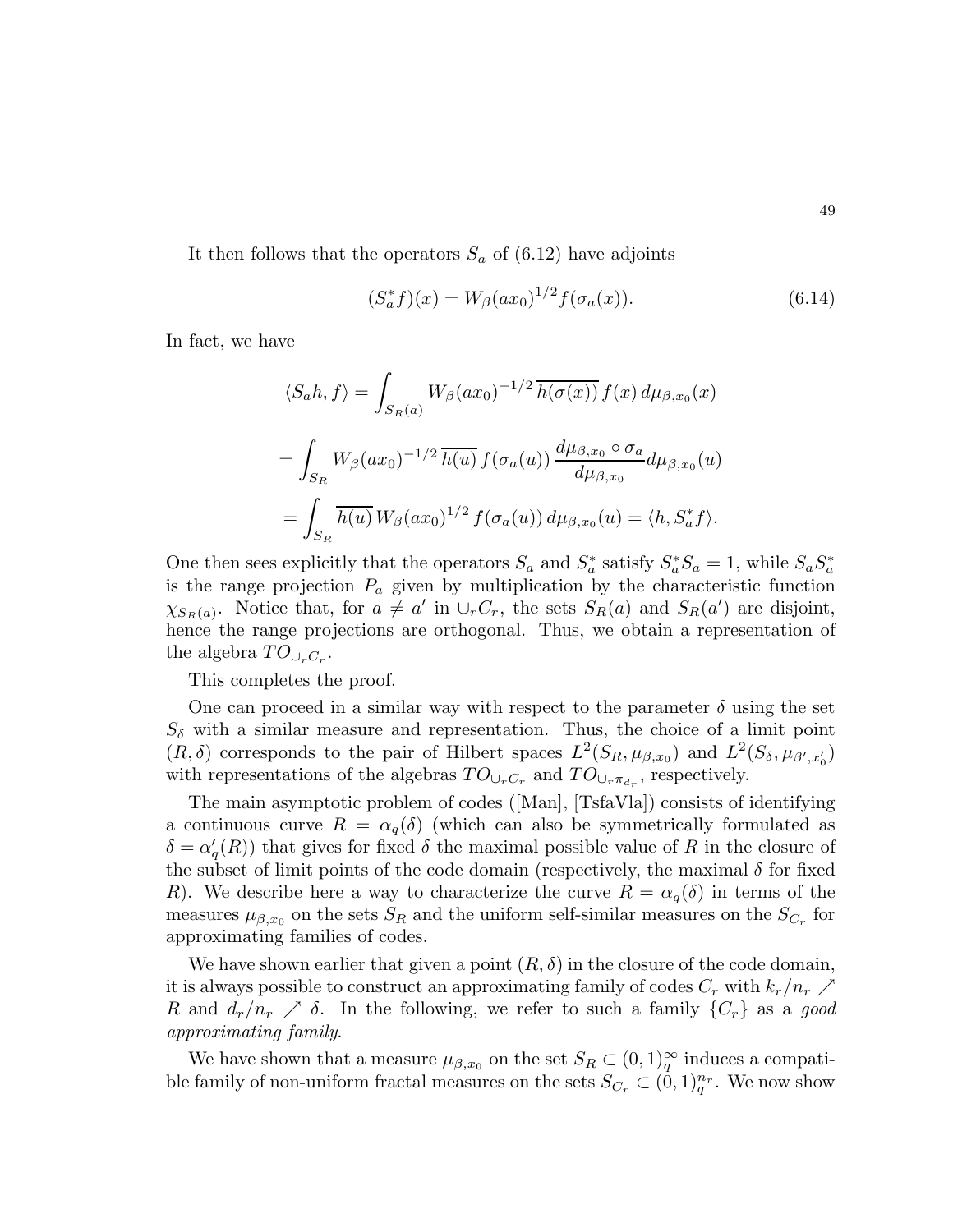that, conversely, the family of uniform self-similar measures on the  $S_{C_r}$  determine a family of non-uniform measure  $\mu_{\beta,x_0}$  on the set  $S_R \subset (0,1)_{q}^{\infty}$ , for  $\beta > R$ .

**6.5. Proposition.** Let  $C_r$  be a good approximating family for a limit point  $(R, \delta)$ . For  $a \in \bigcup_r C_r$  set  $\lambda_a = n_r \log q$ , where  $n_r$  corresponds to the smallest  $C_r \subset (0,1)_q^{n_r}$  for which  $a \in C_r$ . Then the series

$$
Z_{\cup_r C_r}(\beta) := \sum_{a \in \cup_r C_r} e^{-\beta \lambda_a} \tag{6.15}
$$

converges for  $\beta > R$  and the potential

$$
W_{\beta}(x) = Z_{\cup_r C_r}(\beta)^{-1} \exp(-\beta \lambda_{x_1}) \tag{6.16}
$$

defines a probability measure on the set  $S_R$ . The analogous construction holds for  $S_{\delta}$  with convergence in the domain  $\beta > \delta$ .

Proof. We have

$$
Z_{\cup_r C_r}(\beta) = \sum_r q^{k_r} q^{-\beta n_r},
$$

since the  $S_{C_r}$  are disjoint in  $(0,1)_{q}^{\infty}$ . Since  $\{C_r\}$  is a good approximating family, we have  $k_r/n_r \leq R$  and we see that

$$
\sum_r q^{k_r} q^{-\beta n_r} \leq \sum_r q^{(R-\beta)n_r}.
$$

This is convergent for  $\beta > R$ . The potential  $W_{\beta}(x)$  of (6.16) then satsifies the Keane condition  $\sum_a W_\beta(ax) = 1$ . The construction for  $S_\delta$  is entirely analogous, using the uniform measures on the  $S_{\pi_{d_r}}$ . This completes the proof.

We then obtain the following characterization of the curve  $R = \alpha_q(\beta)$  of the fundamental asymptotic problem for codes.

**6.6. Proposition.** The domain  $\beta \geq \alpha_q(\delta)$  is the closure of the common domain of convergence of the functions  $Z_{\cup_r C_r}(\beta)$  for all the points  $(R, \delta)$  with fixed  $\delta$  in the closure of the subset of limit points of the code domain and for all good approximating families  $\{C_r\}$ .

**Proof.** The domain  $\beta > R$  is in fact the closure of the common domain of convergence of the functions  $Z_{\cup_r C_r}(\beta)$  when one varies the good approximating family  $C_r$ . In fact, the argument above shows that they all converge for  $\beta > R$ . The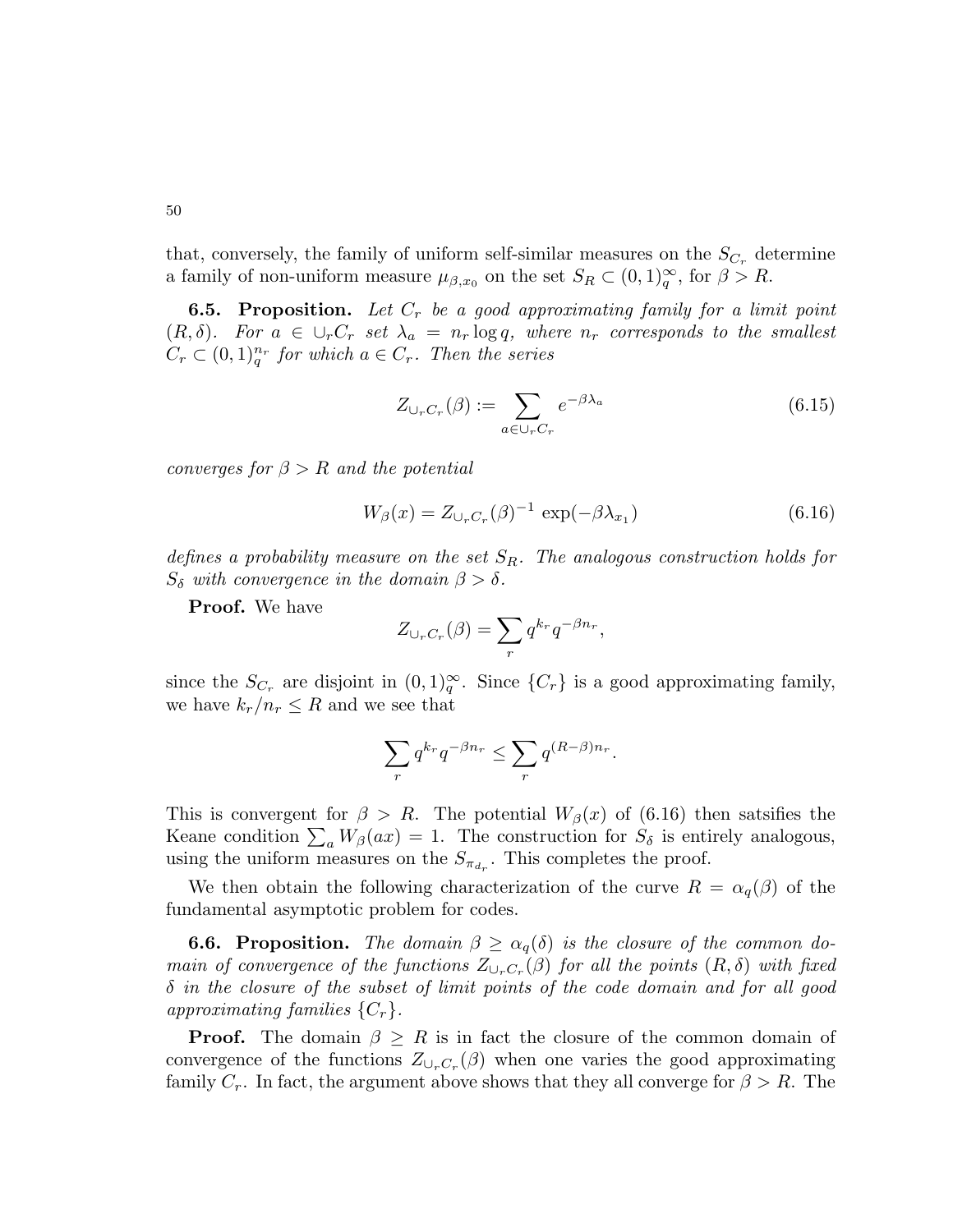$S_{C_r}$  are disjoint in  $(0,1)_{q}^{\infty}$  so that the zeta function  $(6.15)$  is given by  $\sum_{r} q^{k_r} q^{-\beta n_r}$ . Then if  $\beta < R$ , for sufficiently large r one will have  $k_r/n_r - \beta > 0$  and the series diverges. Then by varying the limit point  $(R, \delta)$  with fixed  $\delta$  one obtains the result.

**Remark.** We constructed in §6.4 multi-fractal measures on the set  $\cup_r S_{C_r}$  for a family of codes  $\{C_r\}$  approximating a limit point  $(R, \delta)$ . We also considered, associated to the same family of codes, the infinite Toeplitz algebra  $TO_{\cup_rC_r}$ . Notice that in this case, unlike what happens for the case of a single code, the set  $\cup_r S_{C_r}$ is no longer dense in the spectrum of the maximal abelian subalgebra. In fact, the latter consists of all infinite sequences in the elements of  $\cup_r C_r$ , while the set  $\cup_r S_{C_r}$  only contains those sequences where all the successive elements in an infinite sequence belong to the same  $C_r$ . Both sets can be regarded as the union of the  $\omega$ -languages defined by the codes  $C_r$ , where in the case of  $\cup_r S_{C_r}$  one is keeping track of the information of the embeddings of the codes  $C_r \subset A^{n_r}$ , that is, of viewing elements of each language as matrices so that the concatenation operation of successive words can only happen for matrices that has the same row lengths, while in the case of the spectrum of the maximal abelian subalgebra one does not take the embedding into account so that all concatenations of words in the languages defined by the codes  $C_r$  are possible and one obtains a larger set.

6.7. Quantum statistical mechanics above and below the asymptotic bound. We have seen in §4 how to associate a quantum statistical mechanical system to an individual code. We also know from Theorem 2.10 that code points have multiplicities: in particular, code points that lie below the asymptotic bound have infinite multiplicity, while isolated codes, which lie above the asymptotic bound have finite multiplicity. In terms of quantum statistical mechanical systems, it is therefore more natural to fix a code point  $(R, \delta)$  and construct an algebra with time evolution  $(TO_{(R,\delta)}, \sigma)$  which does not depend on choosing a code C representing the code point, but allowing for all representatives simultaneously. This can be done in the same way we used in §6.4 for limit points. Namely, we let  $TO_{(R,\delta)}$  be the Toeplitz algebra with generators the elements in the union of all codes C with parameters  $(R, \delta)$ . This will be isomorphic to a finite rank Toeplitz algebra  $T O_N$ for isolated codes and isomorphic to the infinite Toeplitz algebra  $TO_{\infty}$  in the case of code points that lie below the asymptotic bound. Similarly, we can consider the fractal set given by the union of the  $S_C$  for all the representative codes with fixed  $(R, \delta)$ . In this case all these sets have the same Hausdorff dimension equal to R, but in the case of isolated codes they are obtained as a finite union and therefore they admit a uniform self-similar probability measure, the R-dimensional Hausdorff measure, while in the case of the points below the asymptotic bound one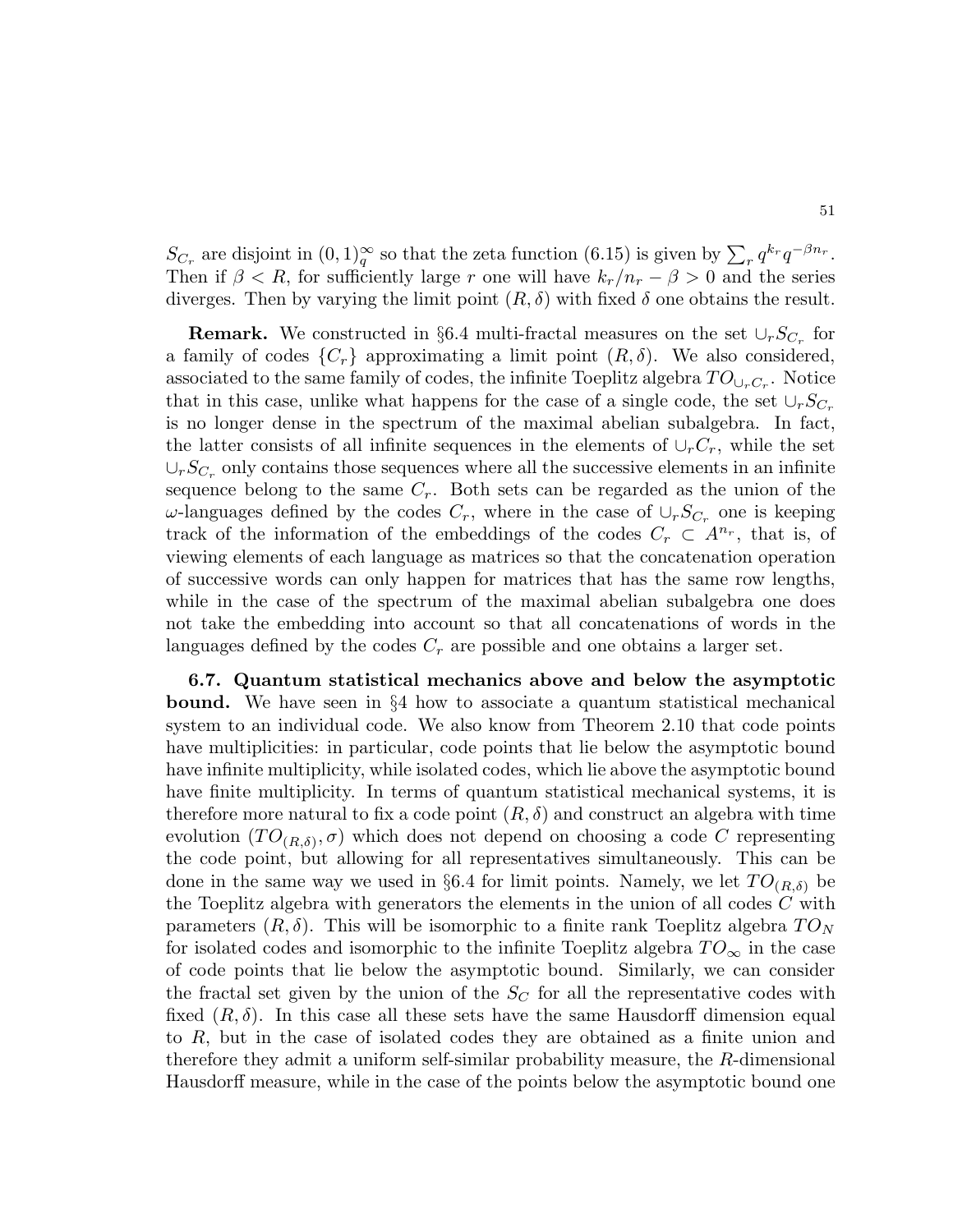can construct non-uniform probability measure using the same method we described in §6.2 for limit points. We can use potentials as in  $(6.4)$  to construct such measures. This in turn induces a time evolution on  $TO_{(R,\delta)}$  of the form

$$
\sigma_t(T_a) = e^{it\lambda_a} T_a.
$$

In this way, the properties of the quantum statistical mechanical system associated to a code point  $(R, \delta)$  reflect the difference between point above or below the asymptotic bound.

### 7. The asymptotic bound as a phase diagram.

The goal of this section is to extend the construction of quantum statistical mechanical systems from the case of individual codes  $C$  to families of codes in such a way as to obtain a description of the asymptotic bound  $R = \alpha_q(\delta)$  as a phase transition curve in a phase diagram.

7.1. Variable temperature KMS states. We begin by giving here a generalization of the usual notion of KMS states, which we refer to as variable temperature KMS states and which will be useful in our example. This is similar to the notion of "local KMS states" considered, for instance, in [Acca] in the context of out of equilibrium thermodynamics, as well as in the context of information theory in [InKoO], though definition we give here is more general. We formulate it first in the case of an arbitrary algebra of observables and we then specialize it to the case of families of codes.

**7.7.1. Definition.** Let  $\beta$  be a unital  $C^*$ -algebra and let  $\mathcal X$  be a parameter space, assumed to be a (compact Hausdorff) topological space, together with an assigned continuous function  $\beta: \mathcal{X} \to \mathbf{R}_+$ . For  $t \in C(\mathcal{X}, \mathbf{R})$ , let  $\sigma_t \in \text{Aut}(\mathcal{B})$  be a family of automorphisms satisfying  $\sigma_{t_1+t_2} = \sigma_{t_1} \circ \sigma_{t_2}$ . A KMS<sub>β</sub> state for  $(\mathcal{B}, \sigma)$  is a continuous linear functional  $\varphi : \mathcal{B} \to \mathbf{C}$  with  $\varphi(1) = 1$  and  $\varphi(a^*a) \geq 0$  for all  $a \in \mathcal{B}$ , and such that, for all  $a, b \in \mathcal{B}$  there exists a function  $F_{a,b}(z)$ , for  $z : \mathcal{X} \to \mathbf{C}$ , with the property that the function  $F_{a,b}(z(\alpha))$  for any fixed  $\alpha \in \mathcal{X}$  and varying  $z \in C(\mathcal{X}, \mathbf{C})$  is a holomorphic function of the complex variable  $z(\alpha) \in I_{\beta(\alpha)}$ , where

$$
I_{\beta(\alpha)} = \{ z \in \mathbf{C} \, | \, 0 < \Re(z) < \beta(\alpha) \},
$$

and extends to a continuous function on the boundary of  $I_{\beta(\alpha)}$  with

$$
F_{a,b}(t(\alpha)) = \varphi(a\sigma_{t(\alpha)}(b)), \quad \text{and} \quad F_{a,b}(t(\alpha) + i\beta(\alpha)) = \varphi(\sigma_{t(\alpha)}(b)a),
$$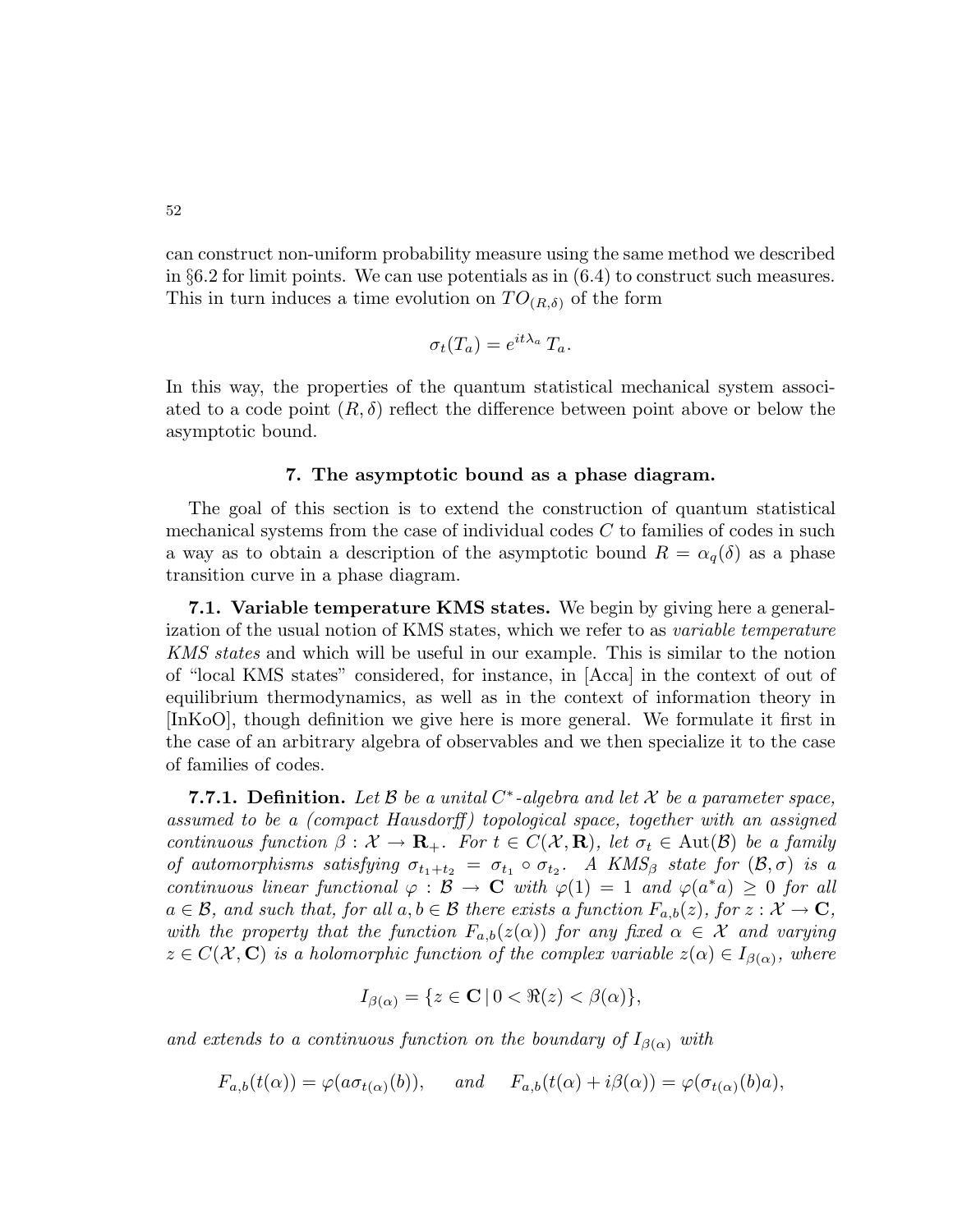where  $t(\alpha) = z(\alpha)|_{\Re(z(\alpha))=0}$ .

Example. In the case where the parameter space is a finite set of points, say  $\mathcal{X} = \{1, \ldots, N\}$  one finds that  $\sigma_t$  is an action of  $\mathbb{R}^N$  by automorphisms and the variable temperature KMS condition gives a functional such that  $\varphi(ab) = \varphi(\sigma_{i\beta}(b)a)$ , with  $\beta = (\beta_1, \ldots, \beta_N)$ . The partition function, correspondingly, is a function  $Z(\beta_1,\ldots,\beta_N) = \text{Tr}(e^{-\langle \beta,H \rangle}),$  where  $H = (H_k)$  implements the time evolution  $\sigma_t$ in the sense that

$$
\pi(\sigma_t(a)) = e^{i \langle t, H \rangle} \pi(a) e^{-i \langle t, H \rangle},
$$

in a given Hilbert space representation  $\pi$  of  $\beta$ .

We are interested in the case where the algebra is itself a tensor product over the parameter space, and the resulting  $C^*$ -dynamical system is also a tensor product. Namely, we have  $\mathcal{B} = \otimes_{\alpha} \in \mathcal{X}\mathcal{B}_{\alpha}$  with  $\sigma_t = \otimes_{\alpha} \sigma_{t(\alpha)}$  and a representation  $\pi = \otimes_{\alpha} \pi_{\alpha}$ on a product  $\mathcal{H} = \otimes_{\alpha} \mathcal{H}_{\alpha}$ , with a Hamiltonian  $H = \otimes_{\alpha} H_{\alpha}$  generating the time evolution, namely so that on  $\mathcal{H}_{\alpha}$  one has

$$
\pi_{\alpha}(\sigma_{t(\alpha)}(a_{\alpha})) = e^{it(\alpha)H_{\alpha}} \pi_{\alpha}(a_{\alpha}) e^{-it(\alpha)H_{\alpha}}.
$$

Then for a given  $\beta: \mathcal{X} \to \mathbf{R}_+$ , a state  $\varphi = \otimes_\alpha \varphi_\alpha$  is a KMS<sub>β</sub> state iff the  $\varphi_\alpha$  are  $\text{KMS}_{\beta(\alpha)}$  states for the time evolution  $\sigma_{t(\alpha)}$ . We assume here that X is a discrete set and that the  $C^*$ -algebras  $\mathcal{B}_{\alpha}$  are nuclear so that tensor products over finite subsets of  $\mathcal X$  are unambiguously defined and the product over  $\mathcal X$  is obtained as direct limit, as in Proposition 7 of [BoCo].

7.2. Phase transitions for families of codes. We consider approximations to the curve  $R = \alpha_q(\delta)$  by families of N points  $(\delta_i, R_i)$  that are code points, that is, for which there exists a code  $C_i$  with  $k_j/n_j = R_j$  and  $d_j/n_j = \delta_j$ . To such a collection of points we associate a quantum statistical mechanical system that is the tensor product of the systems associated to each code  $C_j$ , with algebra of observables  $\mathcal{A} = \otimes_j TO_{C_j}$  and with the dynamics given by  $\sigma : \mathbf{R}^N \to \text{Aut}(\mathcal{A})$ , with  $\sigma_t = \otimes_j \sigma_{t_j}$ , where  $\sigma_{t_j}$  is the time evolution on  $TO_{C_j}$  given by

$$
\sigma_{t_j}(S_a) = q^{itn_j} S_a.
$$

**7.2.1. Lemma.** Let  $(A, \sigma)$  be the product system described above, for a collection  $C_i$  of codes, with  $j = 1, ..., N$ . Then for any given  $\beta = (\beta_1, ..., \beta_i)$  there is a unique KMS<sub>β</sub> state on  $(A, \sigma)$ , which is given by the product  $\varphi_{\beta} = \otimes_i \varphi_{\beta_i}$  of the unique  $KMS_{\beta_j}$  states on the algebras  $TO_{C_J}$ . For  $\beta$  in the region  $\beta_j > R_j$ , the KMS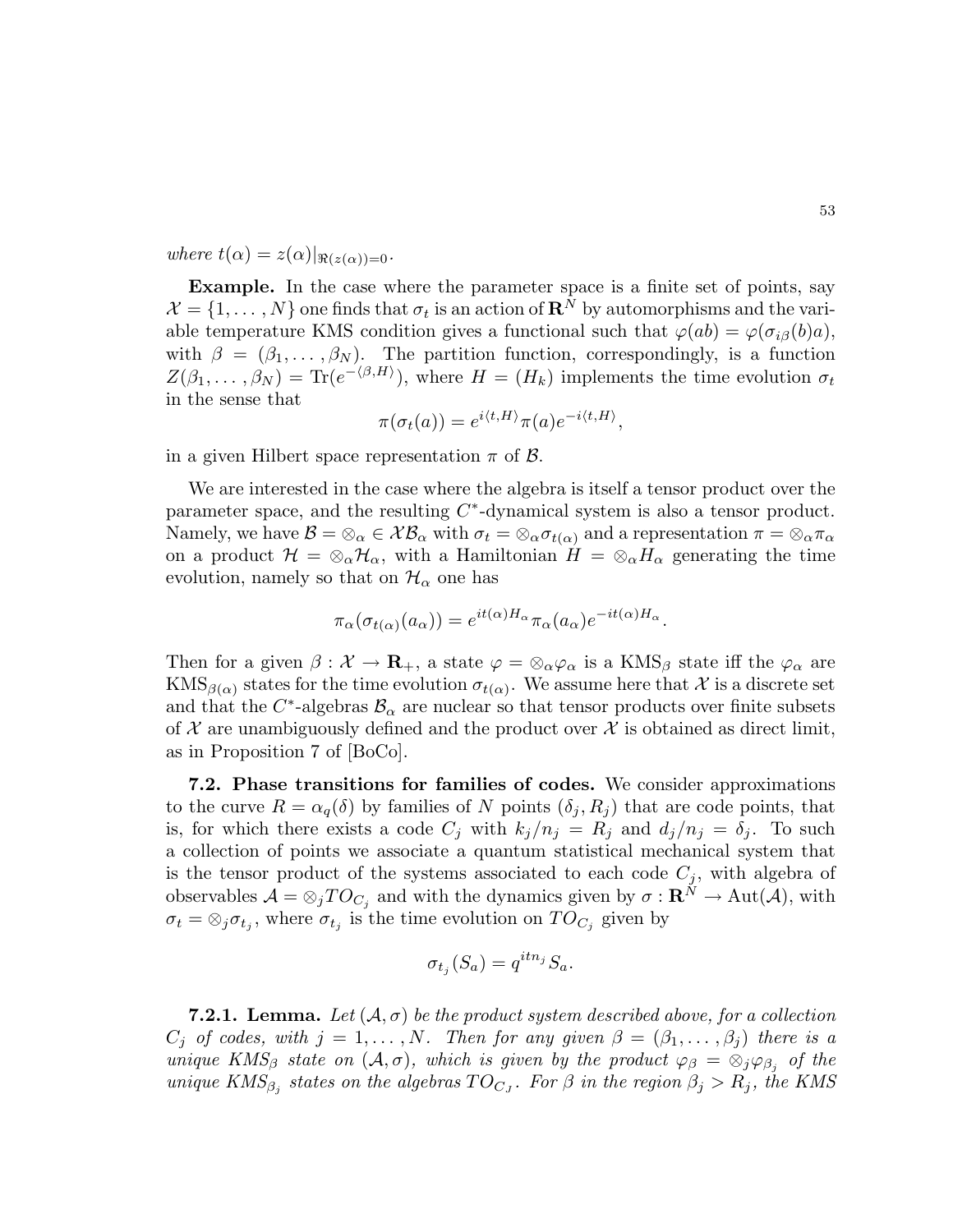state is of type  $I_{\infty}$ . The partition function is the product of the partition functions of the individual systems.

**Proof.** The product state  $\varphi_{\beta} = \otimes_j \varphi_{\beta_j}$  is a KMS<sub>β</sub> state for  $(\mathcal{A}, \sigma)$  with  $\beta =$  $(\beta_1, \ldots, \beta_i)$ . The uniqueness for the tensor product state follows from an argument similar to the one used in Proposition 8 of [BoCo], adapted to our more general notion of KMS state. It suffices in fact to observe that, if  $\varphi$  is a KMS<sub>β</sub> state with  $\beta =$  $(\beta_1,\ldots,\beta_j)$  on the product  $\mathcal{A}=\otimes_j TO_{C_j},$  then for fixed  $a_1,\ldots,a_{j-1},a_{j+1},\ldots,a_N,$ the functional

$$
\varphi_{a_1 \otimes \cdots \otimes a_{j-1} \otimes a_{j+1} \otimes \cdots \otimes a_N}(a_j) = \varphi(a_1 \otimes \cdots \otimes a_N)
$$

is a  $\text{KMS}_{\beta_j}$  state on  $TO_{C_j}$ , by the same argument used in the ordinary case.

The Hamiltonian  $H_j$  generating the time evolution  $\sigma_{t_j}$  on the algebra  $TO_{C_j}$  has eigenvalues  $mn_j \log q$ , with integers  $m \geq 0$ , with multiplicities  $q^{mk_j}$ , and partition function

$$
Z(\beta_j) = \text{Tr}(e^{-\beta_j H_j}) = \sum_m q^{(R_j - \beta_j) n_j m} = (1 - q^{(R_j - \beta_j) n_j})^{-1}.
$$

The partition function for the product system is then

$$
Z(\beta_1, ..., \beta_N) = \text{Tr}(e^{-\sum_j \beta_j H_j}) = \sum_{m = (m_1, ..., m_N)} q^{\sum_j (R_j - \beta_j) n_j m_j}
$$
  
= 
$$
\prod_j (\sum_{m_j} q^{(R_j - \beta_j) n_j m_j}) = \prod_j (1 - q^{(R_j - \beta_j) n_j})^{-1} = \prod_j Z(\beta_j).
$$

It converges in the domain of  $\mathbf{R}^N$  determined by the conditions  $\beta_i > R_i$ .

This finishes the proof.

To further refine the picture described above, we consider quantum statistical mechanical systems associated to families of codes approximating a limit point in the closure of the code domain.

As before, let  $\mathcal{C} = \{C_r\}$  be a family of codes with  $k_r/n_r \nearrow R$  and  $d_r/n_r \nearrow \delta$ . We consider again the union  $\cup_r C_r$  and the corresponding Toeplitz algebra  $TO_{\cup_r C_r}$ . On the fractal  $S_R = \bigcup_r S_{C_r}$  of Hausdorff dimension  $\dim_H(S_R) = R$ , consider a potential  $W_{\beta}(x) = e^{-\beta \lambda_{x_1}}$ , such that, when  $\beta = R$  it satsifies the Keane condition

$$
\sum_{a \in \cup_r C_r} e^{-R\lambda_a} = 1.
$$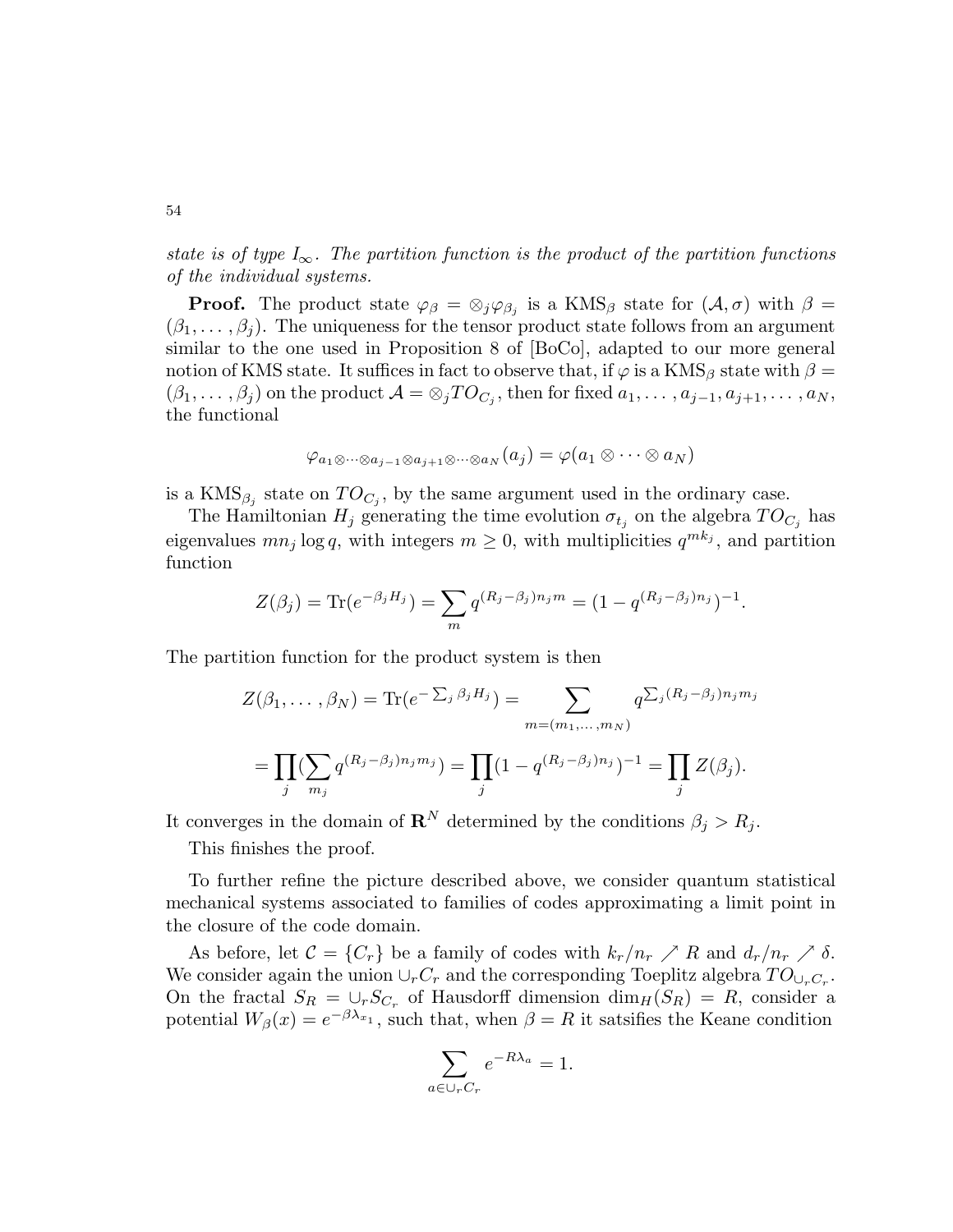.

We consider then the time evolution on  $TO_{\cup_r C_r}$  given by

$$
\sigma_t^W(T_a) = e^{it\lambda_a} T_a.
$$

In the representation of  $TO_{\cup_r C_r}$  on its Fock space, this time evolution is generated by a Hamiltonian

$$
H\epsilon_w=(\lambda_{w_1}+\cdots+\lambda_{w_m})\epsilon_w,
$$

for  $w = w_1 \cdots w_m$  with  $w_i \in \bigcup_r C_r$ . This has partition function

$$
Z_{\mathcal{C}}(\beta) = \sum_{m} \sum_{w \in \mathcal{W}_{\cup_{r}C_r,m}} e^{-\beta(\lambda_{w_1} + \dots + \lambda_{w_m})} = \sum_{m} \left( \sum_{a \in \cup_{r}C_r} e^{-\beta \lambda_a} \right)^m
$$

If we introduce the notation

$$
\Lambda(\beta) := \sum_{a \in \cup_r C_r} e^{-\beta \lambda_a},
$$

we have  $\Lambda(R) = 1$  and, for  $\beta > R$ ,  $\Lambda(\beta) < 1$ , while for  $\beta < R$  one has  $\Lambda(\beta) > 1$ , which becomes possibly divergent after some critical value  $\beta_0 < R$ . Thus, the partition function for the system  $(TO_{\cup_r C_r}, \sigma^W)$  is

$$
Z_{\mathcal{C}}(\beta) = \sum_{m} \Lambda(\beta)^{m} = (1 - \Lambda(\beta))^{-1},
$$

convergent for  $\beta > R$ , with a phase transition at  $\beta = R$ . The same argument of Proposition 4.7.3 can be extended to this case to show the existence at all  $\beta > 0$ of a unique  $KMS_\beta$  state, which is of type  $I_\infty$  below the critical temperature and is given by a residue at the critical temperature.

One can then consider approximations of the curve  $R = \alpha_q(\delta)$  by points  $(R_{j,N}, \delta_{j,N})$ in  $U_q$ , for  $j = 1, ..., N$ . To each of these points one associates a quantum statistical mechanical system constructed as above using a family  $\mathcal{C}_{j,N} = \{C_{r_{j,N}}\}$  of codes approximating the limit point  $(\delta_{j,N}, R_{j,N})$  with the time evolution  $\sigma^{W_{j,N}}$  described above on the algebra  $TO_{\mathcal{C}_{i,N}}$ . By taking the product of these systems one can form a system with variable temperature KMS states with phase transition at  $\beta_{j,N} = R_{j,N} \leq \alpha_q(\delta_{j,N}).$  This can be extended to the case of a countable dense set of points below the curve  $R = \alpha_q(\delta)$  and the corresponding countable tensor product system.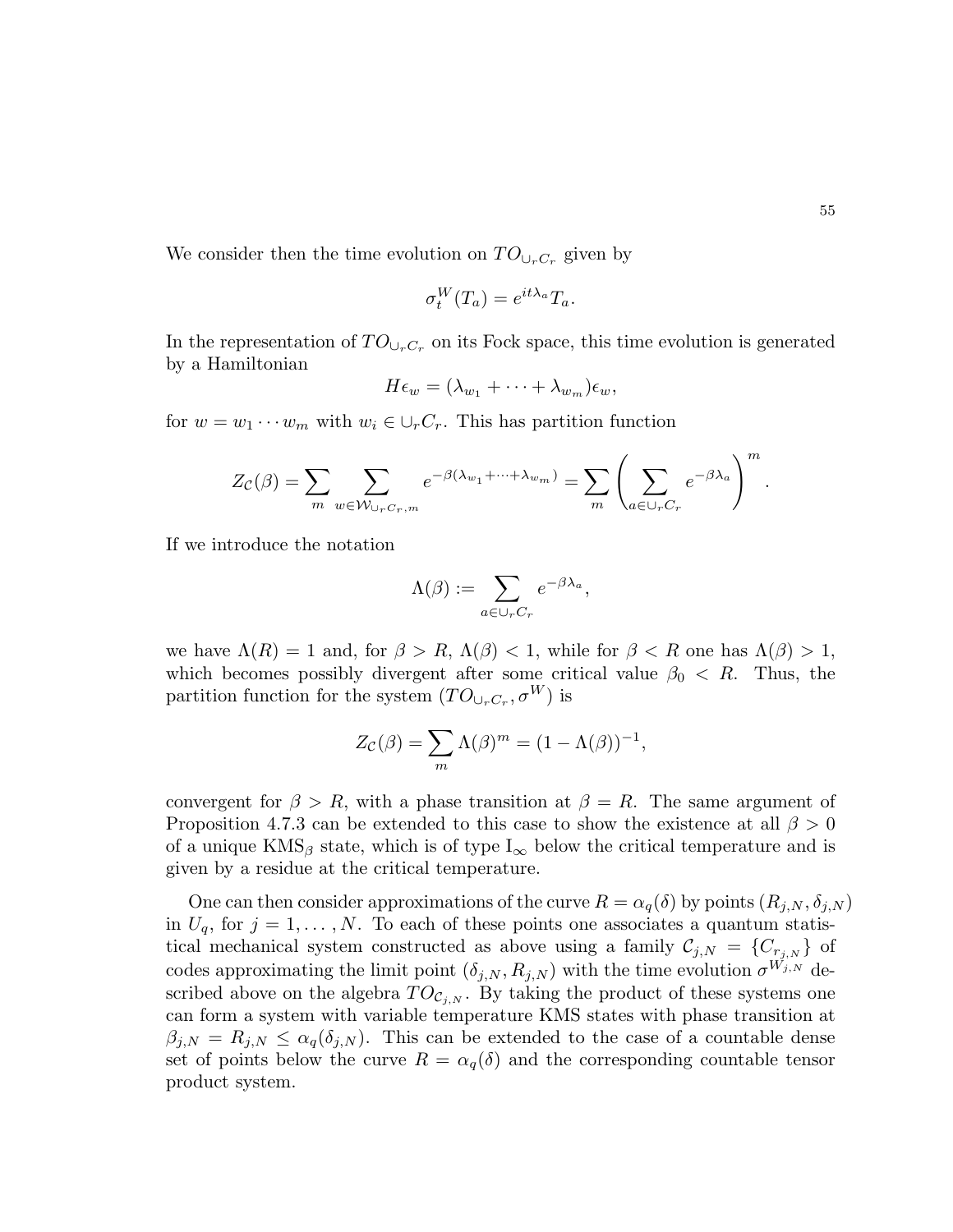56

It would be interesting to extend this type of tensor product construction for families of algebras associated to codes to a version that corresponds to a "system with interaction" more like the Bost–Connes algebra.

## References

[Ac] L. Accardi, K. Imafuku, Dynamical detailed balance and local KMS condition for non-equilibrium states, International Journal of Modern Physics B, Vol.18  $(2004)$ , no.  $4-5$ ,  $345-467$ .

[BoCo] J.B. Bost, A. Connes, Hecke algebras, Type III factors and phase transitions with spontaneous symmetry breaking in Number Theory, Selecta Math. (New Ser.) Vol. 1 (1995), no. 3, 411–457.

[Co1] A. Connes. A survey of foliations and operator algebras. Proc. Sympos. Pure Math. Vol. 38, Part I (1982), 85–115.

[Co2] A. Connes. Une classication des facteurs de type III. Ann. Sci. Ecole ´ Norm. Sup. (4) 6 (1973), 133–252.

[CoCoMar] A. Connes, C. Consani, M. Marcolli, Noncommutative geometry and motives: the thermodynamics of endomotives, Advances in Mathematics, Vol. 214 (2007), no. 2, 761–831.

[Cu1] J. Cuntz, Simple C<sup>\*</sup>-algebras generated by isometries. Commun. Math. Phys. 57 (1977), 173–185.

[Cu2] J. Cuntz. K-theory for certain  $C^*$ -algebras. Ann. Math. 113 (1981), 181–197.

[DutJor] D.E. Dutkay, P.E.T. Jorgensen. Iterated function systems, Ruelle operators, and invariant projective measures. Math. Comp. 75 (2006), 1931–1970.

[Eilen] S. Eilenberg, Automata, languages, and machines, Vol. A, Academic Press, 1974.

[Ex] R. Exel, A new look at the crossed-product of a  $C^*$ -algebra by an endomorphism, Ergodic Theory and Dynamical Systems, Vol. 23 (2003), 1733–1750.

[Fal] K. Falconer. Fractal geometry. Wiley, 1990.

[Fow] N. J. Fowler. States of Toeplitz–Cuntz algebras. J. Operator Theory, 42 (1999), no. 1, 121–144. [arxiv:funct-an/9702012](http://arxiv.org/abs/funct-an/9702012)

[InKoO] R.S. Ingarden, A. Kossakowski, and M. Ohya, Information Dynamics and Open systems, Kluwer Accademic Publishers, 1997.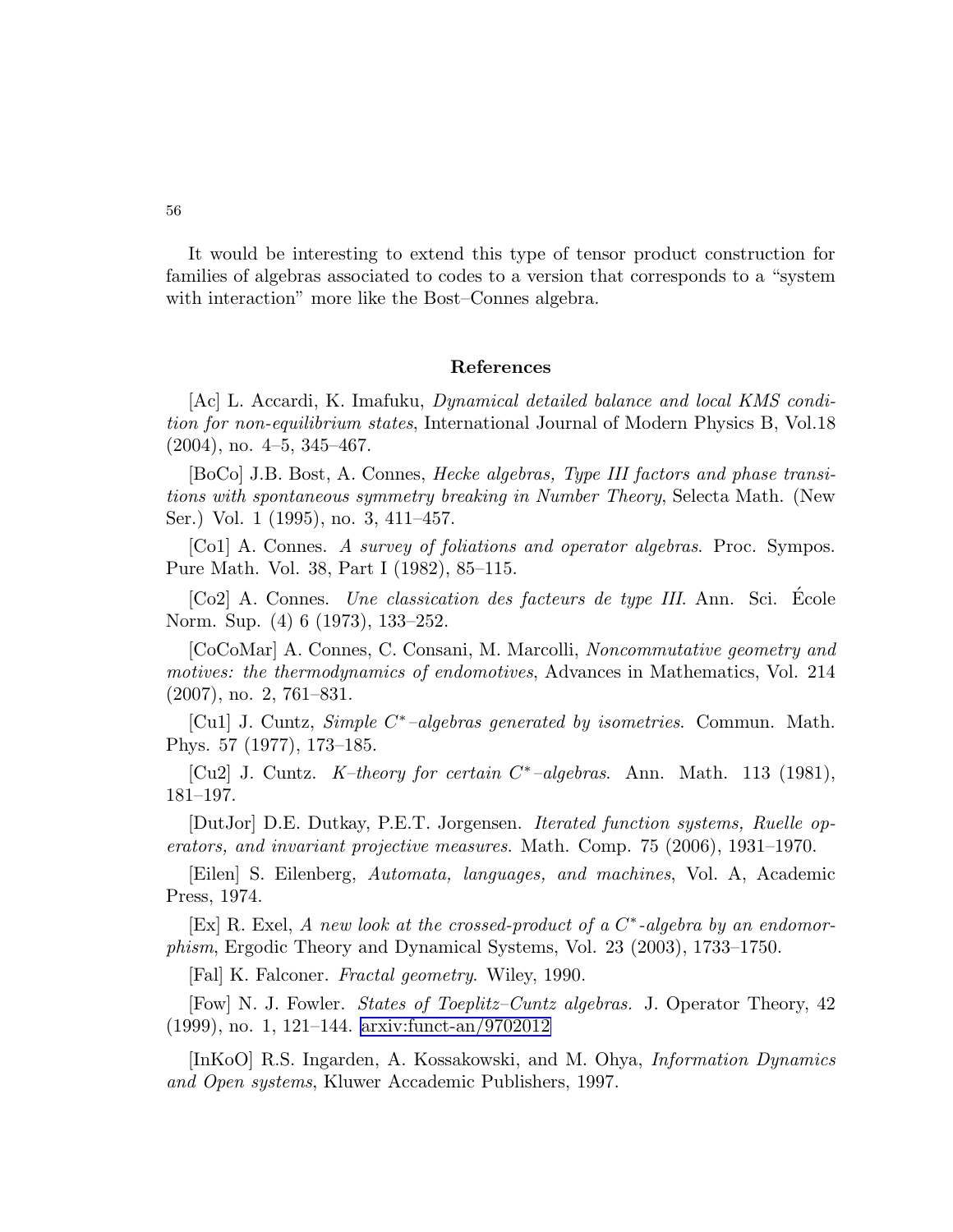[KiKu] A. Kishimoto, A.Kumjian. Simple stably projectionless C<sup>\*</sup>-algebras arising as crossed products. Can. J. Math., Vol. 48 (1996), 980–996.

[KuRe] A. Kumjian, J. Renault. KMS states on  $C^*$ -algebras associated to expansive maps. Proc. AMS, Vol. 134 (2006), 2067–2078.

[LiVi] M. Li, P.M.B. Vitányi, An introduction to Kolmogorov complexity and its applications, 2nd edition, Springer, 1997.

[LinPh] H. Lin, N.C. Phillips. Approximate unitary equivalence of homomor*phisms from*  $O_{\infty}$ . J. Reine Angew. Math., 464 (1995), 173–186.

[Man] Yu. I. Manin, What is the maximum number of points on a curve over F2? J. Fac. Sci. Tokyo, IA, Vol. 28 (1981), 715–720.

[ManVla] Yu. I. Manin. S.G. Vladut, Linear codes and modular curves. J. Soviet Math., Vol. 30 (1985), 2611–2643.

[Mar] M. Marcolli, Cyclotomy and endomotives, p-Adic Numbers, Ultrametric Analysis and Applications, Vol.1 (2009), no. 3, 217–263.

[MarPa] M. Marcolli, A. M. Paolucci, Cuntz–Krieger algebras and wavelets on fractals. [arXiv:0908.0596](http://arxiv.org/abs/0908.0596).

[Rya1] B.Ya. Ryabko, Noiseless coding of combinatorial sources, Problems in Information Transmission, 22 (1986), 170–179.

[Rya2] B.Ya. Ryabko, Coding of combinatorial sources and Hausdorff dimension, Soviet Math. Doklady, 30 (1984), no. 1, 219–222.

[Sta1] L. Staiger, The Kolmogorov complexity of infinite words. Theoret. Comput. Sci. 383 (2007), no. 2-3, 187–199.

[Sta2] L. Staiger, Constructive dimension equals Kolmogorov complexity. Inform. Process. Lett. 93 (2005), no. 3, 149–153.

[Sta3] L. Staiger, Kolmogorov complexity and Hausdorff dimension, Inform. and Comput. 103 (1993), 159–194.

[TsfaVla] M. A. Tsfasman, S. G. Vladut, Algebraic–geometric codes, Kluwer, 1991.

[UShe] V.A. Uspensky, A.Shen, Relations between varieties of Kolmogorov complexity, Math. Systems Theory 29 (1996), 271–292.

[ZvoLe] A.K. Zvonkin, L.A. Levin, The complexity of finite objects and the basing of the concepts of information and randomness on the theory of algorithms, Russian Math. Surveys 25 (1970), no. 6, 83–124.